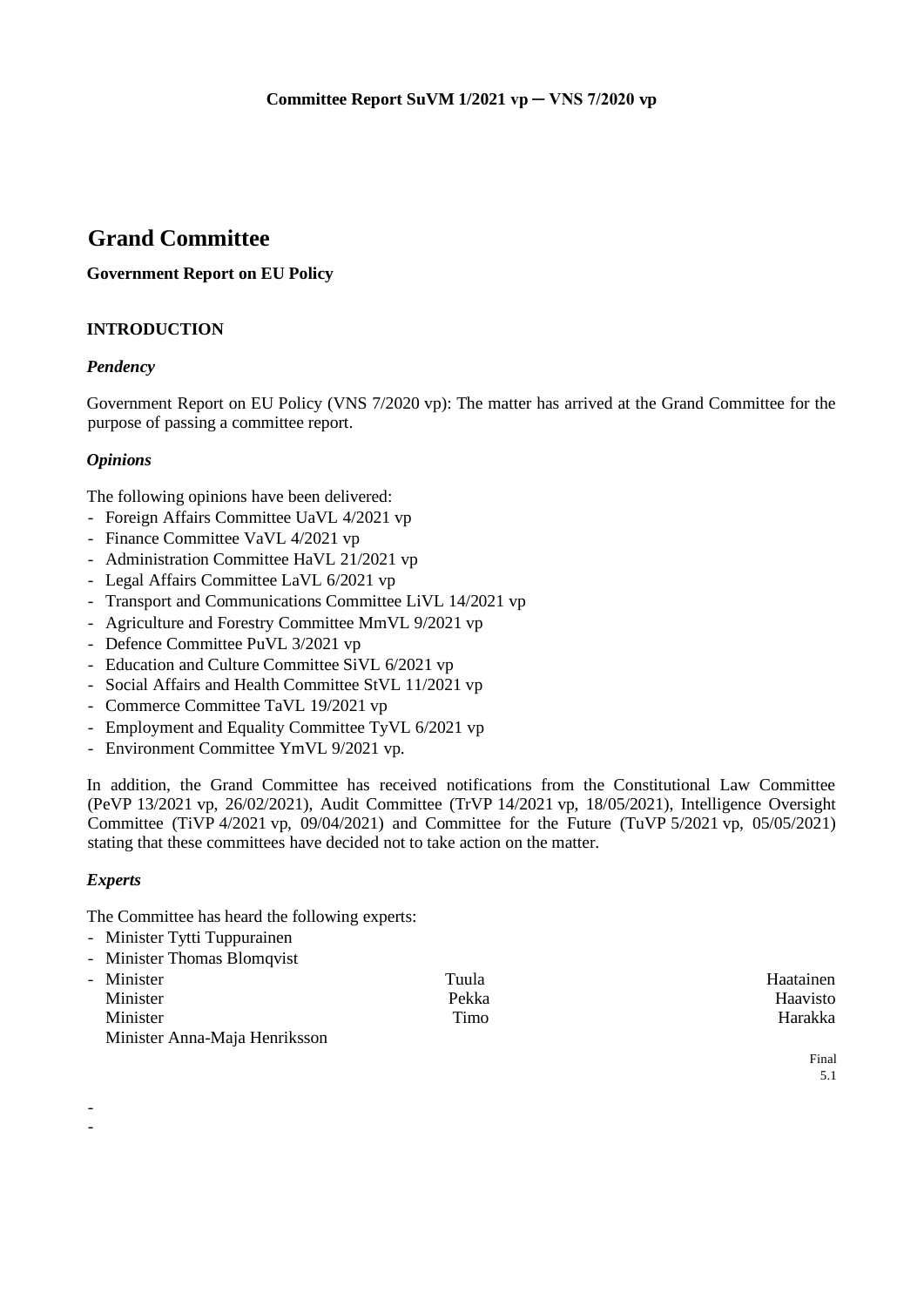- Minister Krista Kiuru
- Minister Antti Kurvinen
- Minister Mika Lintilä
- Minister Jari Leppä
- Minister Krista Mikkonen
- Minister Maria Ohisalo
- Minister Aino-Kaisa Pekonen
- Minister Annika Saarikko
- Minister Jussi Saramo
- Minister Ville Skinnari
- Minister Matti Vanhanen
- Satu Keskinen, Head of Unit, Prime Minister's Office
- Johannes Leppo, Senior Ministerial Adviser, Legislative Affairs, Prime Minister's Office
- Heli Siivola, Senior Specialist for EU Affairs, Prime Minister's Office
- Harry Jansson, Deputy Head of the Government, Government of Åland
- Anna-Lena Sjöberg, Legal Adviser, Government of Åland
- Jukka Maarianvaara, Ombudsman for Equality
- Matleena Kniivilä, Research Manager, Natural Resources Institute Finland
- Jyrki Niemi, Research Professor, Natural Resources Institute Finland
- Mari Pantsar, Director, Finnish Innovation Fund Sitra
- Maria Vaalavuo, Research Manager, Finnish Institute for Health and Welfare
- Suvi Rasimus, Head of Centre of Expertise for International Affairs, Social Insurance Institution of Finland Samu Seitsalo, Director, Finnish National Agency for Education
- Markku Ollikainen, Chairperson, Finnish Climate Panel 2020–2023
- Liisa Kulmala, Senior Researcher, Finnish Nature Panel
- Mikael Hildén, Professor, Finnish Environment Institute
- Leena Sarvaranta, Vice President, EU Affairs, VTT Technical Research Centre of Finland
- Markus Lahtinen, CEO, Pellervo Economic Research PTT
- Ilkka Kiema, Chief of Forecasting, Labour Institute for Economic Research
- Teija Tiilikainen, Director, European Centre of Excellence for Countering Hybrid Threats
- Mika Aaltola, Director, Finnish Institute of International Affairs
- Pekka Ristelä, Head of International Affairs, Central Organisation of Finnish Trade Unions (SAK)
- Maria Häggman, Head of International Affairs, Finnish Confederation of Professionals (STTK)
- Markus Penttinen, Head of International Affairs, Confederation of Unions for Professional and Managerial Staff in Finland (Akava)

2

- Janica Ylikarjula, Chief Policy Adviser, Confederation of Finnish Industries (EK)
- Lauri Kajanoja, Advisor to the Board, Bank of Finland
- Mika Kuismanen, Chief Economist, Federation of Finnish Enterprises
- Jussi Ahokas, Chief Economist, SOSTE Finnish Federation for Social Affairs and Health
- Ulla Karvo, Director, Association of Finnish Local and Regional Authorities
- -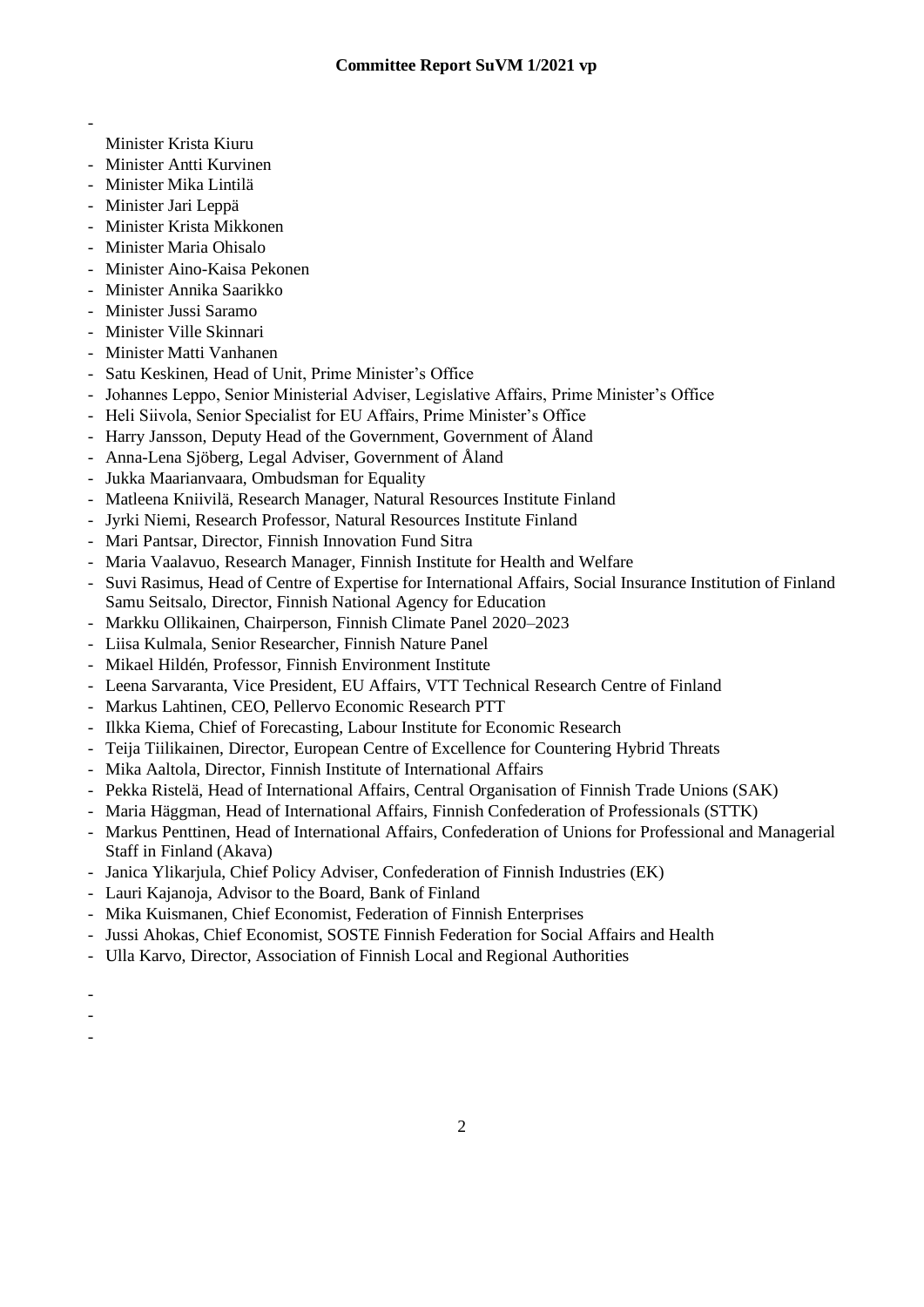- - Annukka Mäkinen, Development Manager, Association of Finnish Local and Regional Authorities - Timo Vesala, Chief Economist, Municipality Finance Plc - Veli-Matti Mattila, Director, Chief Economist, Finance Finland Timo Vuori, Director, Finland Chamber of Commerce Ahti Fagerblom, Manager, Energy and Climate Policy, Finnish Forest Industries Federation Akseli Koskela, Head of EU Policy, Technology Industries of Finland Tapani Veistola, Head of Environmental Policy Unit, Finnish Association for Nature Conservation - Jussi Nikula, Conservation Advisor, WWF Finland - Tanja Risikko, Executive Director, Universities Finland UNIFI Professor Hiski Haukkala - Emilia Korkea-aho, Associate Professor of European Law and Legislative Studies - Professor Päivi Leino-Sandberg - Professor Elina Pirjatanniemi - Professor Emeritus Matti Virén - Professor of Practice Vesa Vihriälä - Professor of Practice Martti Hetemäki - Timo Miettinen, Acting Director of the Centre for European Studies - Peter Nyberg, Doctor of Social Science - Sixten Korkman, Doctor of Social Science - Tuomas Malinen, Adjunct Professor of Economics
- Antti Ronkainen, doctoral student, University of Helsinki
- Jan von Gerich, Chief Analyst, Nordea

The Committee has received a written opinion from:

- Government of Åland
- MEP Alviina Alametsä
- MEP Laura Laura and Huhtasaari
	- MEP Sirpa Pietikäinen
- MEP Henna Virkkunen
- Anna Quarshie, post-doctoral researcher, LUT University
- Simo Tiainen, Director, Central Union of Agricultural Producers and Forest Owners MTK
- Eurooppanuoret
- The Union of Upper Secondary School Students in Finland
- The Finnish National Youth Council Allianssi
- University of Applied Sciences Students in Finland SAMOK
- Professor Salminen

- Professor Tuomas Ojanen - Professor Juha Raitio
- Professor Jukka Snell
- Professor Kaarlo Tuori
- -

-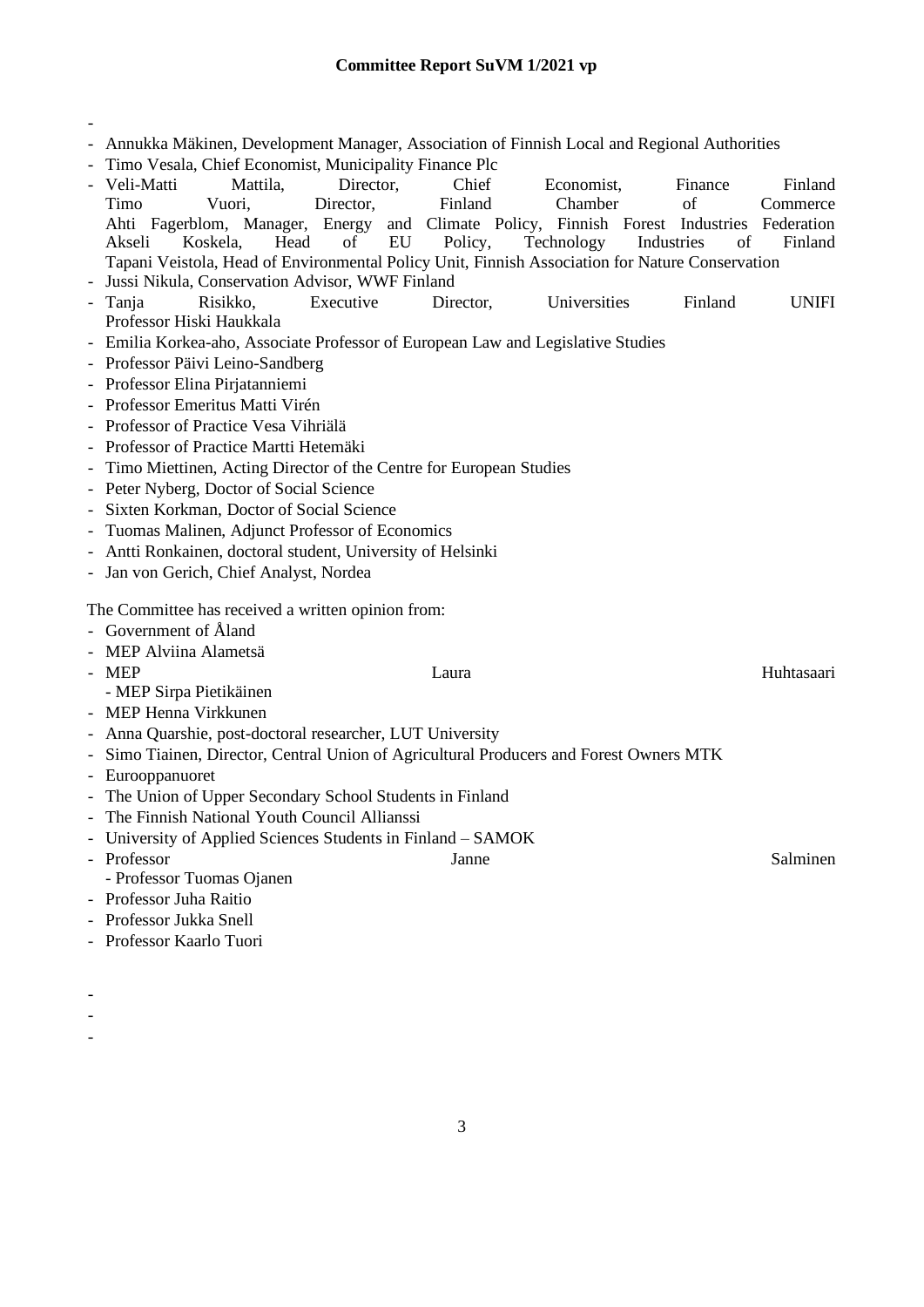The Committee has received the notification 'no comments' from:

- Human Rights Centre
- Ombudsman for Equality
- VATT Institute for Economic Research
- 

-

- - -

- Professor Jarno Limnéll

- ETLA **Executed Economic Executed Economic Research** 

The Working Section of the Grand Committee has consulted:

Commissioner Jutta Urpilainen, European Commission Marja Rislakki, Permanent Representative of Finland to the European Union, Ministry for Foreign Affairs

Minna Kivimäki, Deputy Permanent Representative of Finland to the European Union, Ministry for Foreign Affairs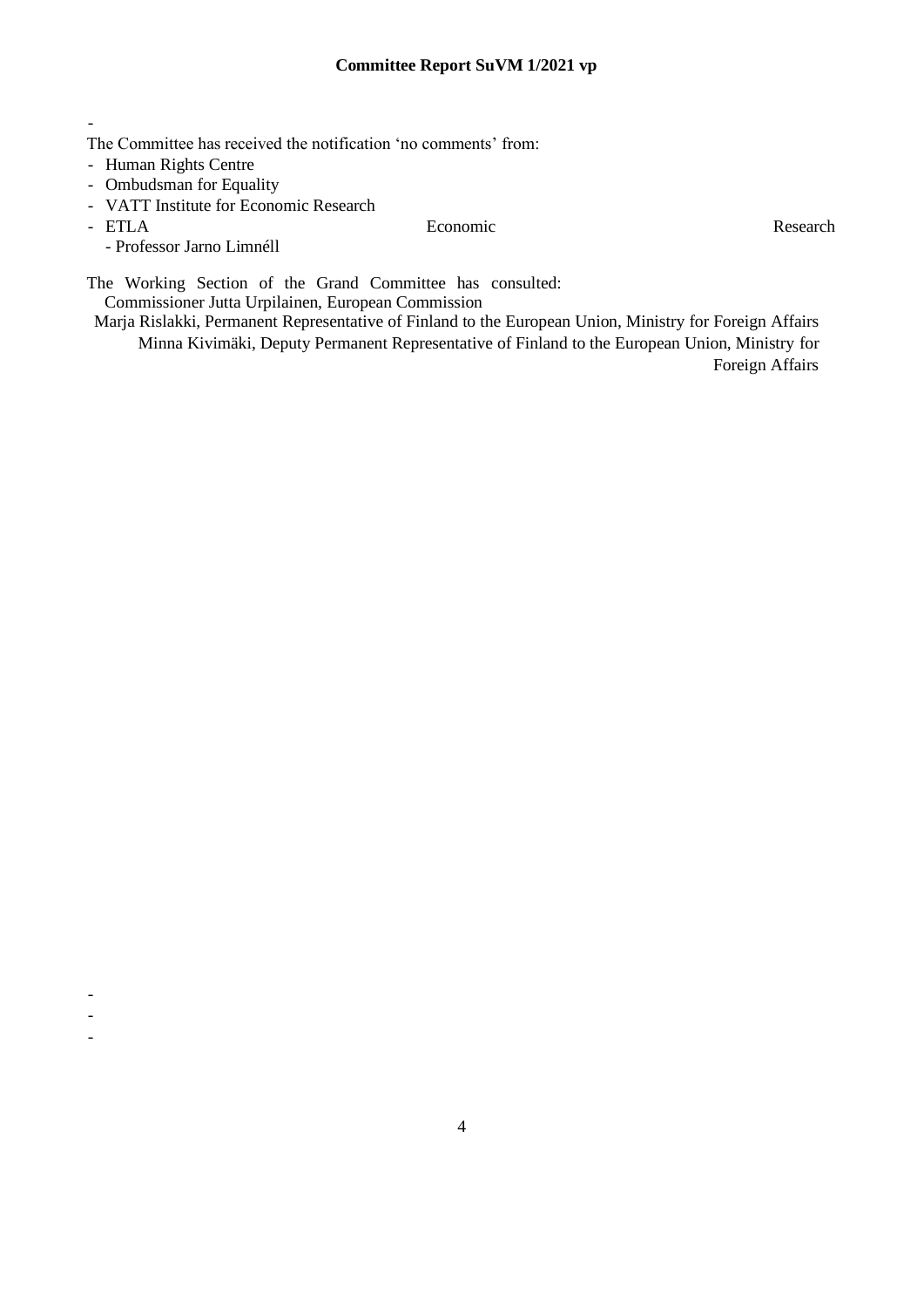Director-General Timo Pesonen, European Commission

### *References*

This report has been prepared by the Working Section of the Grand Committee.

In addition to report VNS 7/2020 vp, the Grand Committee has taken into account the following government reports: E 3/2020 vp, EJ 1/2021 vp and EJ 5/2021 vp on the Conference on the Future of Europe; E 119/2020 vp on the EU Security Union Strategy; E 130/2020 vp on strategic foresight; E 152/2020 vp on the European Health Union and the Pharmaceutical Strategy for Europe; E 6/2021 vp on the intellectual property action plan; E 12/2021 vp on the European democracy action plan; E 13/2021 vp on the development of the Schengen area; E 15/2021 vp on the Counter-Terrorism Agenda for the EU; E 18/2021 vp on the Union of Equality; E 31/2021 vp on the review of the EU trade policy; E 14/2021 vp on strengthening the application of the Charter of Fundamental Rights; E 34/2021 vp on deepening the banking union; E 47/2021 vp on adapting to climate change; E 48/2021 vp on an approach to digitalisation; E  $64/2021$  vp on better regulation; E 68/2021 vp on rules-based multilateralism; E 86/2021 vp on the EU Data Act; and E 87/2021 vp on a strategy for the Schengen area.

The following previous opinions of the Grand Committee have been taken into account: SuVM 1/2009 vp, SuVM 1/2014 vp, SuVL 10/2011 vp, SuVL 1/2012 vp, SuVL 1/2013 vp, SuVL 3/2016 vp, SuVL 2/2017 vp, SuVL 9/2017 vp, SuVL 1/2018 vp, SuVL 11/2018 vp, SuVL 1/2019 vp, SuVL 2/2019 vp, SuVL 3/2020 vp, SuVL 4/2020 vp, SuVL 6/2020 vp, SuVL 8/2020 vp, SuVL 9/2020 vp, SuVL 1/2021 vp, SuVL 2/2021 vp.

At the meeting of 23 April 2021, the Grand Committee heard the following Finnish MEPs:

- Heidi Hautala
- Eero Heinäluoma
- Laura Huhtasaari
- Elsi Katainen
- Miapetra Kumpula-Natri
- Silvia Modig
- Ville Niinistö
- Mauri Pekkarinen
- Sirpa Pietikäinen
- Nils Torvalds
- Henna Virkkunen.

On 9 June 2021, the Grand Committee organised a joint seminar with the Constitutional Law Committee on the constitutional and EU law aspects of EU decision-making by Parliament and the Government. The following experts were heard in the seminar: Professor Tuomas Oja, Professor Janne Salmi, Professor Juha Raitio, Professor Jukka Snell, and Professor Emeritus Kaarlo Tuoria.

On 27 August 2021, the Grand Committee organised a public event with the Turku Europe Forum on the Conference on the Future of Europe, where members of the Parliamentary Delegation to the Conference, Eveliina Heinäluoma, Jani Mäkelä, Elina Valtonen, and Jouni Ovaska, were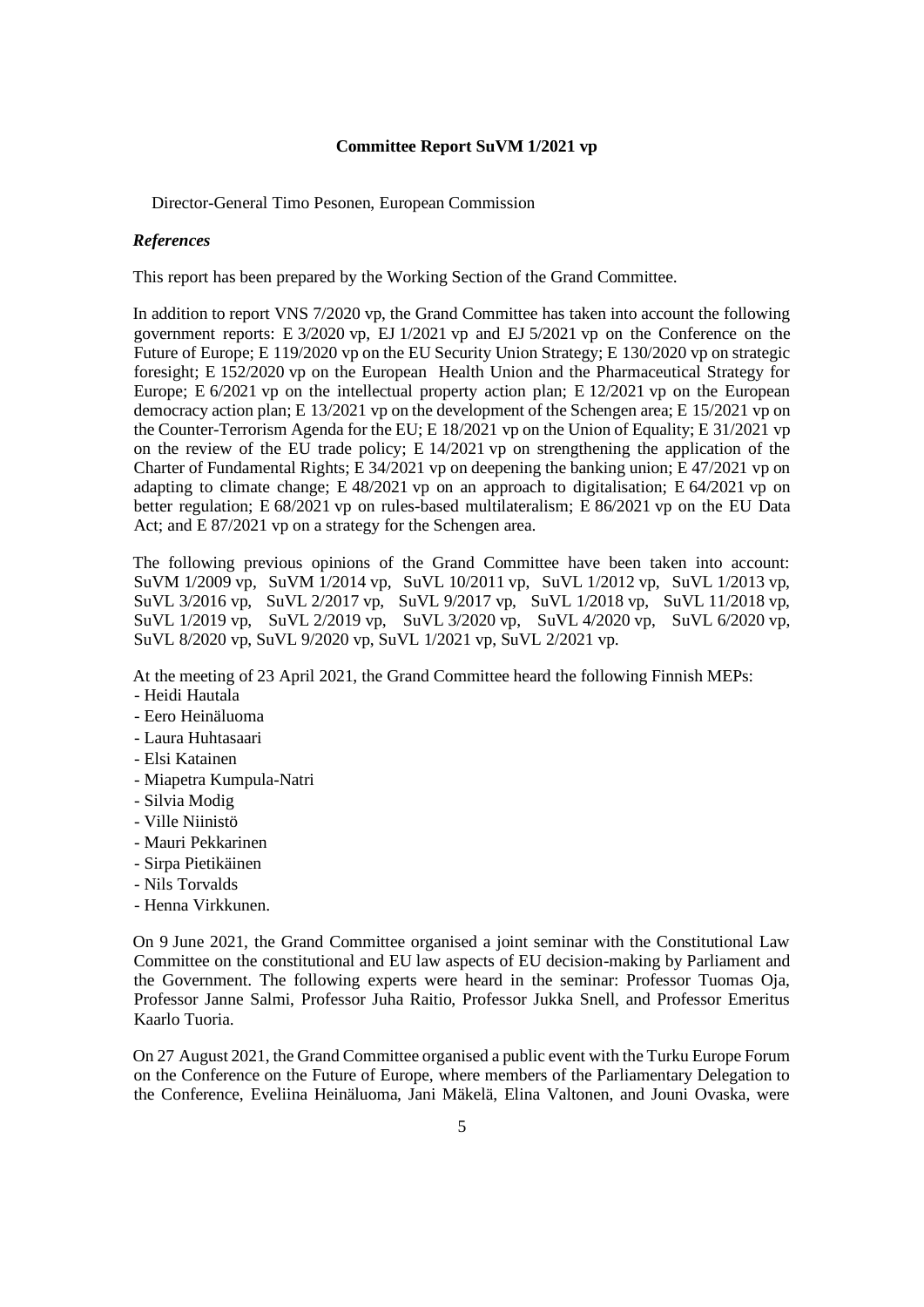heard. Ninni Norra, the Finnish citizen representative to the Conference on the Future of Europe, was also heard.

#### **THE COMMITTEE'S RATIONALE**

### *I INTRODUCTION*

*(1)* The Government has issued to Parliament the report 'Strong and united EU – towards a more sustainable European Union', which outlines the main multiannual guidelines for the development of the EU and Finland's role in the EU, including Finland's participation in the Conference on the Future of Europe. The report is based on the EU policy priorities set forth in the Government Programme. The main theme is enhancing the EU's ability to act and its crisis resilience. The report links the EU's action to global issues, the most important of which are the changing relations between the major powers, the fight against climate change, and the achievement of the UN Sustainable Development Goals (2030 Agenda). Finland strives for a socially, economically and ecologically sustainable EU, which is the most competitive climateneutral economy in the world.

#### *1 The importance of the EU policy report*

*(2)* The Grand Committee welcomes the fact that the Government has returned to the practice of issuing the EU policy report every parliamentary term.<sup>1</sup> It considers it important that Parliament has the opportunity to discuss Finland's EU policy as a whole once every parliamentary term. The Grand Committee reiterates its assessment (SuVM 1/2014 vp) that the most appropriate time for the EU policy report is the first half of the government term before the transition to the new EU institutional cycle, which begins after the European Parliament elections, or whenever significant changes occur in the functioning of the EU. The Grand Committee notes that by adopting the Grand Committee's report on the EU policy report, Parliament will set out the multiannual strategic objectives of Finland's EU policy. The Grand Committee's report guides Finland's EU policy by prioritising issues. It also provides Finland's European partners with information on Finnish EU policy and strengthens the dialogue between the Government and Parliament on EU matters. The Grand Committee agrees with the assessment of the Legal Affairs Committee (LaVL 6/2021 vp) that the positions set out in the EU policy report should be supplemented, where necessary, by sector- and project-specific annual EU policy strategies, which are presented to Parliament in the form of E communications in accordance with section 97 of the Finnish Constitution. It is essential that Parliament's ability to actively steer Finland's EU policy is maintained under all circumstances.

# *2 Relationship with the Conference on the Future of Europe*

*(3)* The Grand Committee considers it justified that the report is linked to the Conference on the Future of Europe, which was launched in spring 2021 to discuss Europe's priorities. The key objective of the Conference is to hear citizens' views on issues such as health, climate change

<sup>&</sup>lt;sup>1</sup> The previous EU policy report was presented to Parliament in 2013. In the 2015–2019 parliamentary term, Parliament discussed key projects for Finland's EU policy on the basis of annual EU policy strategies submitted as E communications in accordance with section 97 of the Constitution.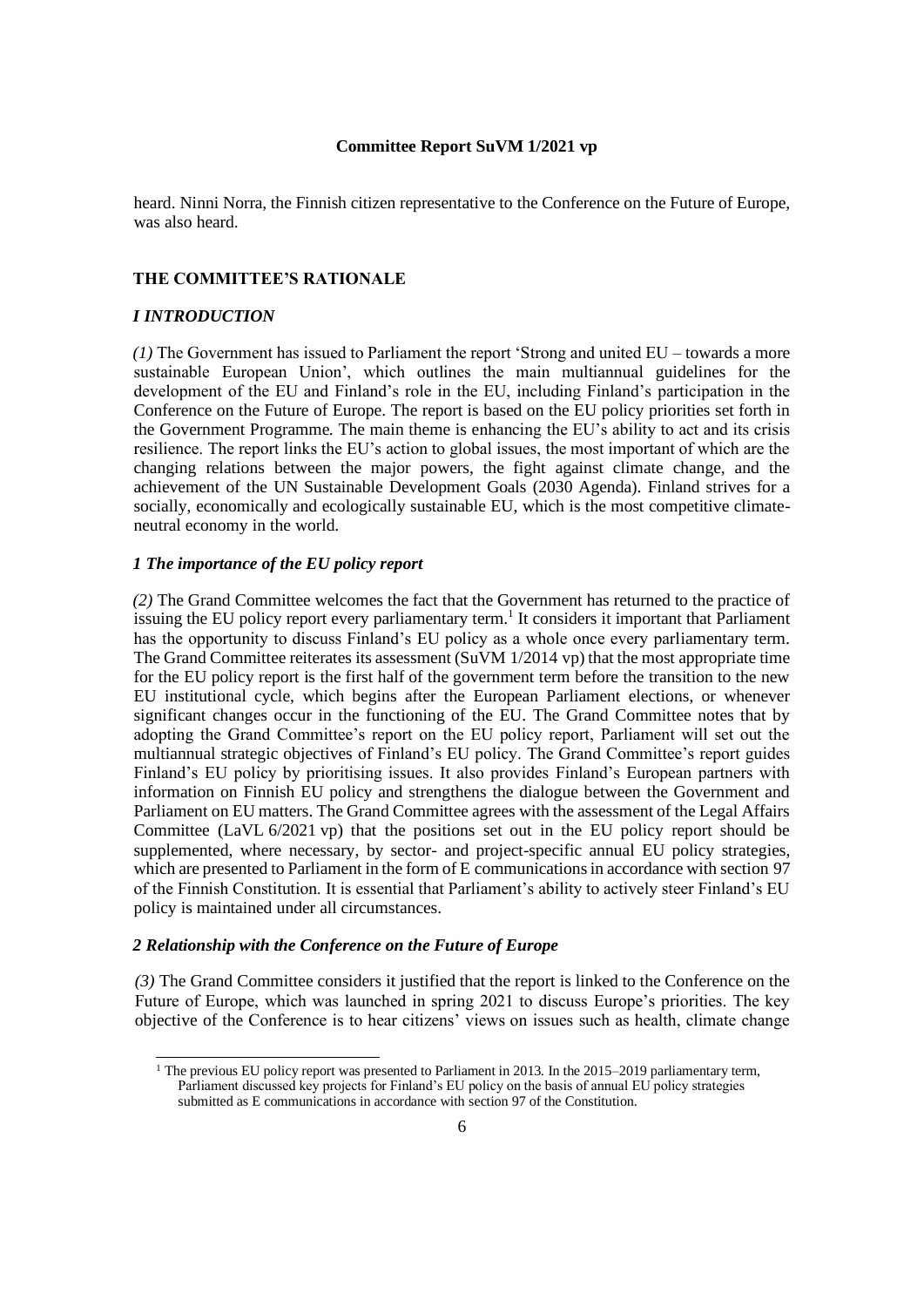and other environmental challenges, the economy, strengthening social justice and jobs, equality, solidarity between generations, digital transition, common values and the rule of law, migration and security, and education, culture, youth and sport. The conclusions of the Conference will be reported in spring 2022 during the French Presidency. The Grand Committee notes that the Conference will provide a good opportunity to strengthen public debate on the EU and to increase the involvement of citizens in EU policies. The Grand Committee considers it important that the Government actively participates in the debate on the future of the EU and contributes to the citizen-centred approach of the Conference. This is also the duty of Parliament.

*(4)* The positions presented by the Grand Committee in this report are part of the formulation of national positions for the Conference on the Future of Europe. In future, the Grand Committee will take a position on issues raised at the Conference primarily in accordance with the procedures set out in sections 96 and 97 of the Constitution. The Grand Committee notes that it will also participate in the activities of the Conference within the framework of the Conference of Parliamentary Committees for Union Affairs of Parliaments of the European Union (COSAC). In addition, the members of the parliamentary delegation appointed to the Conference are obliged to hold discussions with the Grand Committee or its section before and after the plenary sessions of the Conference (PmNP 55/2021 vp, 28/05/2021).

# *3 Position of the Government of Åland*

*(5)* The Grand Committee has heard the Government of the Åland on the EU policy report and has received a written opinion on the matter. The Government of the Åland considers that the report covers a number of issues that are important to Åland. The Government of Åland draws attention to the fact that in the implementation of EU programmes and the use of funds, it should be ensured that they can also be used effectively in small autonomous regions such as Åland. As regards the Conference on the Future of Europe, the Government of Åland considers that the plenary session of the Conference should also include representation from all regional parliaments that implement EU legislation. In addition, the question of Åland's own representative in the European Parliament should be revisited in the context of a possible reform of the EU Electoral Act. Åland considers a separate representative necessary so that it can safeguard its interests.

*(6)* The Grand Committee considers it important that Åland is extensively heard on the development of the EU, that its constitutional position is taken into account, and that Åland's opportunities to contribute to the implementation of Finnish EU policy are otherwise safeguarded so that Åland can express its views at an early stage of the national drafting. The Grand Committee notes that, in the absence of uniform European electoral rules, the electoral constituency for Members of the European Parliament elected from Finland is regulated nationally in the Election Act (714/1998) and that matters related to amending the national legislation are outside the remit of the Grand Committee.

### *4 Structure of the report*

*(7)* In this report, the Grand Committee focuses on the assessment of the national EU policy objectives outlined in the EU policy report (Chapter V). First, however, the Committee discusses the significance of Finland's EU membership and its development (Chapter II), as well as the external situation and internal EU trends which have been the starting point for this report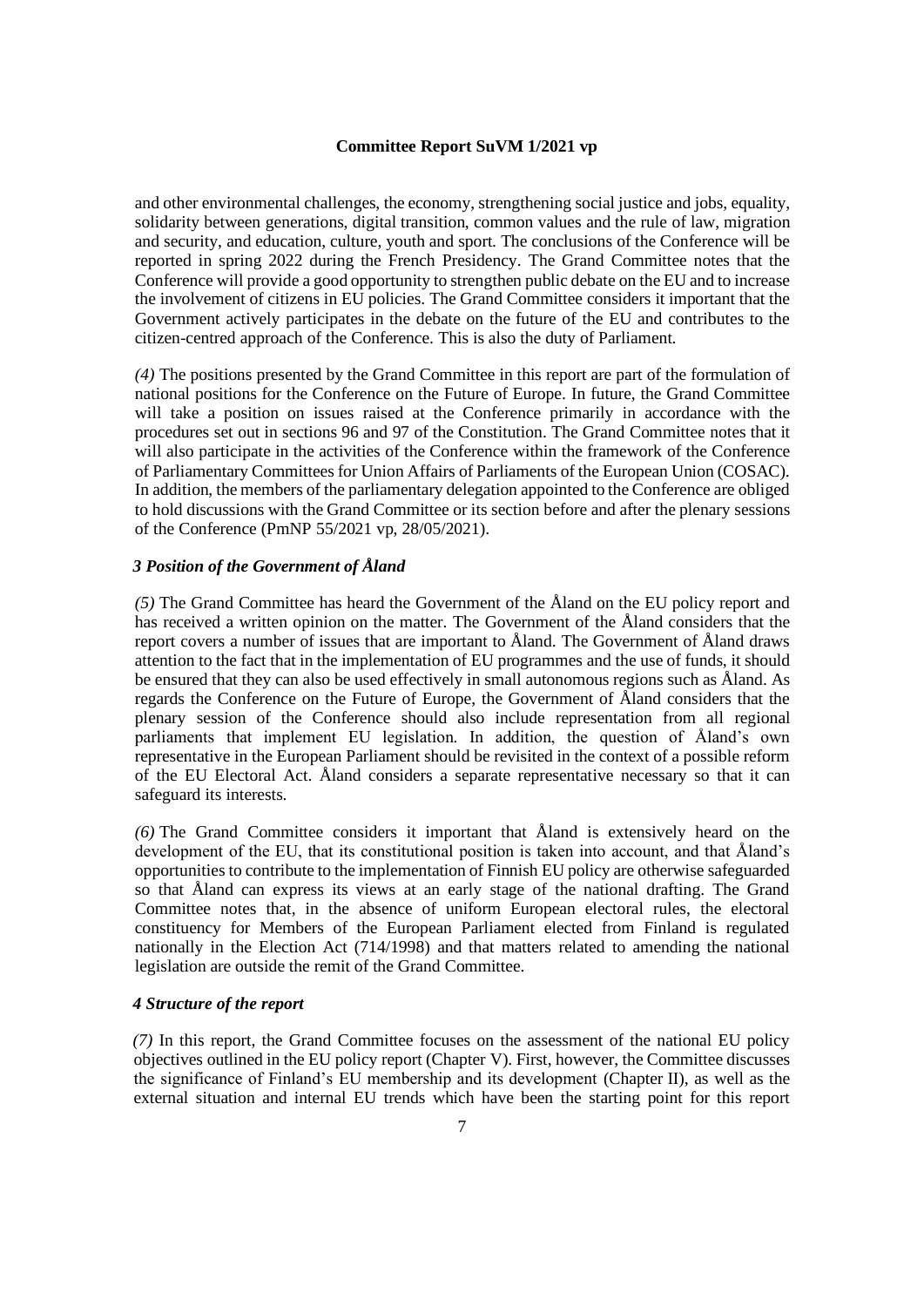(Chapters III and IV, respectively). Finally, the Grand Committee examines Finland's EU policy (Chapter VI) and the role of Parliament in outlining Finland's EU policy (Chapter VII).

### *II FINLAND AS A MEMBER OF THE EUROPEAN UNION*

*(8)* The Grand Committee shares the Government's view that EU membership has anchored Finland in the European value community to which Finland belongs by virtue of its social structure, historical tradition and values, and has reinforced our place as part of the globally acting Union.

#### *1 The basis for the membership*

*(9)* The Grand Committee believes that EU membership is the most important political decision in terms of Finland's international position. The priorities for the European integration are the promotion of international peace and cooperation and closer ties between the peoples of Europe (government proposal 135/1994 vp on Finland's accession to the European Union). The EU is a peace project and a community of values, whose fundamental values include democracy, human rights and the rule of law.

*(10)* The Grand Committee notes that EU membership is enshrined in the Finnish Constitution and constitutional foundations as one of the fundamental provisions. According to section 1 of the Constitution, Finland is a sovereign republic that participates in international cooperation for the protection of peace and human rights and for the development of society and is a Member State of the European Union. Expert hearings have highlighted that Finland's EU membership has become a well-established basis for interpretation of the Constitution. This applies in particular to the interpretation of Finland's sovereignty. For Finland, EU membership is an important and established form of cooperation between states. The Constitutional Law Committee has described the significance of EU membership in terms of sovereignty by stating that as an EU Member State, Finland exercises part of its sovereignty together with other sovereign Member States for the benefit of European cooperation (PeVL 14/1994 vp, PeVL 36/2006 vp, PeVL 9/2006 vp, PeVL 38/2001 vp, PeVL 13/2008 vp). Through EU membership, Finland made the decision to handle some of Finland's affairs through different forms of EU cooperation, in solidarity to promote jointly agreed objectives, and respecting the principle of sincere cooperation under Article 4(3) of the Treaty on European Union (TEU).

### *2 The importance of the membership*

*(11)* The Grand Committee reiterates its long-standing view (SuVM 1/2009 vp, SuVM 1/2014 vp) that for Finland, as for other Member States, the EU is an important level of cooperation and a provider of prosperity, stability and security. The EU plays a key role in Finland's economy, security and trade policy.

*(12)* The Grand Committee notes that being an open society and a small economy dependent on exports and investments, Finland has always had to adapt to developments outside its borders by adjusting its operations. Of the options available, no other arrangement than EU membership can offer Finland equally effective ways of safeguarding national interests, organising relations with the surrounding world, and developing European cooperation. EU membership enables Finland to promote its positions and to participate in negotiations which would in any case affect Finland,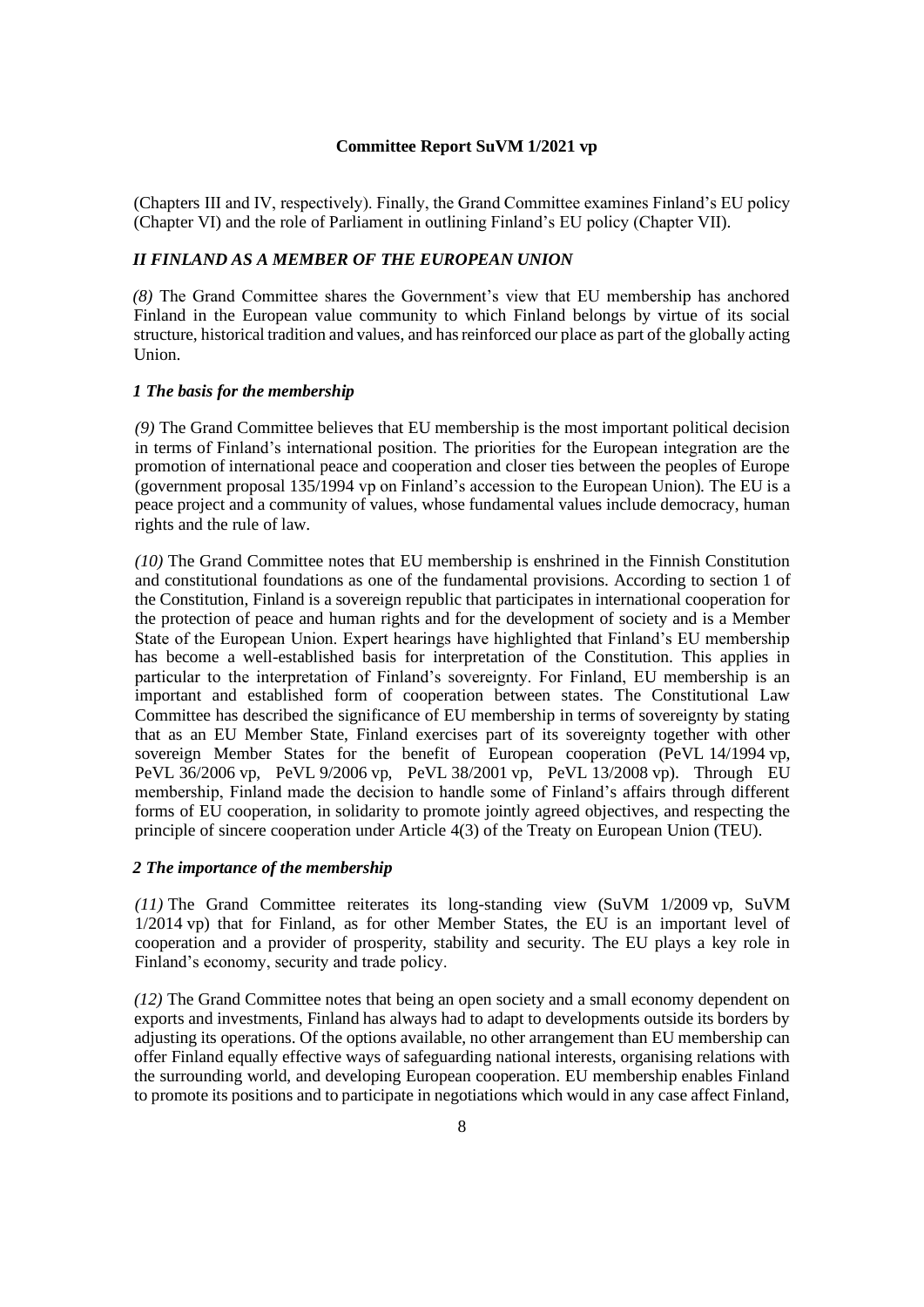either directly or indirectly. As an EU member, Finland has more influence and better access to information, also on international matters. The EU is one of the largest economies in the world and a major global player and therefore has more leverage to influence global issues or to safeguard common interests than any individual Member State. The EU is also a security policy community that promotes comprehensive security. It is in Finland's best interest to be part of the EU in order to strengthen this security.

*(13)* The Grand Committee considers that the basis for Finland's EU membership is closely linked to the overall benefits it brings to Finland. These benefits cannot be assessed based on the net contribution to the EU budget but rather on the performance of the real economy and, more broadly, on the public goods provided by EU membership that cannot be produced as effectively through national measures or spending (SuVM 1/2009 vp, SuVM 1/2014 vp, SuVL 3/2016 vp, SuVL 2/2017 vp, SuVL 9/2017 vp, SuVL 6/2020 vp, SuVL 8/2020 vp).

*(14)* The Grand Committee considers that EU membership has enhanced Finland's standard of living and the wellbeing of its citizens and has supported the growth of the Finnish economy in a way that exceeds the costs of the membership. As a member of the EU, Finland benefits from access to an internal market with more than 500 million consumers, as well as from the removal of barriers to trade and investment between Member States. Around 60% of our exports go to EU countries, and the economies of Finland and other Member States are closely interlinked through value and supply chains. The EU also looks after our trade policy interests. Through a well-functioning internal market and a common trade policy, the EU brings stability to Finland by increasing our GDP by EUR 16–47 billion a year and our total trade by 9%–26% (government proposal 260/2020 vp on the adoption of Council Decision (EU, Euratom) 2020/2053 on the system of own resources). Uniform regulation at EU level also ensures a stable operating environment and a more level playing field for EU citizens, traders, public authorities and others, rather than separate national legislations and international trade and cooperation agreements.

*(15)* For Finns, EU membership has also meant low interest rates and the freedom to travel and work as EU citizens, and to study in the EU through the Erasmus programme, as well as significant funding for national research and innovation projects. Through the EU's Copernicus Earth observation programme, Finland has also gained independent access to strategic geospatial data, which is used to support various national and regional policies.

#### *3 The integration process*

*(16)* The Grand Committee notes that Finland and the EU are in many ways different today than they were at the beginning of Finnish membership. The application for membership in 1992 coincided with the deepest recession in Finnish history. Today, Finland is one of the most prosperous countries in the EU and one of the net contributors to the EU budget. The EU, on the other hand, has become a more integrated community in several sectors. This development has not been independent of Finland: as an EU Member State, Finland has been actively involved in decision-making concerning the EU. Throughout Finnish membership of the EU, the Finnish Parliament has played a key role in defining Finland's objectives, as required by the Constitution. Finland is represented in the EU by the Government, which is responsible to Parliament. In this, the activities of the Grand Committee have also played a key role.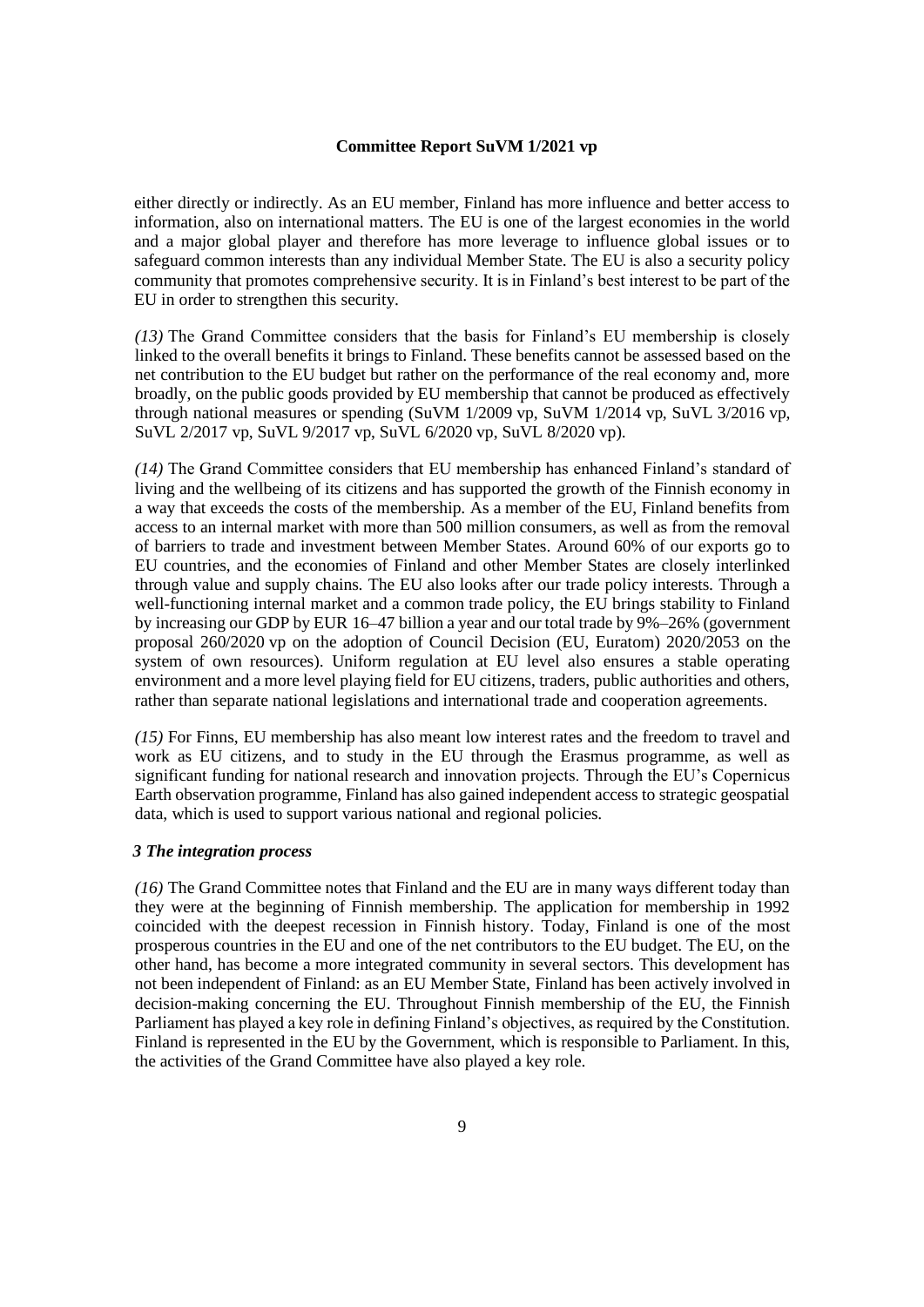*(17) Institutional changes.* Until the entry into force of the Treaty of Lisbon in 2009, the first 15 years of Finland's EU membership, saw a series of reforms in the EU decision-making and institutional structures. The decision to make the Charter of Fundamental Rights of the European Union legally binding, the strengthening of the role of the European Parliament, the establishment of the common European External Action Service, the increase in qualified majority voting, and the extension of the EU's scope of activities can be seen as mainly meeting Finland's objectives. The Treaty of Lisbon also strengthened the role of the European Council, composed of the heads of state and government of the Member States, in setting the strategic guidelines for EU policy.

*(18) Accession to the Schengen area.* Finland signed the Schengen Accession Agreement in December 1996 and started applying the Schengen acquis in March 2001. The Schengen acquis, which has since been integrated into the EU Treaties, allows people to cross the borders of Schengen states without being checked at land borders, airports and ports.

*(19) The single currency.* Finland was one of the first countries to join stage three of the Economic and Monetary Union (EMU) on 1 January 1999, when the exchange rates between participating countries were fixed. The single currency, the euro, was introduced in Finland in 2002. Today, the euro is the official currency of 19 EU Member States. It is the second most widely used currency in the world. Some 340 million people use it every day.

*(20) Managing the economic crisis.* After the global financial crisis in 2009–2010 led to a banking and debt crisis in the euro area and the instruments available in the EMU proved inadequate to solve the problems, the EU developed mechanisms to support the economic policy coordination of Member States and the financial stability of the euro area (notably the European Stability Mechanism, ESM). The development of a banking union based on bail-in mechanisms and a related capital markets union is still under way. The objective of the development of a banking union and the capital markets is to strengthen bank supervision and crisis management, to separate the problems of the banking sector and the public sector in individual countries, to create a common deposit guarantee scheme, and to improve access to capital. The European Central Bank (ECB) has supported all these measures through its independent financial market operations and other activities. The crisis resolution measures have been seen as successful in supporting the stability of the euro area, but they have exposed divisions between Member States and have had negative social spill-over effects across Member States.

*(21) The UK's departure from the EU.* During Finland's membership, the EU enlarged to 28 Member States. There are now 27 Member States after the UK left the EU on 31 January 2020. The Withdrawal Agreement and the Trade and Cooperation Agreement, which entered into force in May 2021, will define the new relationship between the EU and the UK. The relationship is much more distant than it was when the UK was a member of the EU. Member States showed unanimity in the exit negotiations: the benefits of EU membership are not available to outsiders. However, not all issues concerning the withdrawal have yet been resolved, and it is expected that further negotiations will continue long into the future. The Grand Committee agrees with the assessment expressed in the expert hearing that the UK's departure from the EU was not favourable to Finland's interests. The UK's withdrawal weakened the EU's security and defence policy strengths. Finland also lost one of its key partners in internal market and trade policy, which has increased the need for more active engagement with new partner countries.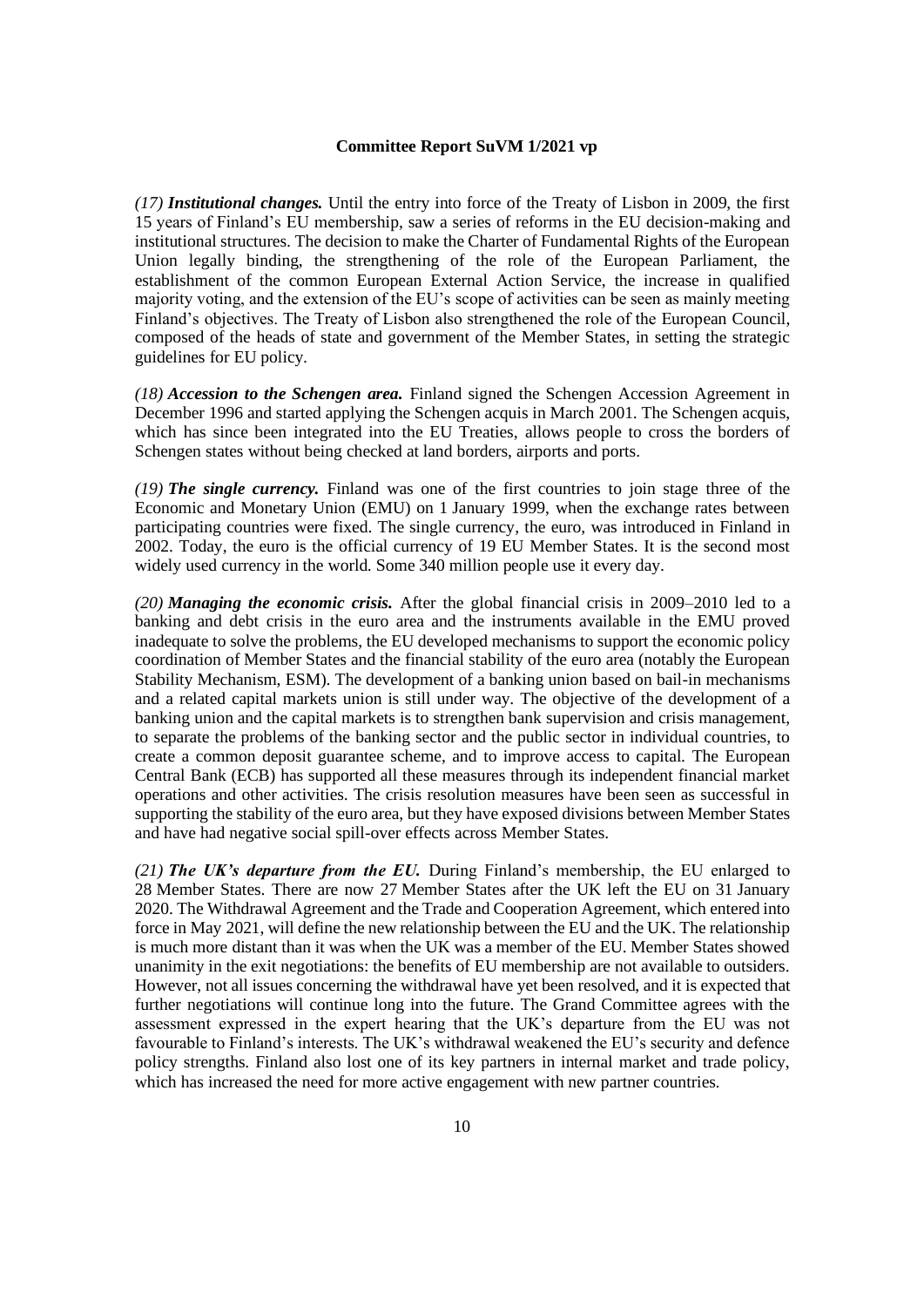*(22) The recovery package.* The European Recovery Instrument and the related legislation were negotiated in the summer of 2020 in a context where the COVID-19 pandemic had driven the economy into a global recession. No similar arrangement has been implemented in the EU before. In the expert hearings, the recovery package and the related EU multiannual financial framework was seen as an expression of solidarity between Member States and a demonstration of innovation ability and willingness to strengthen the EU in the midst of a severe crisis. In addition, expert hearings have estimated that plans for a recovery instrument alone have helped several Member States to implement more extensive support measures with national debt money that would not have been possible with central bank support alone. Failure to take joint action could have led to greater instability of the EU economy. The risk of a financial market crisis was obvious. Expert hearings have also seen that the recovery package will support the economic recovery of the EU area by accelerating the transition to a new era in which the EU's economic development and competitiveness will be based on green sustainable growth and the digital economy. If the funding offered by the recovery package is used effectively to modernise the economy and is accompanied by other reforms, the prospects of the countries benefitting from the funding could improve significantly.

### *III SITUATIONAL PICTURE*

*(23)* The Grand Committee considers the Government's approach of linking Finland's EU policy objectives to wider issues than internal EU development to be justified. The EU's shortand medium-term measures should be based on a longer-term perspective and a strategic and fact-based analysis (TuVL  $3/2021$  vp – E 130/2020 vp). The EU must also be able to meet the challenges of the future.

#### *1 Climate change and loss of biodiversity*

*(24)* The international scientific community (the Intergovernmental Panel on Climate Change, IPCC, and the Intergovernmental Science-Policy Platform on Biodiversity and Ecosystem Services, IPBES) stresses the urgency and necessity of international climate action and ecosystem restoration. According to the IPCC, global warming is already well-advanced and is intensifying more rapidly than projected. Furthermore, global  $CO<sub>2</sub>$  emissions must reach zero around 2050, while for other greenhouse gases, achieving neutrality can wait a while longer but should happen as soon as possible during this century. The climate has warmed by an average of just over one degree Celsius since pre-industrial times, but the Arctic region is warming twice as fast. According to scientists at the Finnish Meteorological Institute, Finland is one of the fastest warming regions in the world. Changes in temperature due to climate change cause a negative chain reaction in the functioning of different natural systems. Loss of biodiversity and climate change are closely linked: as one deteriorates, so does the other. Loss of biodiversity and pollution have irreversible adverse effects on food security, access to clean water, health, and quality of life. Rising temperatures, intensifying weather events, and loss of biodiversity also cause huge economic costs to the EU. The World Economic Forum ranks climate change and loss of biodiversity among the most serious risks to humanity. These changes affect economic structures, international trade and production chains, making economic forecasting difficult.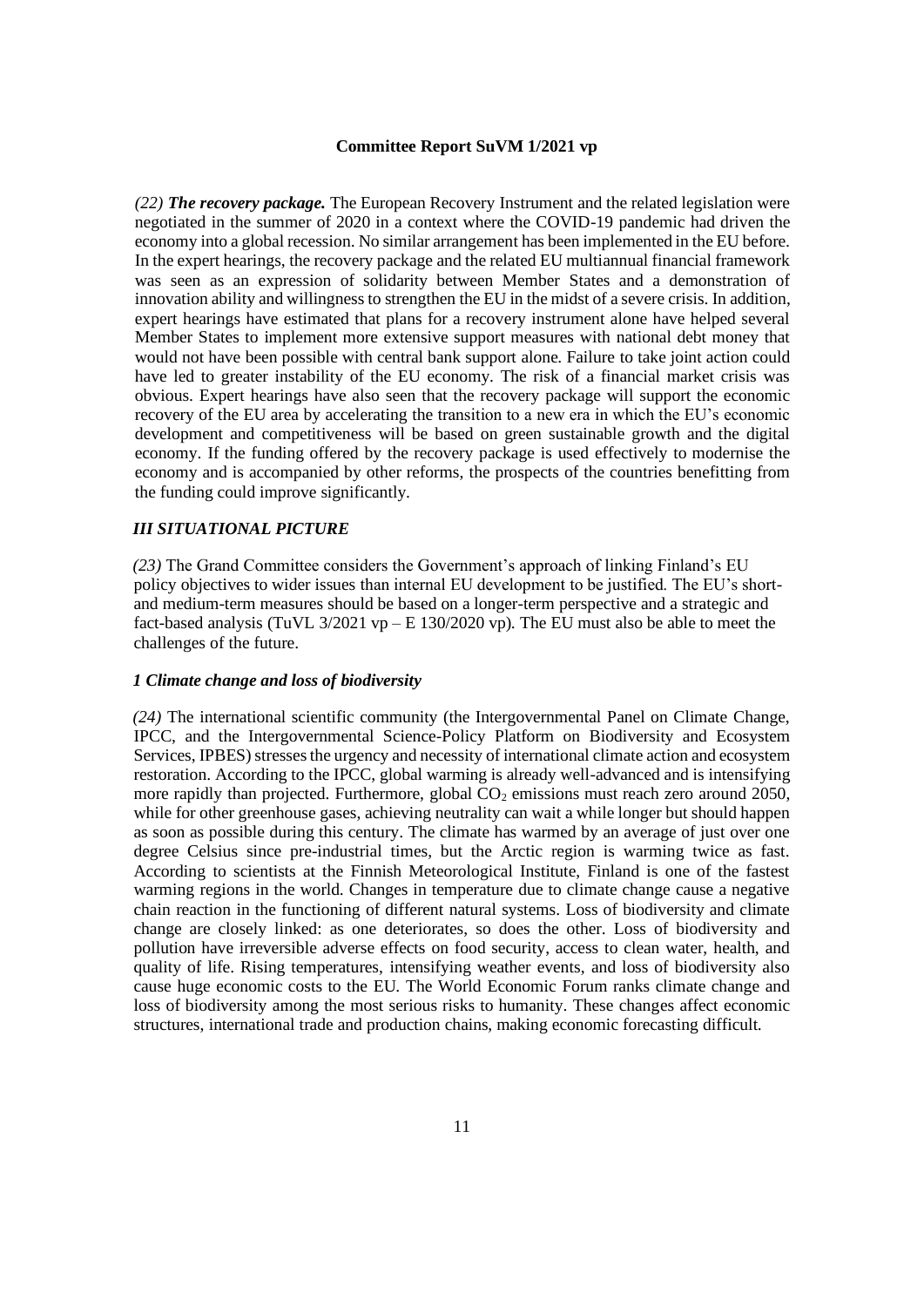#### *2 The security environment*

*(25)* Expert hearings have stated that international politics and the global economy are undergoing an extensive change that is undermining the multilateral and rules-based international order and tightening the security situation. The destabilisation of the operating environment is influenced especially by the intensifying geo-economic competition and geopolitical conflicts between the major powers, as well as the fragmentation of power politics. At the centre of power politics is the competition between the US and China for global political and economic leadership, which forces the EU to rethink its positioning in relation the major powers. The focus of the US foreign and security policy is on China and more broadly on Asia, although the Biden administration aims to intensify transatlantic trade relations with the EU. China's objective, on the other hand, is to increase its political influence and set the rules of cooperation in line with its own interests through intensive global investment and lending. This has weakened the EU's global influence. At the same time, relations between the EU and Russia have deteriorated and China and Russia have become closer in some areas. China is both a partner and a competitor for the EU. The EU has not kept pace with China and the US, but is lagging behind them in the development of certain technologies and in technological competitiveness.

*(26)* The role of the EU is also challenged by terrorism, cyber threats, and increasing hybrid influencing, including using migration as a means of applying pressure on the EU and its Member States. The uneven distribution of the benefits of globalisation, societal instability, and conflicts in North Africa, the Middle East, and Eastern Europe, including Ukraine, as well as in Afghanistan following the Taliban's return to power in August 2021, are further destabilising the situation. The rapid escalation of the situation in Afghanistan following the quick and almost unilateral US withdrawal took EU countries by surprise, and the European concerted response to manage the situation was insufficient.

### *3 COVID-19 pandemic*

*(27)* The COVID-19 pandemic continues to have significant health, economic and social impacts in the EU and globally. It has increased social instability, economic and social inequalities, and poverty. The uneven distribution of vaccines between countries and continents has also been a problem. In some countries, the pandemic has also had a negative impact on internal stability and security, human rights, democratisation, and gender equality. The negative economic effects of the pandemic have been wide-ranging. According to the IMF, the COVID-19 pandemic has been the worst hit to the global economy since the Great Depression of the 1930s. The recovery has been uneven in the EU, but all Member States' economies are projected to return to pre-crisis levels in 2022. According to the latest estimates, the recovery in the euro area has continued to be strong. According to the OECD, Finland is among those countries that are recovering more rapidly from the COVID-19 crisis.

*(28)* The pandemic has boosted digitalisation and the use of new technologies in the EU. At the same time, it has highlighted vulnerabilities in the EU's digital environment, such as the dependence on technologies developed outside Europe or the negative impacts of the spread of disinformation on democratic societies. The pandemic has also disrupted global supply chains, for example, the availability of medicines, medical devices, microchips and semiconductors, and highlighted the need to diversify supply chains and strengthen strategic production capacities and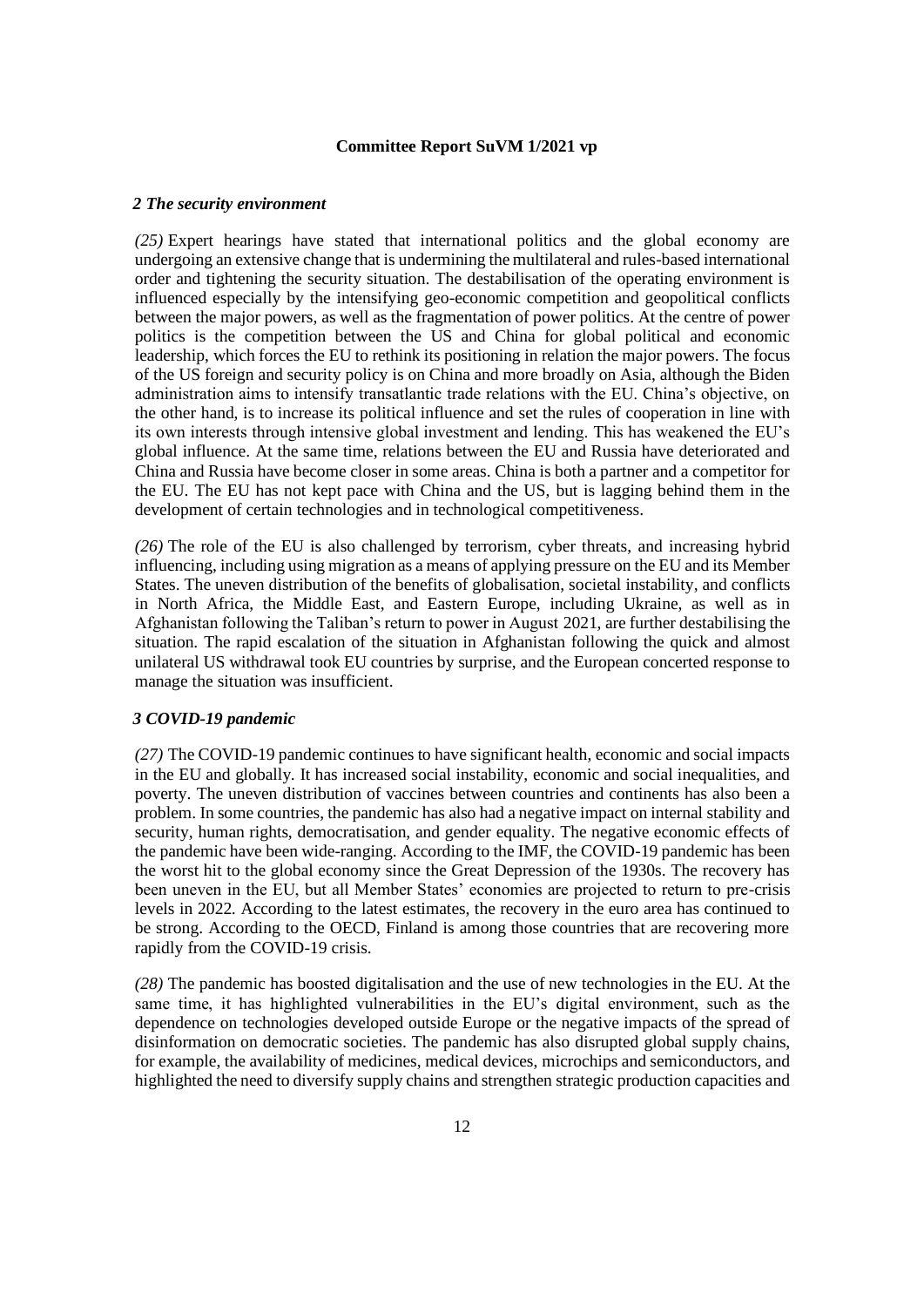strategic stocks. Restrictive measures introduced at the EU's internal and external borders on the grounds of health security have also caused serious disruptions to the functioning of the internal market and the Schengen area.

### *4 Migration*

*(29)* Migration continues to be a globally significant and multidimensional phenomenon, involving issues concerning the wellbeing and security of individuals and societies. Some migration is regulated and predictable and meets the needs of the destination country, which can have a positive impact on the situation and development of both the country of origin and the country of destination. For example, immigration of skilled labour can contribute to maintaining the total dependency ratio in ageing societies. Some migration, on the other hand, is unregulated migration resulting from exceptional circumstances and can create instability within and between countries. The key challenges and crises discussed above, such as climate change, instability and conflicts, inequality, poverty, and human rights violations and persecution, all have an impact on migration. The number of refugees in the world is higher than ever before and humanitarian needs are growing rapidly. Expert hearings have estimated that the recent developments in Afghanistan and the deteriorating security situation are also likely to have an impact on migration to Europe.

### *IV DEVELOPMENTS IN THE UNION*

*(30)* The Grand Committee agrees with the Government's view that the actual power relations and working methods of the EU institutions have been constantly changing since the entry into force of the Treaty of Lisbon. The Grand Committee notes that these changes should be taken into account in the strategic planning of national EU policies. The EU must also be able to respond to the needs and expectations of its citizens.

#### *1 European Council*

*(31)* The Grand Committee agrees with the assessment expressed in the expert hearing that the Treaty of Lisbon and the crisis resolution measures discussed above have highlighted the role and importance of the European Council as the EU's main centre of power and as the guiding force of EU policy. While the importance of German-French cooperation cannot be underestimated, building compromises among all Member States remains at the heart of decisionmaking. The European Council operates largely on the basis of the principles of consensual decision-making. As a result, individual countries, including Finland, play a key role in decisionmaking. This is seen to have increased the intergovernmental nature of the EU, rather than the Community method, which is based on the European Commission's right of initiative. Expert hearings have estimated that the increased role of the European Council has enhanced the EU's decision-making in situations where the coordination of national positions would not have progressed without negotiations between the heads of state or government. At the same time, increased intergovernmentalism has also increased unpredictability because decisions taken within the EU framework are now more dependent on individual EU countries' domestic policy.

#### *2 Strategic European Commission*

*(32)* The European Commission, which has the task of representing the EU's interests independently, has responded to the increased role of the European Council by adapting its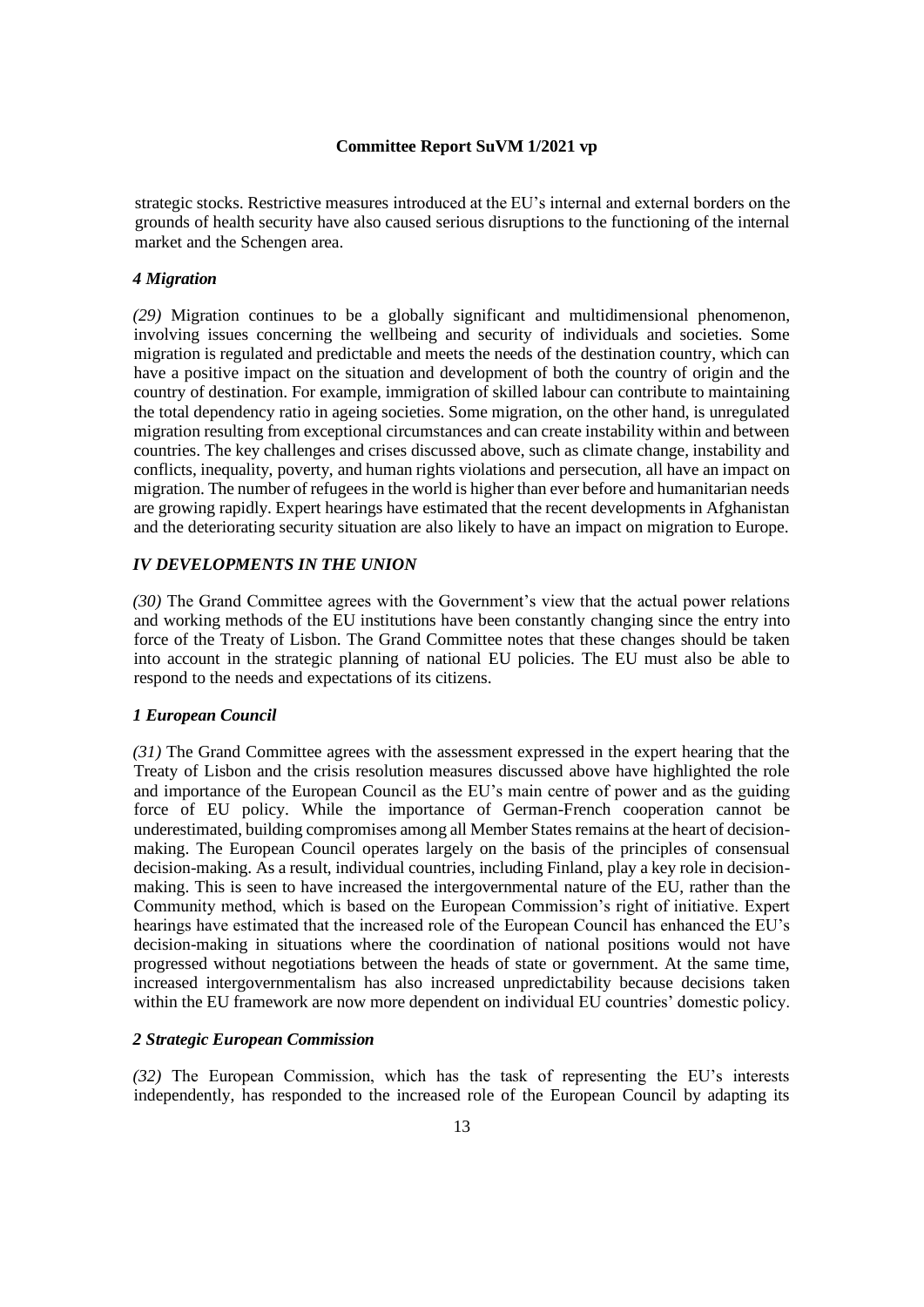working methods. The European Commission has exercised its right of initiative more judiciously by focusing on the strategic issues which it estimates to be most relevant in terms of the implementation of its work programme and to offer the greatest added value compared to measures at national level. For example, European Commission President Ursula von der Leyen's State of the Union 2021 address in the European Parliament revealed that the green transition to a climate-neutral society and sustainable growth, the digital transformation, and the strengthening of the EU's crisis resilience and security and defence policy will be the focus of the European Commission's work as horizontal themes that cut across policy sectors.

#### *3 The role of the European Parliament*

*(33)* The European Parliament is fully exercising the powers conferred on it by the Treaty of Lisbon and is an increasingly important player in defining the content of EU legislation and driving forward the integration process. Expert hearings have underlined that after the 2019 European Parliament elections, the European Commission can no longer rely only on the support of the two largest groups in the Parliament, the EPP and the S&D, because the weight of other political groups has increased.

### *4 Council of the European Union and the unity of the Member States*

*(34)* The Council of the European Union (i.e., the Council of Ministers), in which the Member States are represented by members of their governments, remains the EU's central decisionmaking body. It decides on EU legislation, usually under the ordinary legislative procedure, together with the European Parliament. Decision-making among Member States in the Council is generally straightforward across policy sectors. Qualified majority voting, which is the main form of decision-making, ensures that even difficult issues can be solved. However, there are challenges in coordinating Member States' positions, especially on migration and economic and climate issues, and not all initiatives are moving forward swiftly. The Grand Committee considers it worrying that some of the issues that divide Member States concern commitment to the EU's fundamental values, such as respect for human and fundamental rights, basic democratic principles, the rule of law, equality, and the treatment of minorities. In the expert hearing, it was stated that the EU's external action has not been consistent or value-based. The EU's ability to respond to external challenges has been hampered by the fact that decisions under the EU's common foreign and security policy (CFSP) have to be unanimous, which sometimes makes it difficult for the Council to reach consensus on certain issues. The assessment is that the unanimity requirement has increased the attempts by third countries to influence EU decision-making through individual Member States. There are also challenges in trade policy in the implementation of trade agreements, although the EU has a stronger institutional autonomy in trade policy due to its exclusive competence in this area.

### *5 Expectations of EU citizens*

*(35)* According to Eurobarometer (2021), a majority of Europeans in all Member States want citizens' views to be taken more into account in decisions relating to the future of the EU. Europeans think that the EU's main assets are its respect for democracy, human rights, and the rule of law and its economic, industrial and trading power. Climate change is seen as the main global challenge for the future of the EU. Health and safety issues are also seen as priorities. EU citizens expect the EU to show leadership in addressing global challenges.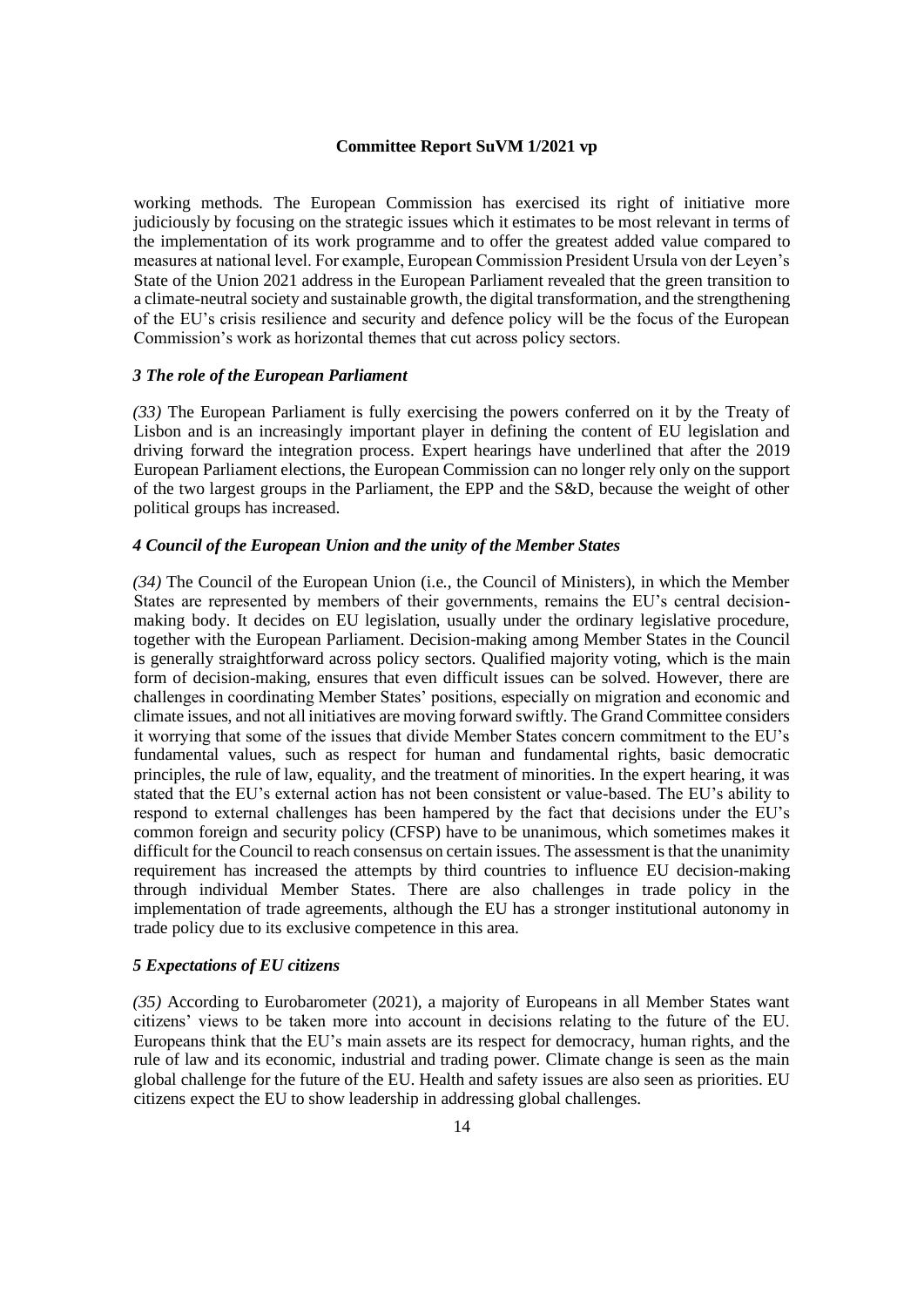### *V FINLAND'S EU POLICY OBJECTIVES*

*(36)* The Grand Committee notes that three aspects should be taken into account in the setting of national EU policy objectives: Finland's national interest, the European values and objectives that Finland wants to promote as a member of the EU, and how Finland wants the EU to influence global development. The Grand Committee considers the EU policy report to be successful in this respect but feels that it is necessary to deepen and broaden the national objectives in sections 1 to 14 below.

### *1 Priorities*

*(37)* The Grand Committee notes that the EU should respond to the changing operating environment described in Chapter III by strengthening its strategic capacity, relying on its common values and promoting determinedly its objectives. A stable, credible, and internally and externally coherent EU that is capable of action is in Finland's best interest. The Grand Committee agrees with the Government's view that the EU must be developed, its capacity for action enhanced, and its unity fostered primarily within the framework of the existing provisions of the EU Treaties and by making full use of the opportunities provided by the Treaties. Ensuring equality between Member States and an inter-institutional balance remain key principles in the development of the EU. For a smaller Member State like Finland, it is an advantage that the European Commission will have a member from each Member State also in the future. Maintaining the role and discretion of the European Council in the selection of the Presidentdesignate of the European Commission is also important from the point of view of Finland's influence. The President of the European Council must enjoy the confidence of both the European Parliament and the Member States.

*(38)* The Grand Committee believes that the EU should focus on issues where cross-border cooperation between EU Member States brings added value compared to national measures. EU action is also limited by the principles of subsidiarity and proportionality: the EU should not take action in issues that can be more effectively addressed at Member State level, and EU action should not go beyond what is necessary to achieve the objectives of the EU Treaties. The Grand Committee further believes that the EU should build on its own strengths, such as its open internal market, rules-based and responsible trade policy, and leading role in climate action. The EU also needs to strengthen its own crisis resilience, including itsstrategic autonomy, i.e., the EU's ability to manage interdependencies with third countries. The Grand Committee supports the strengthening of the EU's strategic autonomy horizontally in the various EU policy sectors, provided that the implementation will not lead to protectionism and does not jeopardise the functioning of the open internal market. The objective of strategic autonomy should be a cooperative and rule-based EU that is also capable of independent action in crisis situations. It is a parallel objective to the integration process and the internal market project, the goal of which is to make the EU a strong global player capable of meeting international challenges and promoting stability and prosperity in a sustainable manner.

#### *2 Value base*

*(39)* The Grand Committee considers that the effectiveness and acceptability of EU action is based on the common values of freedom, democracy, the rule of law, equality, and respect for human dignity and fundamental and human rights, as set out in Article 2 of the Treaty on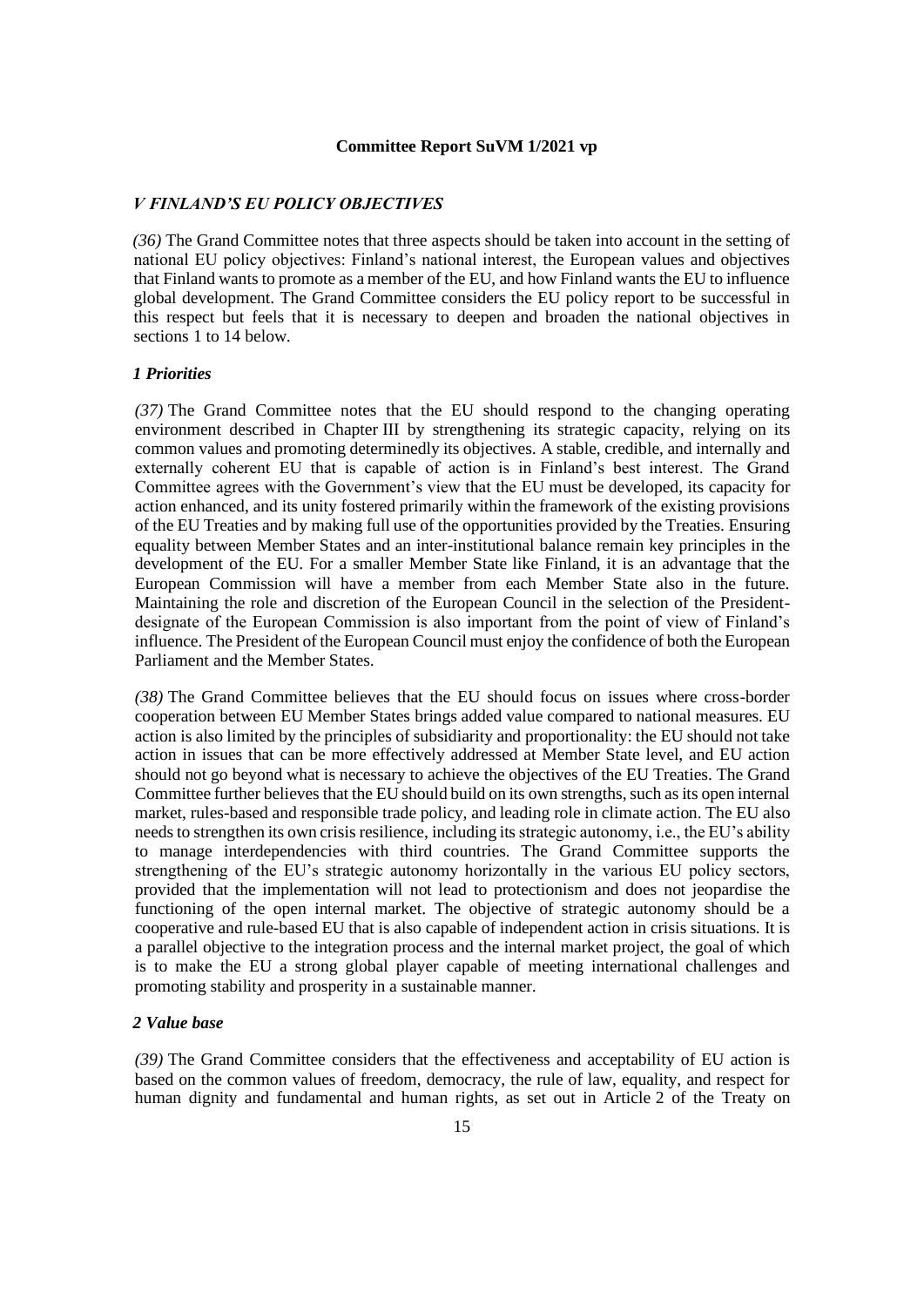European Union (TEU). The Grand Committee notes that the actions of the EU and the Member States must be in accordance with these basic values. Failure to comply with them increases the vulnerability of European societies and the EU and undermines the EU's credibility and influence as a global player. The Grand Committee stresses that Finland should actively strengthen the implementation of these values in EU action.

*(40) Democracy and transparency.* The Grand Committee notes that the EU is based on representative and participatory democracy. Therefore, all EU citizens must have the right and the means to participate safely in the EU's democratic decision-making process. They must be guaranteed the opportunity to influence EU action through their own governments and national parliaments and also through the European Parliament. This dual representation structure (national and EU level) provides a strong basis for EU action. Like the Government, the Grand Committee does not consider it necessary to change the electoral procedure for selecting the European Parliament by allowing the use of transactional election lists. The acceptability of the European Parliament would increase if it adopted a single seat for its work. The Grand Committee also agrees with the Government's assessment that transparency of the EU's decision-making and legislative work strengthens democracy, increases citizens' trust, and fosters good governance. At the same time, attention should be paid to clear communication and high-quality administrative language. This helps to explain the rationale and practical implications of EU decisions to citizens and to combat disinformation. Good governance and transparency should be promoted through EU legislation where appropriate (HaVL 21/2021 vp).

*(41) The rule of law.* The Grand Committee considers, as stated in its opinion SuVL 1/2019 vp, that the rule of law is an essential basis for cooperation between the EU and its Member States. There can be no effective democratic rule of law without fundamental and human rights and, at the same time, the protection of fundamental and human rights requires democracy and the rule of law. Furthermore, without the rule of law, there are no guarantees that the EU Charter of Fundamental Rights or Finland's constitutional values and the foundations of the Finnish welfare society are effectively protected and safeguarded.

*(42)* The Grand Committee is concerned and serious about the violation or risk of violation of the rule of law in Member States, especially in Poland and Hungary. The negative development of the rule of law is undermining the foundation of values on which the EU was built. In addition, it jeopardises the mutual trust between EU Member States, which is a key prerequisite for ensuring freedom, security and justice in the EU, for example. The Grand Committee considers it essential that the EU is able to react in a timely and proportionate manner in situations where national mechanisms fail and threats to the rule of law become a reality. A comprehensive range of measures is required to strengthen and protect the rule of law. The new mechanism to protect the use of EU funds against violations of the rule of law should be fully utilised and implemented. The Grand Committee agrees with the Legal Affairs Committee (LaVL 6/2021 vp) in that the EU's efforts to combat corruption are also important. The Grand Committee notes that it is essential that all EU instruments and actions are complementary in strengthening the rule of law in different forums and policy sectors.

*(43) Fundamental and human rights.* The Grand Committee considers that the legally binding nature of the EU Charter of Fundamental Rights has significantly strengthened the role of fundamental rights in EU action and has enabled the Union legal order to become a compass for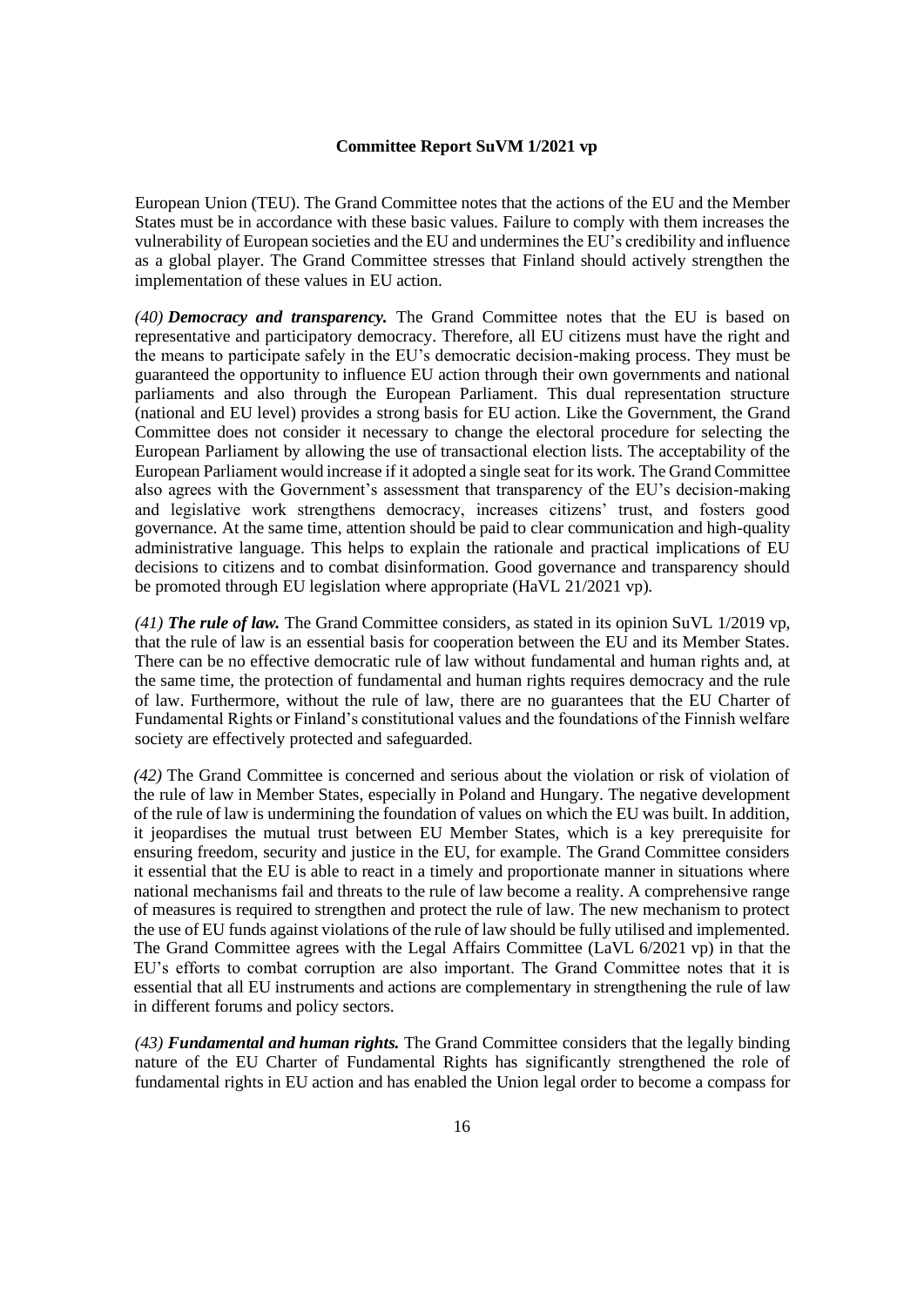the protection of fundamental rights. The implementation of the Charter of Fundamental Rights should be further enhanced both at the EU and at national levels, with appropriate consequences for breaches of its provisions. To ensure the external credibility of the EU, it is essential that the EU's internal and external measures to promote fundamental rights are coherent and mutually reinforcing. The Grand Committee reiterates its view (SuVL 2/2019 vp) that internal challenges relating to fundamental rights, such as the protection of the Roma and other highly vulnerable groups, need to be addressed more effectively. The Grand Committee considers it important to strengthen the role of the European Union Agency for Fundamental Rights (FRA) in EU decision-making and to promote the EU's accession to the European Convention on Human Rights.

*(44) Equality and gender equality.* The Grand Committee shares the concerns raised in the EU policy report that questioning of gender equality and the rights of sexual and other minorities has increased. Finland and the EU should determinedly support efforts to address violations of rights at global and national level. The Grand Committee agrees with the Employment and Equality Committee's view (TyVL 6/2021 vp) that promoting gender equality is one of the key priorities in Finland's EU policy. The Employment and Equality Committee welcomes Finland's commitment to an active equality and gender equality policy and stresses that the promotion of gender equality should also cover issues related to gender diversity (TyVL 6/2021 vp). The Grand Committee considers it important to avoid discriminatory effects and their accumulation in different groups. Like the Employment and Equality Committee (TyVL 6/2021 vp), the Grand Committee supports the objective of the EU's accession to the Council of Europe Convention on Preventing and Combating Violence against Women and Domestic Violence ('the Istanbul Convention'). Attention must also be paid to the implementation of the EU Gender Equality Strategy and the strengthening of the European Institute for Gender Equality (EIGE). In addition, expert hearings have considered that the rights of people with disabilities and the provisions of the UN Convention on the Rights of Persons with Disabilities should be taken better into account in EU measures.

### *3 Effective decision-making*

*(45)* The Grand Committee believes that it is essential for the EU's unity, capacity, and acceptability that the EU is able to take effective decisions and that what is agreed together is implemented. It is also important for the EU's global influence that the EU works effectively.

*(46) The Community method.* The Grand Committee agrees with the Government's assessment that the Community method, which is based on the European Commission's right of initiative and joint legislative work by the Council and the European Parliament, plays a key role in ensuring effective decision-making. The Community method must also be respected when the European Council deals with individual policy issues. Like the Government, the Grand Committee believes that the Community method is the best way to ensure the stable and fair operation of the Union and equality between Member States. A key element of the Community method is an independent and operational European Commission, which also monitors compliance with EU law in the Member States.

*(47) High-quality regulation.* The Grand Committee's established position (SuVL 1/2018 vp) is that clarity, proportionality, and consistency must be ensured in all EU regulation. Avoiding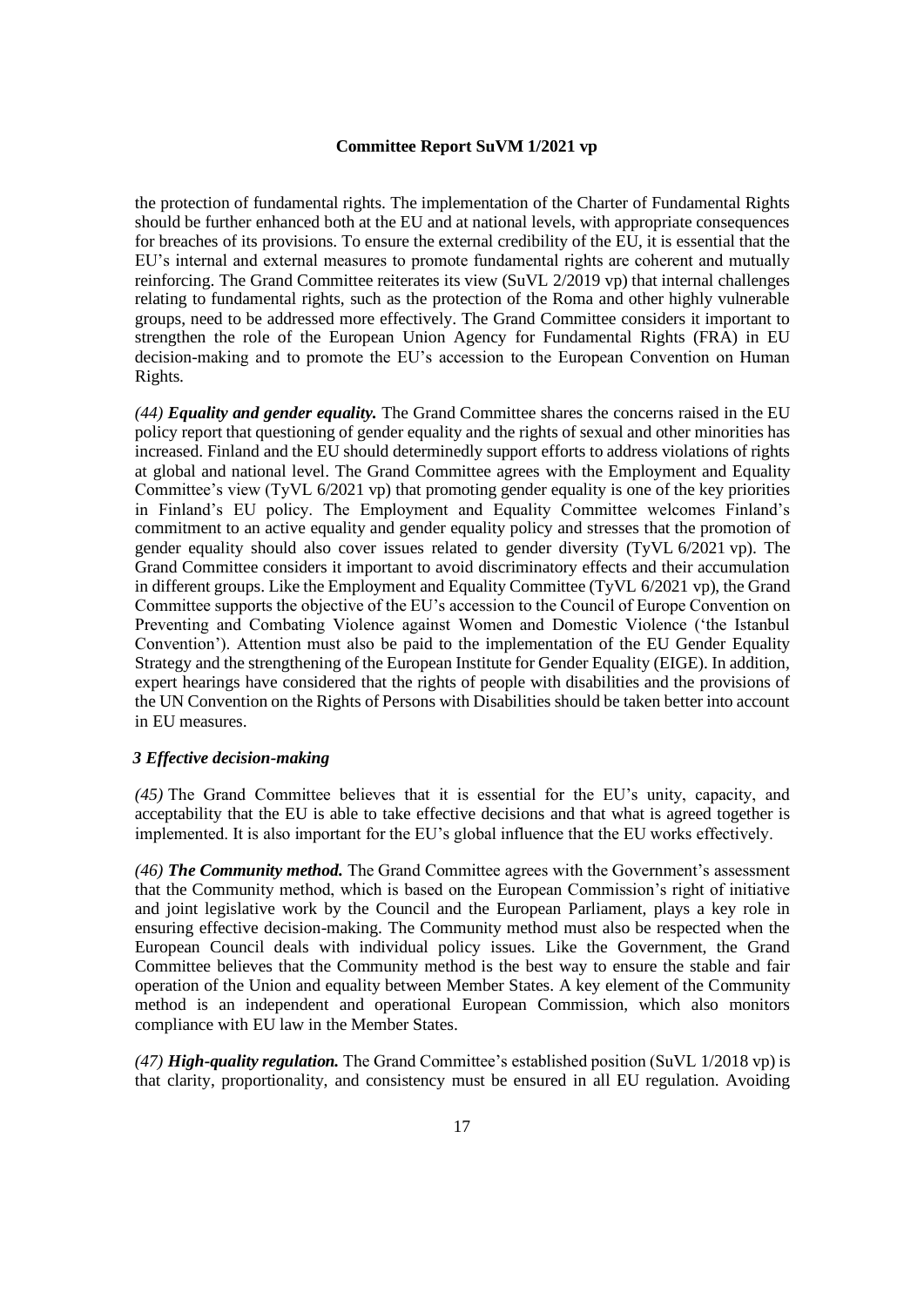unnecessary administrative burdens is also important. All EU regulation must be based on sound scientific knowledge and thorough impact assessments.

*(48) Qualified majority voting.* As stated in the EU policy report, the Grand Committee believes that the EU institutions must be able to make decisions effectively. Therefore, it is necessary to make use of the possibilities for qualified majority voting already available to the Council of Ministers. However, the extension of qualified majority voting in the Council should always be examined on a case-by-case basis to ensure the promotion of common objectives. Transition to qualified majority voting in a certain area or in certain cases requires a unanimous decision by the European Council.

*(49)* The Finance Committee (VaVL 4/2021 vp) considers that the adoption of qualified majority voting can be considered in limited sets of issues to combat shadow economy, harmful tax competition, tax evasion and tax fraud, for example, as regards information exchange between the Member States and other administrative cooperation. However, as regards the harmonisation of tax legislation, the unanimity requirement should still be maintained because such harmonisation measures have a major impact on the budgetary sovereignty of Member States. The Grand Committee believes that there is a need for closer cooperation within the EU on taxation and ensuring its comprehensiveness, especially in those areas of taxation where EUlevel decisions offer greater added value than decisions at national level alone. These include, for example, the prevention of tax evasion and the promotion of sustainable development.

*(50)* The Foreign Affairs Committee (UaVL 4/2021 vp) has stated that increasing the use of qualified majority voting and the principle of constructive abstention and delegating tasks of the High Representative to Member States' foreign ministers on a case-by-case basis can strengthen the effectiveness and credibility of the EU's common foreign and security policy (CFSP) and protect the EU from outside influence. The Foreign Affairs Committee considers it important that the EU should be better prepared for situations in which one Member State blocks the adoption of common EU positions. The Foreign Affairs Committee considers that the intensified competition between the major powers and the unstable external operating environment underline the need to increase the swiftness and credibility of the CFSP (UaVL 4/2021 vp).

*(51) The work of the European Court of Justice.* The Grand Committee stresses the importance of the Court of Justice and understanding its role in the unity and capacity of the EU. Expert hearings by the Grand Committee emphasised that only the Court of Justice can give binding rulings to Member States on the interpretation of EU law or on the compatibility of a decision with the EU Treaties. The Member States and the EU institutions are committed themselves to the Court of Justice having the ultimate power to resolve any uncertainties in interpretation. This is the only way to ensure that EU law is applied equally and effectively in all Member States. This system has proven its effectiveness over the decades, and its core principles have remained intact despite the changes made to the EU Treaties.

### *4 Twin transition as a growth strategy*

*(52)* The Grand Committee supports the Government's goal of a socially, economically and ecologically sustainable and fair EU that is committed to the implementation of the Paris Agreement and the UN Sustainable Development Goals (2030 Agenda). The EU can be built into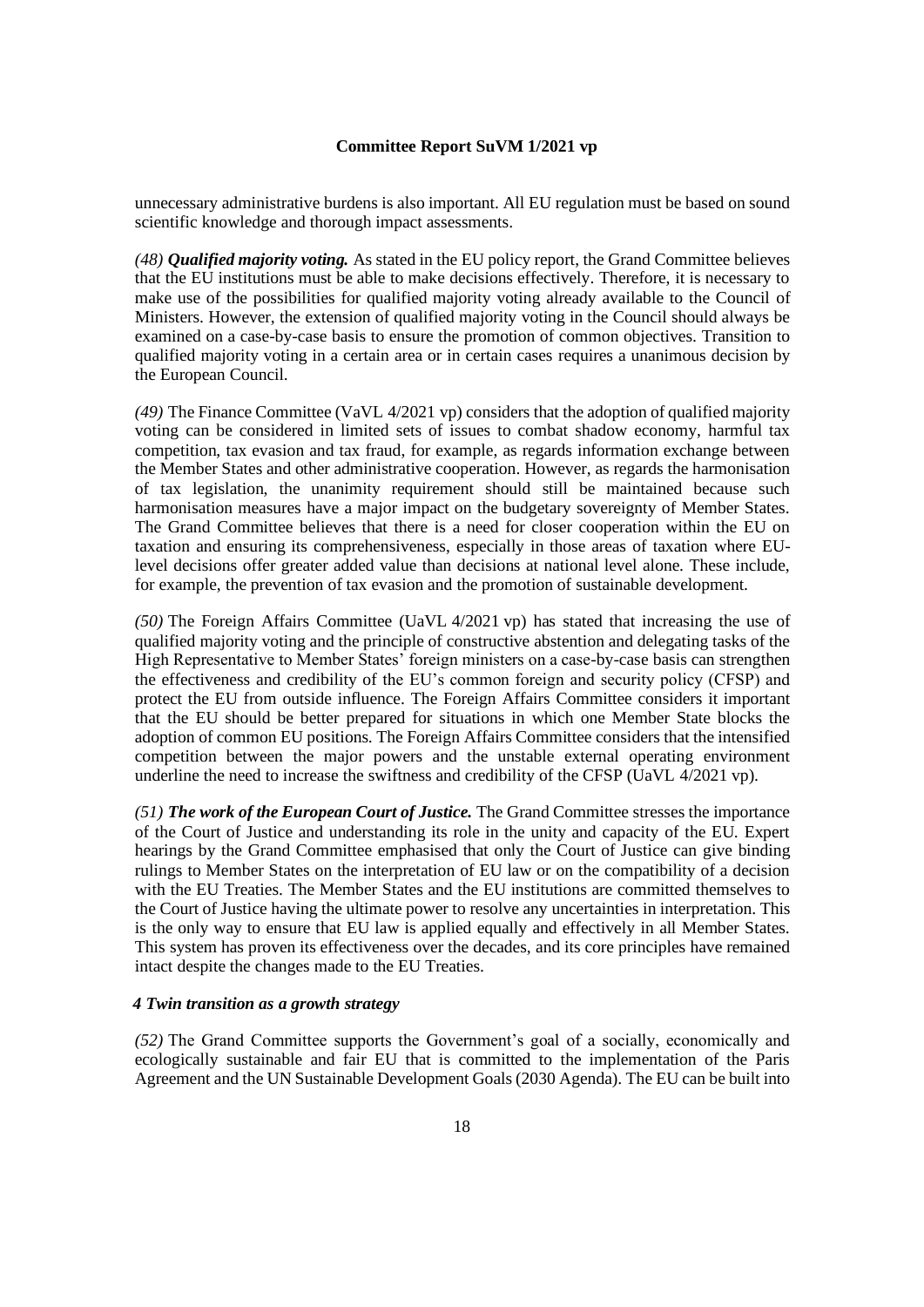the world's most competitive and socially inclusive climate-neutral economy that uses natural resources in an ecologically, economically and socially sustainable manner.

*(53)* The Grand Committee reiterates its view (SuVL 3/2020 vp) that the objective of a carbonneutral society based on the EU's Green Deal must be the guiding principle in almost all EU policy sectors. The Grand Committee notes that the programme can help to respond to the climate challenge, enhance resource efficiency, create new jobs and growth that takes into account the sustainability of natural resources, and promote new innovative industries and investments. The Grand Committee believes that the transition to a low-carbon society should be achieved in a socially and regionally equitable manner. A just transition should be supported with EU funds, and it is also important to ensure regional and local conditions and the conditions for business, employment and primary production (YmVL 9/2021 vp, SuVL 3/2020 vp).

*(54)* The Grand Committee notes that the horizontal objective of ambitious development of digitalisation presented in the report is closely linked to the green transition. While the green transition supports economic restructuring and the building of a carbon-neutral welfare society, the digital transition should be seen as a key driver of competitiveness and growth in the EU. The digital transition should be promoted by investing in innovative technologies and digital skills. The aim must be that everyone has equal opportunity to take part in the digital transition.

*(55)* The Grand Committee stresses that all sectors of society and the economy have a role to play in achieving a green and digital transition. Policy coherence and regulatory stability and predictability are prerequisites for a successful twin transition. Actions should aim at technology neutrality, cost-efficiency, coherence and long-term sustainability, as well as at creating a favourable investment environment. In particular, it concerns aligning climate, environmental, agriculture, industrial and trade policies with innovation, research and education, and data and digital economy objectives in a way that supports the twin transition. Achieving the twin transition will also require comprehensive actions that renew economic structures. The recovery package will play an important role in these efforts.

*(56)* The Grand Committee considers that the EU policy report has well identified the changes required to implement the twin transition in the different policy sectors. These issues are discussed in more detail in sections 5 to 12 below.

### *5 Climate-neutral EU*

*(57)* The Grand Committee believes that the objective of a climate-neutral EU by 2050 must guide all decision-making in the EU. Here, the principle of 'do no harm' is a key guideline. In order to respond to climate change, the EU must maintain its role as a leader in global climate policy and promote the objectives of the Paris Agreement, especially the goal of limiting global warming to 1.5 degrees Celsius. This requires ambitious and coherent policy action across all sectors of the economy. As the Environment Committee (YmVL 9/2021 vp) has highlighted, Finland is a bigger actor in this work than its size would suggest because our national target of carbon neutrality by 2035 is one of the most ambitious objectives set.

*(58) The Fit for 55 package.* The Grand Committee considers that the sections of the EU policy report and this report on a climate-neutral EU and the sustainable use of natural resources relate to issues covered in the Fit for 55 package, which was adopted by the European Commission in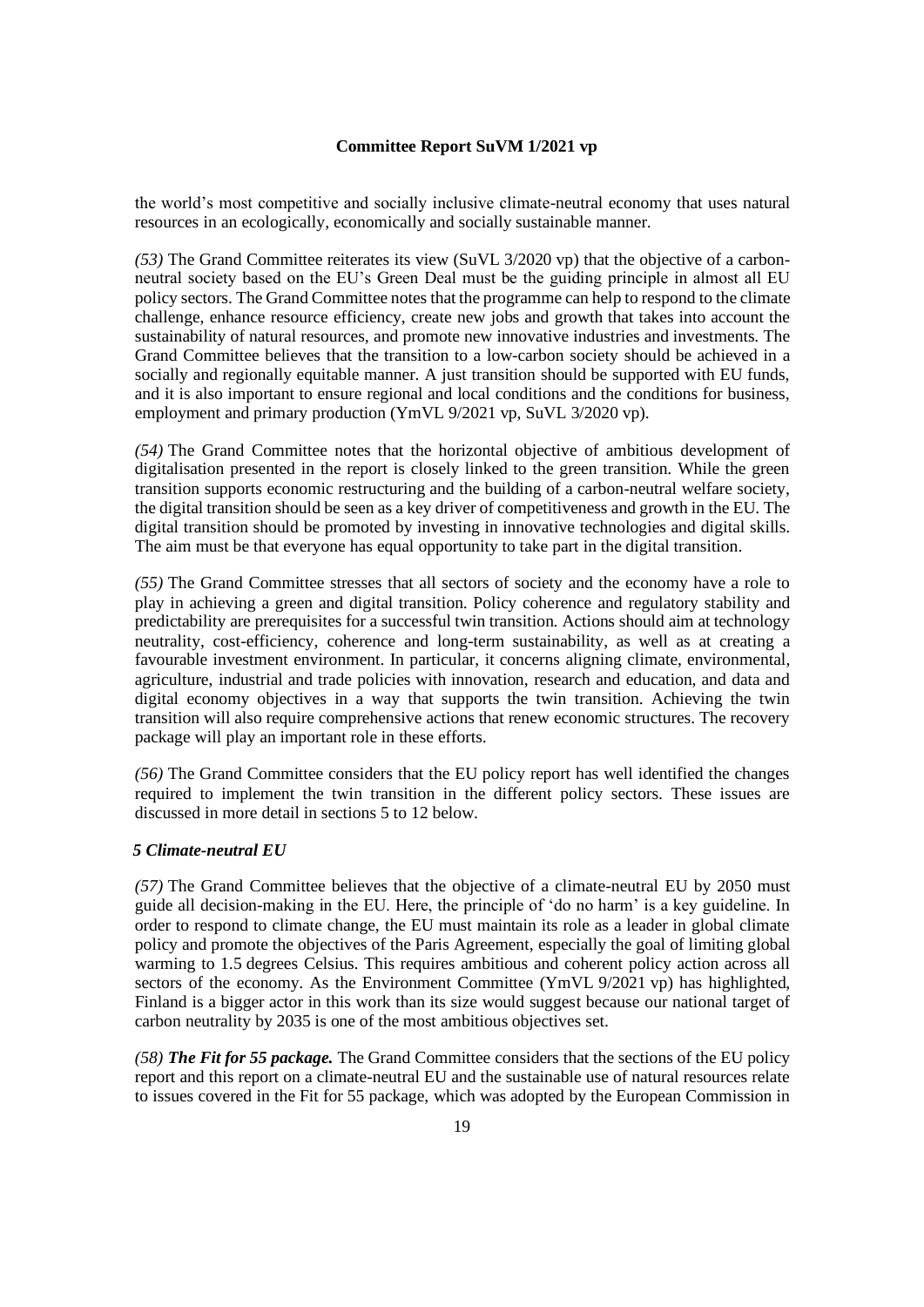July 2021. The main objective of the package is to implement the obligations of EU climate regulations, and it includes a number of revisions and proposals concerning EU climate, energy and transport legislation. The Grand Committee will take a position on the proposals on the basis of the U and E communications concerning them. In general, the Grand Committee agrees with the Government that Finland's priority should be to achieve ambitious and cost-effective reductions in fossil emissions, especially in energy production. Overall, it is important that longterm climate measures are implemented so that the EU becomes carbon neutral before 2050 and that the 55% climate target for 2030 is achieved and can also be exceeded (E 97/2021 vp Fit for 55 package).

*(59) Emissions trading.* Emissions trading is one of the issues covered in the Fit for 55 package. The Grand Committee will discuss this separately in its opinion on the package. In general, the Grand Committee notes that it agrees with the Government's assessment that emissions trading is the most important tool in the promotion of low-carbon solutions. A uniform and sufficiently high price for emission rights is the most cost-effective way to achieve emission reduction targets (TaVL 19/2021 vp, LiVL 14/2021 vp). At the same time, it is necessary to ensure the competitiveness of European industry.

*(60) Renewable power sources and transport.* The Grand Committee agrees with the assessment made in the EU policy report that in order to reduce transport emissions, the EU should promote electrification and the production of sustainable alternative fuels and power sources. In addition, the distribution infrastructure for all modes of transport should be developed. The Transport and Communications Committee (LiVL 14/2021 vp) has estimated that the electrification of road transport is progressing in the case of passenger cars but the use of liquid fuels will continue in road freight, air and sea transport for a long time to come. It is important that the EU effectively promotes the use of renewable and synthetic fuels produced with renewable energy, especially in air and sea transport and heavy transport. It is also necessary to improve the availability of low-emission and emission-free vehicles and to increase the production and use of renewable fuels in air transport. Electric public transport, bicycle and pedestrian traffic, and rail transport should be promoted across the Union.

*(61)* Like the Government, the Grand Committee believes that the transition towards sustainable and smart transport is an important objective. As the Government highlights in the report, hydrogen may play a key role in the future, for example, in reducing the emissions of industrial processes and transport. The Grand Committee agrees with the view of the Transport and Communications Committee (LiVL 14/2021 vp) that the EU should promote the development of technologies that enable replacing fossil fuels and products with hydrogen produced from clean electricity or with synthetic fuels (known as Power-to-X solutions). EU-level action is also required to promote the European battery industry.

*(62) Leadership in cleantech.* Expert hearings have stated that the global market for clean solutions is growing at an increasing pace as emission-reducing technologies develop and prices fall. The transition to a climate-neutral society offers European industry many opportunities to develop a market for new clean technologies and products. The Grand Committee states that the EU must be able to exploit the transition to a climate-neutral economy as a central competitive factor that opens up business and export opportunities. This requires more substantial investment in research, development, and innovations than presently. Ensuring viable conditions for business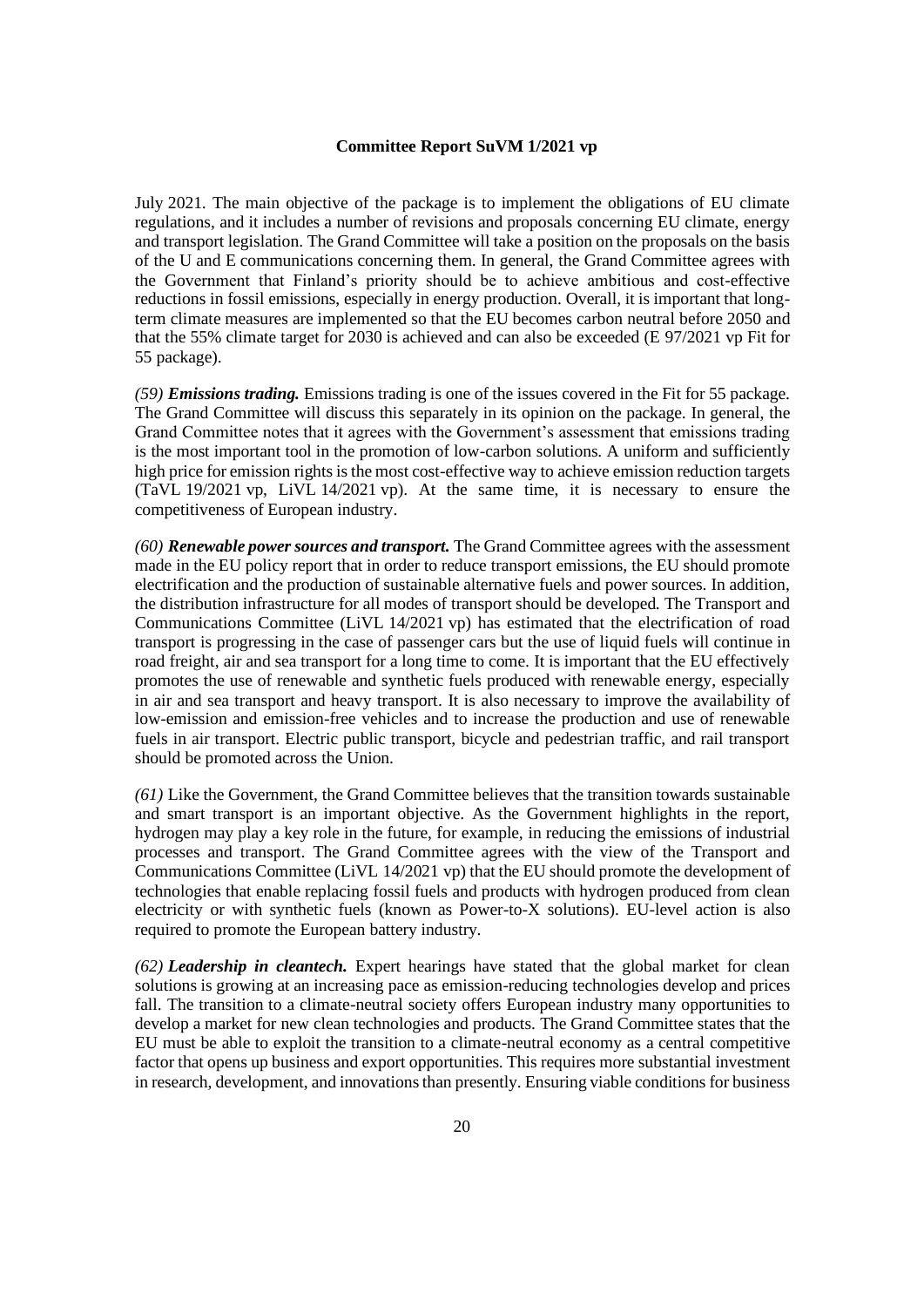is important because climate change cannot be tackled with public funds alone but also requires substantial private investment in low-carbon technologies. In addition to possible economic instruments, incentives such as subsidies for low-carbon investments may be required. The Grand Committee believes that low-carbon technologies will be a major competitive advantage for Finnish companies in the future. At the same time, the carbon handprint can be strengthened. The positive climate impact of Finnish export companies' solutions could be much larger than Finland's national carbon footprint because such solutions can help to reduce customers' emissions worldwide.

*(63) Adapting to climate change.* The Grand Committee believes that, along with climate change mitigation, the EU should invest in adapting to climate change by preparing for impacts that can no longer be prevented. Such measures, if implemented early enough, can reduce the adverse impacts and costs of climate change. Expert hearings have considered that adapting to climate change should have been more clearly discussed in the EU policy report. The Grand Committee considers it important that climate resilience and resilience building, as well as identifying vulnerabilities and improving the knowledge base, are consistently integrated into sectoral policies. All actions must be in line with the UN Sustainable Development Goals (2030 Agenda) and the Paris Agreement and take into account national diversity.

### *6 Sustainable use of natural resources*

*(64)* In line with the Government report, the Grand Committee believes that Finland's EU policy should aim at an ecologically, economically, socially and culturally sustainable use of natural resources, which not only ensures the preservation of biodiversity but also those livelihoods depending on it. Ensuring ecological sustainability should be set as a common objective for all EU policy sectors.

*(65) Biodiversity.* Like the Government and the Environment Committee (YmVL 9/2021 vp), the Grand Committee believes that the conservation, restoration, and strengthening of Europe's natural capital should be a central part of EU action to achieve sustainable growth and increase the EU's crisis resilience. Biodiversity in Europe must be on the path towards sufficient recovery by 2030. The EU Biodiversity Strategy is an essential instrument in achieving this goal. The Grand Committee shares the view of the Environment Committee (YmVL 9/2021 vp) that a binding global agreement is required in addition to EU action. In the international regulatory environment, it is important to find ways to support both biodiversity conservation and climate change mitigation and adaptation.

*(66) The circular economy.* The Grand Committee agrees with the view of the Environment Committee (YmVL 9/2021 vp) that the EU needs to accelerate the transition to the circular economy because this not only strengthens climate change mitigation but also increases sustainable use of natural resources and reduces dependency on critical materials. In particular, the considerable possibilities provided by the circular economy in the field of construction should be better exploited.

*(67) Sustainable agriculture.* The Grand Committee agrees with the assessment of the Agriculture and Forestry Committee (MmVL 9/2021 vp) that agriculture and forestry have a central role in achieving the goals of the Green Deal. The common agricultural policy (CAP) should be based on improving the position of producers in the value chain and ensuring that food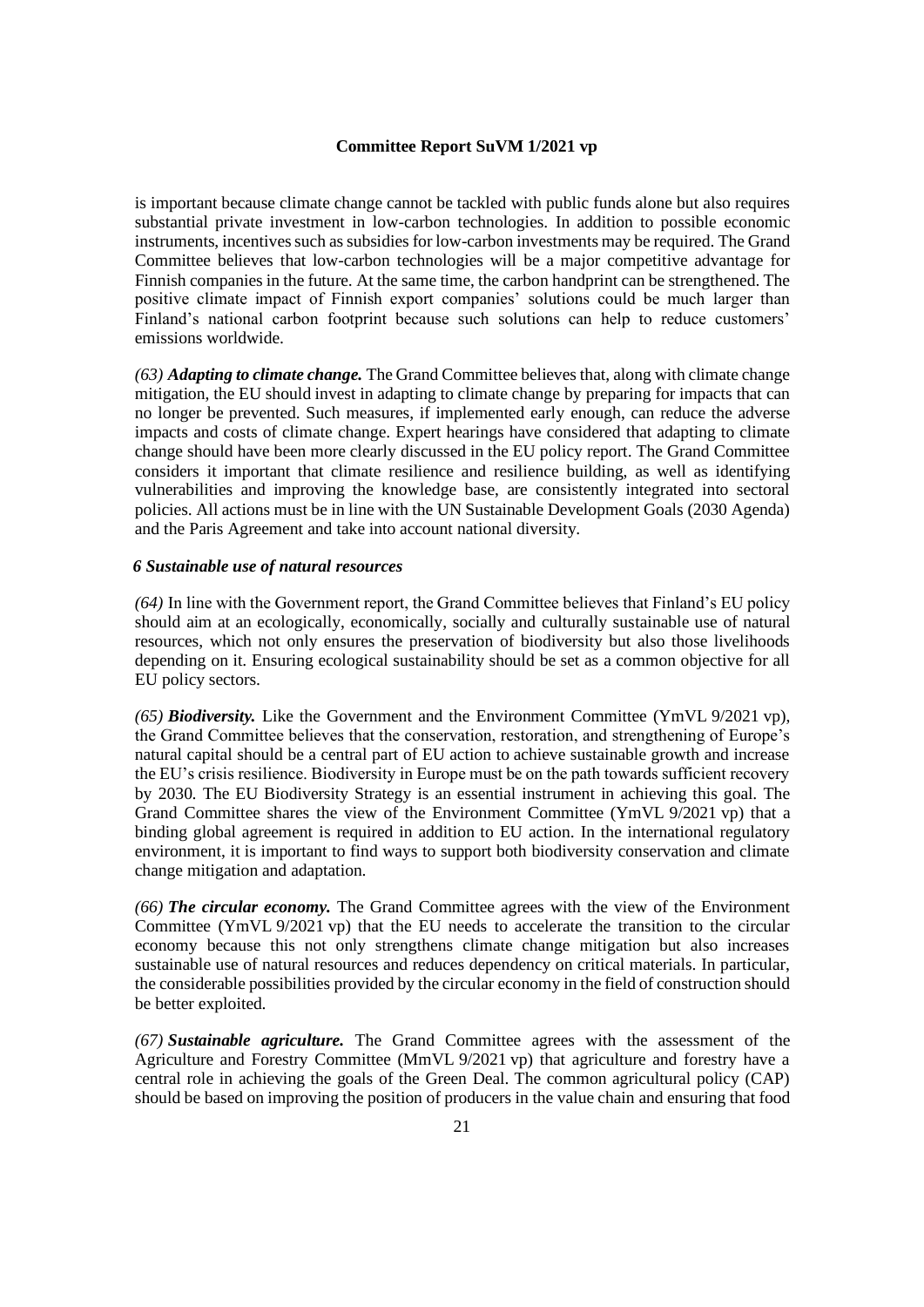production remains profitable in the whole EU territory. The Environment Committee (YmVL 9/2021 vp) believes that CAP support schemes must ensure that farmers have the best conditions for adopting new, more ecological production methods. Policy measures must be targeted so that they have the greatest impact on the condition of the environment. The Agriculture and Forestry Committee (MmVL 9/2021 vp) has stressed the need to simplify support schemes, reduce administrative burdens, and strengthen the crisis resilience of food security and food supply chains when developing the EU's security of supply.

*(68)* Like the Agriculture and Forestry Committee (MmVL 9/2021 vp) and the Environment Committee (YmVL 9/2021 vp), the Grand Committee welcomes the fact that the EU is shifting from traditional policy focused on agricultural production and markets towards a food policy that covers the whole food chain. In this context, perspectives related to the income level and the position of food producers in the food product chain, to environmental and climate issues, food safety and health perspectives, as well as to the wellbeing of animals should be considered in a balanced manner. It is important that the EU food system is developed in a more sustainable direction. Reducing emissions from agriculture, increasing sustainable land use and carbon sinks, good treatment of production animals, and combating antimicrobial resistance are becoming more important, and these goals should be pursued by means of an effective range of instruments. Uniform legal requirements in the EU food sector are important in terms of the export opportunities of Finnish food companies. In addition to high quality and new innovations, Finland's strengths include the limited use of antimicrobials and a high standards of animal welfare. The increasing popularity of plant-based diets also offers new business opportunities for Finnish producers and companies (YmVL 9/2021 vp).

*(69) Forests and the EU*. The Grand Committee notes that the EU Treaties do not include a common forest policy. Forest policy should also in the future remain within national competence. However, many EU actions, especially in the fields of agriculture, environmental, climate and energy policy, also have direct or indirect impacts on forestry and the forest-based industry. It is important that Finland, together with other forested Member States, will actively exert influence on the preparation of these actions and to the coordination of the economic use of forests, carbon sequestration, climate measures, and biodiversity aspects so that the policy actions as a whole are successful (MmVL 9/2021 vp). More scientific knowledge on forests is required in the EU to support decision-making. Forest use must also take into account the fight against the loss of biodiversity (YmVL 9/2021 vp).

*(70) Carbon sinks and land use*. The LULUCF Regulation on land use, land-use change and forestry is one of the issues covered in the Fit for 55 package. The Grand Committee will discuss it separately in its opinion on the package. In general, the Grand Committee notes that the Regulation should better encourage the strengthening of carbon stocks and sinks and allow for their consideration as flexibilities in the effort-sharing sector, as in the current system.

### *7 The internal market and technological competitiveness*

*(71)* The Grand Committee agrees with the EU policy report's assessment that the internal market is a key source of productivity growth, prosperity, and welfare in the EU. A well-functioning internal market is a cornerstone of European competitiveness and sustainable growth and a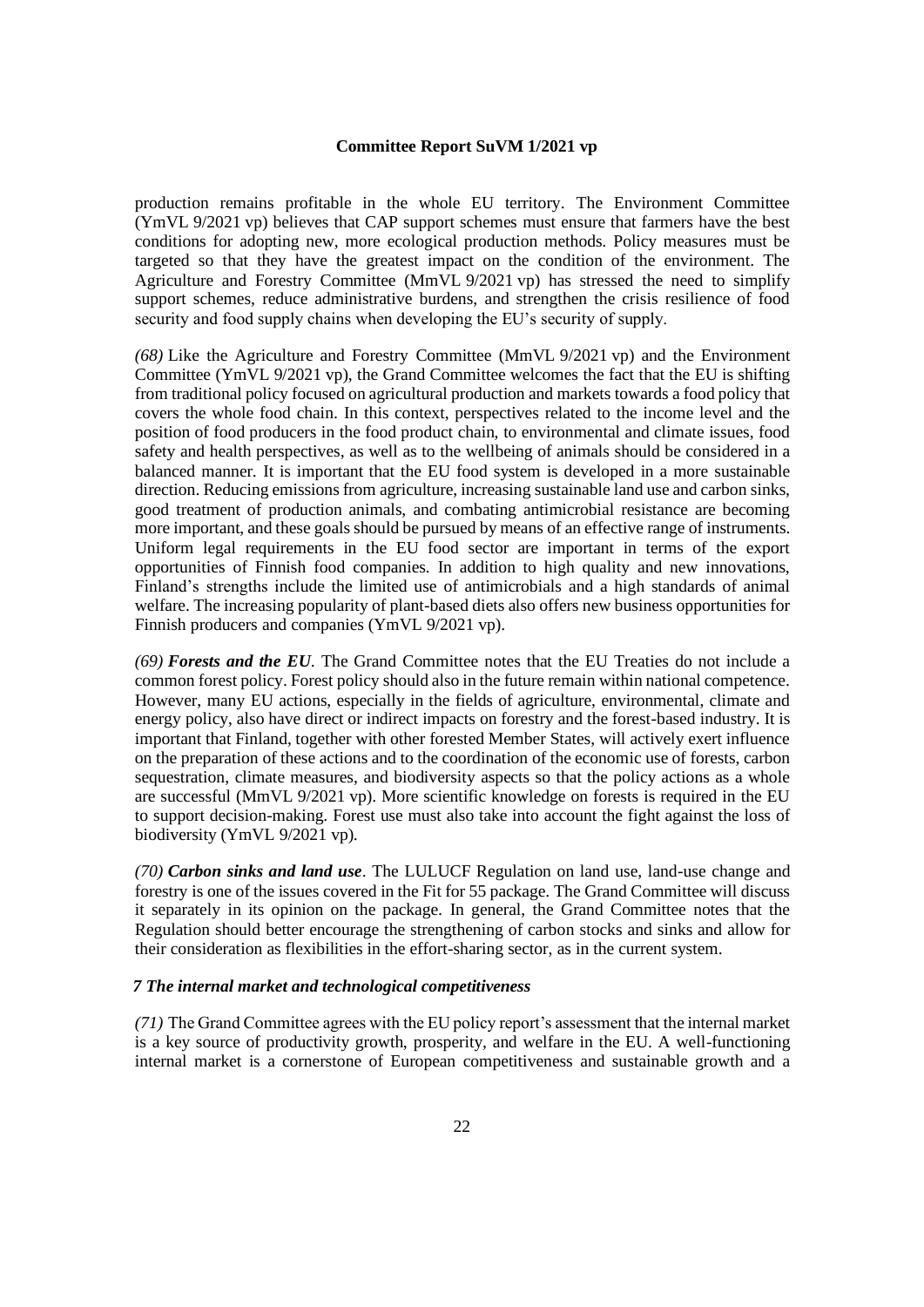precondition for companies and citizens to be able to take advantage of the opportunities offered by new technologies and services.

*(72) The functioning of the internal market.* The Grand Committee considers that the smooth functioning of the internal market is one of the central objectives of Finland's EU policy. Expert hearings have stressed that in order to ensure the EU's competitiveness, it is not enough to restore the functioning of the internal market to its pre-pandemic state but that its functioning should be significantly improved. This applies especially to the services market and the digital single market. The Grand Committee states that the internal market must be open and based on fair competition. Companies of all sizes must have a level playing field and equal access to the market. At the same time, companies from third countries operating in the internal market must comply with the same rules that European companies and industries are required to follow in their home market. The EU's internal market policy, including competition and state aid policy, cannot be based solely on the EU's internal needs but must be adapted to the intensifying geoeconomic competition.

*(73) Transition to digital economy.* The Grand Committee agrees with the assessment expressed in the expert hearing that the EU needs to catch up with China and the US in developing innovative technologies, strengthening the supply and value chains that are important for EU competitiveness, and developing the EU's digital and technological independence. Innovative technologies such as artificial intelligence, quantum technologies, and 5G and 6G will enable sustainable growth and business innovation and will drive the digital transition. Expert hearings have especially drawn attention to the lack of standards in the internal market for the platform economy and related payment systems and data use. In addition, EU legislation has not sufficiently fostered a business environment that supports the development of European cloud services. The network effects of growth have also not been achieved, and new innovative companies have been slow to enter the market and grow. Furthermore, the focus of R&D is still too much on developing old assets rather than creating new ones. As the Commerce Committee (TaVL 19/2021 vp) and the Education and Culture Committee (SiVL 6/2021 vp) have highlighted, a strong EU approach to competition, innovation and industrial policy, as well as a strong research base and a comprehensive EU R&D funding programme are required to address the problems described above.

*(74)* The Grand Committee believes that the EU should be a global leader in the development of a human-centred data economy and promote access to and the sharing of data. A successful digital transition requires a strong European data economy and decentralised data sharing to support innovation. European businesses and citizens must be able to decide on the management of their own data and have the right to choose their service provider on an open and competitive market. Public and private services often use the same data. Therefore, the efforts of these sectors to use data should be coordinated. The Grand Committee stresses that any EU action concerning the digital and data economy should be flexible enough to adapt to technological development. They must also respect common European values and fundamental rights (SuVL 2/2021 vp). In addition, the Education and Culture Committee (SiVL 6/2021 vp) considers that the growing importance of new technologies is likely to require modernisation of the protection of intellectual property.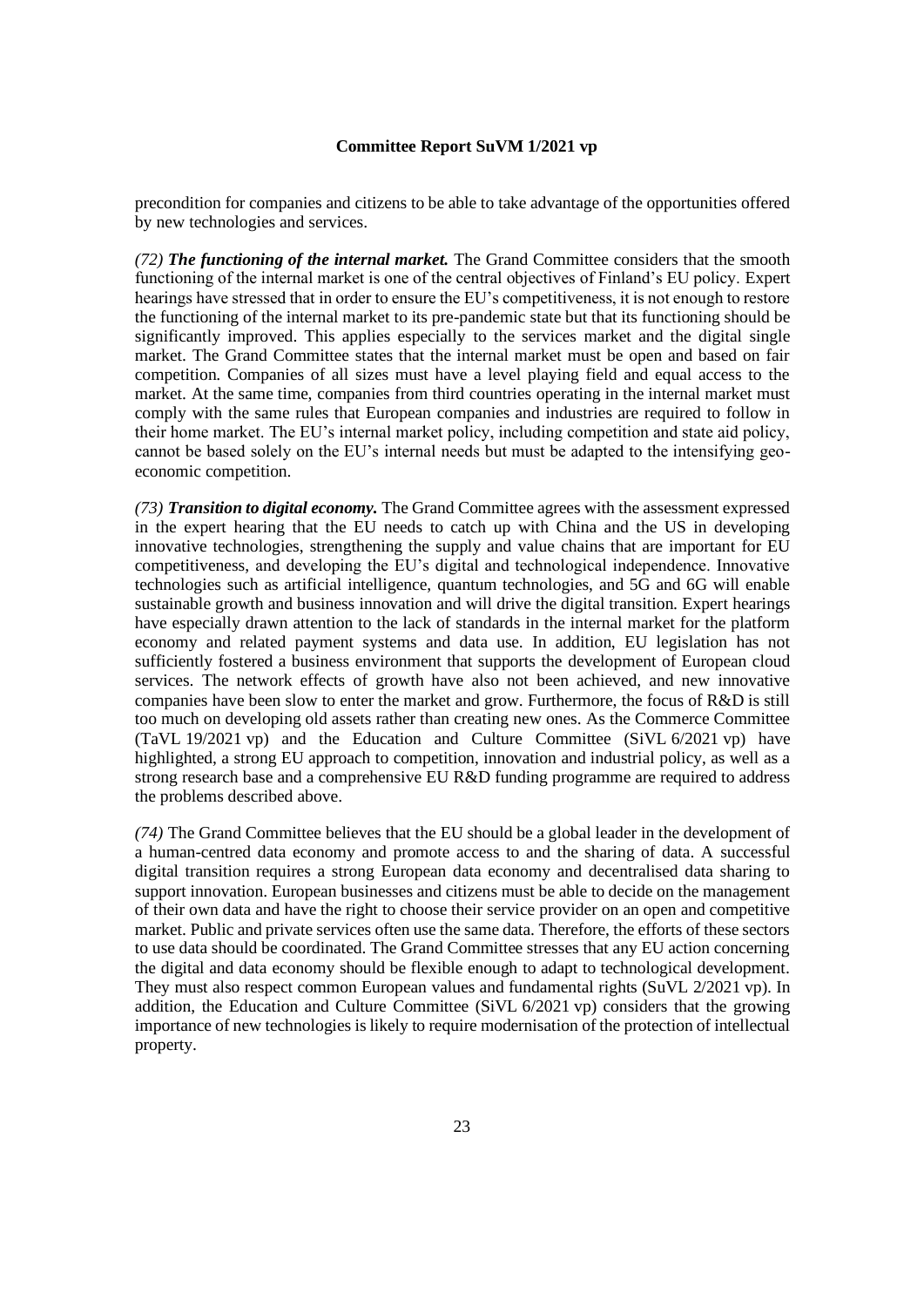#### *8 Open and responsible trade policy*

*(75)* The Grand Committee notes that in addition to the internal market, the EU's common trade policy and open and rules-based international trade are central to the stability and prosperity of the Union. The Grand Committee agrees with the Government's assessment that the EU should improve its ability to use trade policy to promote its own goals and values and to defend its interests.

*(76) Trade relations.* The Grand Committee believes that the EU should be ambitious in developing its trade relations and to strengthen its network of international and regional trade agreements to diversify its value and supply chains. Trade policy resources should be directed towards key global growth markets, especially Asia. The aim should be to remove barriers to trade, ensure more balanced conditions of competition, facilitate the joining of Finnish and European companies in global value and supply chains, and promote the UN Sustainable Development Goals (2030 Agenda). At the same time, the implementation of trade policies in the EU should be strengthened. Bringing negotiated agreements into force in the EU and its Member States is essential for the EU's credibility. However, the enforcement of trade agreements must not lead to companies from third countries being able to challenge the development of labour, environmental and consumer protection standards in the EU.

*(77)* The Grand Committee agrees with the Government's assessment that it is justified for the EU to pursue strategic autonomy in trade policy, as long as its implementation does not lead to protectionism. This would not be in Finland's interest because we are a small, open country dependent on foreign trade. The EU must be able to make trade policy decisions based on its own needs and protect itself against unfair or unwanted competition from third countries, while remaining open to international trade and investments. It is important for Finland that the definition of strategic autonomy ensures the openness of the internal market, fair competition and free trade, as well as the operating conditions for small and medium-sized enterprises.

*(78) Regulatory power.* The Grand Committee stresses the importance of the EU's regulatory power for the global influence of the EU. The EU has geo-economic power because it regulates access to the internal market and is one of the world's leading trading powers. Its position allows the EU to develop global rules, which is a competitive advantage for EU companies. The Grand Committee agrees with the view of the Commerce Committee (TaVL 19/2021 vp) that the proposal included in the Fit for 55 package on the Carbon Border Adjustment Mechanism (CBAM) is an ambitious example of the EU's efforts to set an international standard to achieve its climate objectives and ensure its competitiveness. The aim of the mechanism is to prevent carbon leakage, to influence climate change solutions also outside the EU, and to level the playing field by compensating Member States for the higher costs arising from the transition to clean technologies and non-fossil raw materials. The EU must also play an active global role in setting the rules for digital trade, data governance, and new technologies. The rules defined at this stage could have long-term impacts on the digitalisation of the global economy and the economic environment.

*(79) Reform of the WTO system.* The Grand Committee agrees with the Government's assessment that the EU should have a role in strengthening the open and rule-based multilateral trading system and reforming the World Trade Organization (WTO). Restoring the two-tier WTO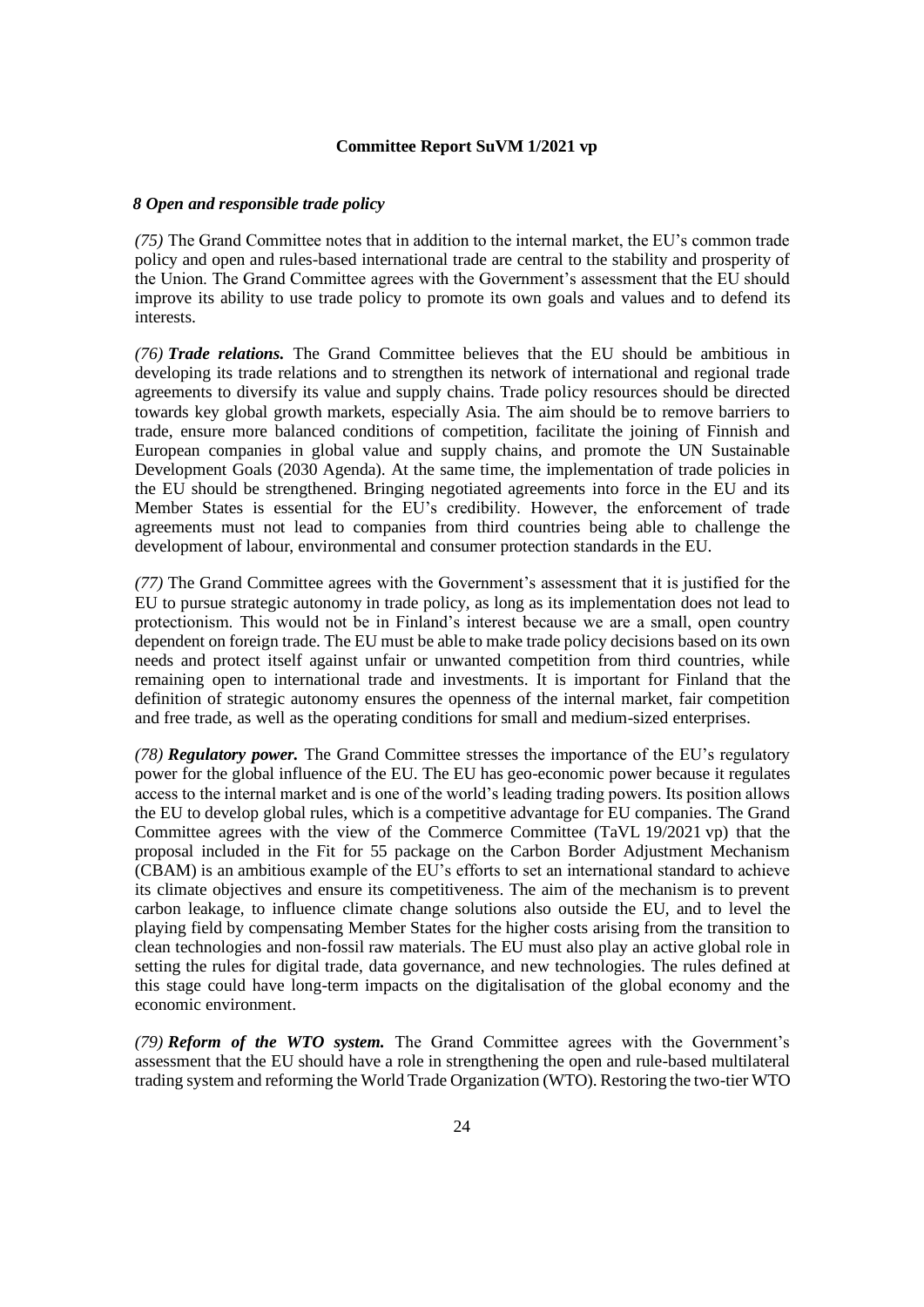dispute settlement system and strengthening transatlantic cooperation are important priorities. Expert hearings have also stressed the importance of the EU working within the WTO to liberalise trade in environmental technologies and low-emission goods and services.

### *9 Socially sustainable EU and citizens' wellbeing*

*(80)* The Grand Committee agrees with the Government's assessment that the EU action must support the development of a welfare society and the strengthening of citizens' wellbeing.

*(81) The social dimension and the economy of wellbeing.* Like the Social Affairs and Health Committee (StVL 11/2021 vp) and the Employment and Equality Committee (TyVL 6/2021 vp), the Grand Committee welcomes the fact that the report highlights the development of the social dimension and the strengthening of the European Pillar of Social Rights as an important EU priority. This enables developing welfare and reducing poverty and inequality. The Grand Committee considers that the social dimension should also in the future be based on the diversity of national systems. However, national specificities of employment policy, such as a labour market system based on collective agreements, should be respected.

*(82)* The Grand Committee considers the Government's objective that social dimension initiatives should support the development of the Nordic welfare model to be justified. In addition, the Grand Committee considers it important that the economy of wellbeing perspective is also extensively taken into account in EU cooperation. The Grand Committee shares the view of the Social Affairs and Health Committee (StVL 11/2021 vp) that Finland should promote an approach where investments in the citizens' wellbeing are seen as a factor supporting economic growth and competitiveness. The Education and Culture Committee considers that sports and exercising, culture and the creative industries should be seen as an important part of the economy of wellbeing (SiVL 6/2021 vp).

*(83) Preparing for health threats.* The Grand Committee agrees with the Social Affairs and Health Committee (StVL 11/2021 vp) that it is essential that the EU's ability to respond to and prepare for cross-border health threats is strengthened in the framework of the European Health Union. The EU should especially strengthen the crisis response capacity of the European Centre for Disease Prevention and Control (ECDC) and the European Medicines Agency (EMA). Cooperation between Member States in the health sector can strengthen Europe's healthcare capacity and health security. While EU-level coordination is required to combat health threats, the organisation of health services should remain within the competence of Member States. The EU's health policy should contribute to and complement national action.

*(84)* The Grand Committee believes that the COVID-19 pandemic has underlined the importance of developing security of supply at EU level. The Social Affairs and Health Committee (StVL 11/2021 vp) considers that the EU should monitor the availability of critical medicines and medical devices and supplies even outside times of crisis. The EU's joint procurement mechanism should be developed so that Member States do not compete with each other for the same resources. However, Member States should retain the possibility of national critical procurement.

*(85) Children and young people.* As the EU policy report underlines, EU policy-making strives to improve the wellbeing of present and future generations. Consequently, EU actions must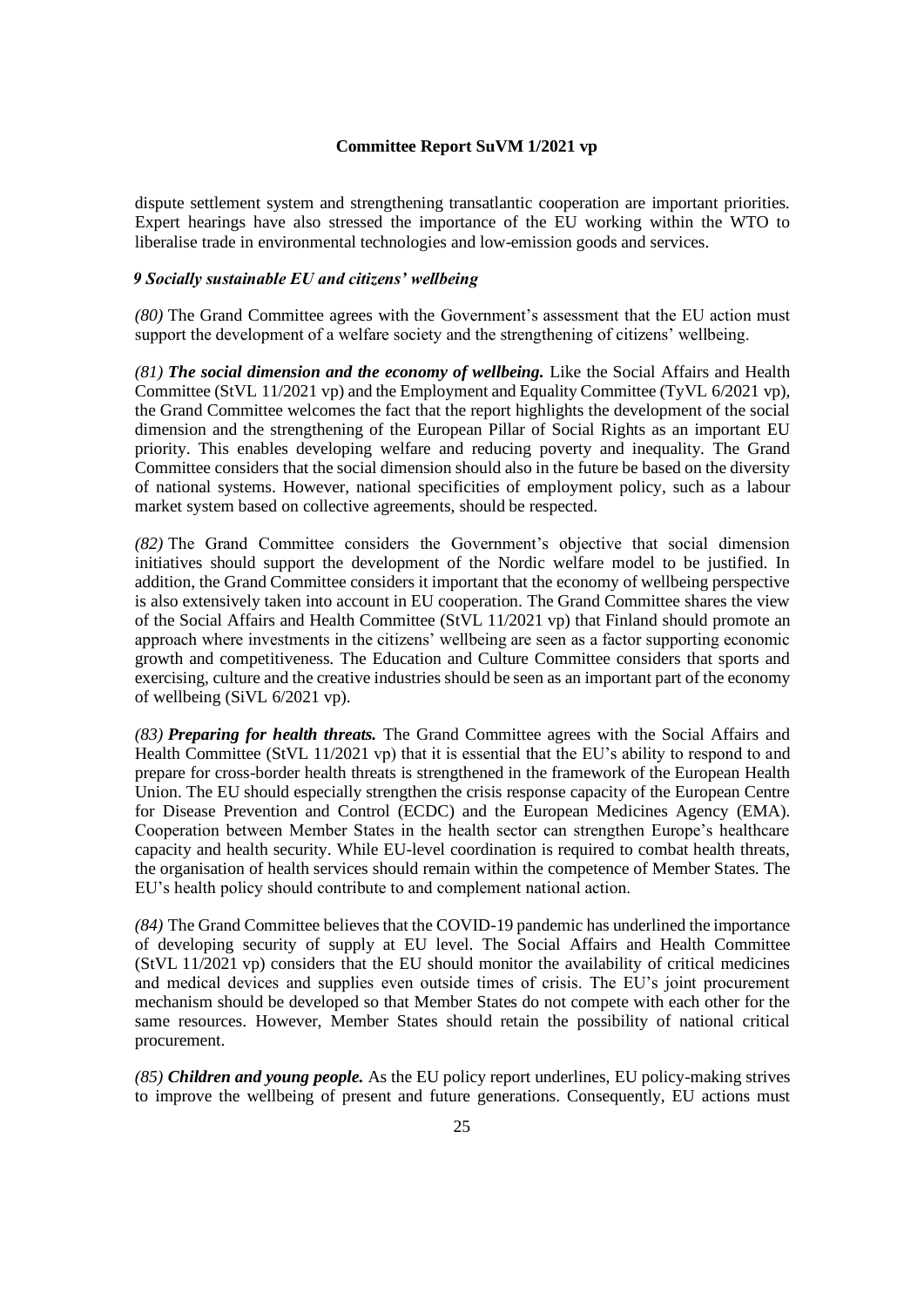acknowledge the perspective of children and young people. Expert hearings have highlighted that the COVID-19 pandemic has increased youth unemployment and mental health problems among children and young people. The Grand Committee considers it important that EU funding programmes and other measures strengthen the inclusion of children and young people, support youth work, and ensure support for young people who are in a particularly vulnerable position. In addition, the diversity of young people should be taken into account in decision-making concerning young people. As the Education and Culture Committee (SiVL 6/2021 vp) has stated, Finland should also exploit EU funding instruments to promote youth mobility in higher education, vocational training, and volunteering. The Grand Committee considers the idea of ALMA, a new international work placement programme for young people, introduced by European Commission President Ursula von der Leyen in her annual State of the Union address, to be an interesting opening. It will complement opportunities for young people to move and gain experience within the EU.

*(86) Education and skills.* The Grand Committee agrees with the Education and Culture Committee (SiVL 6/2021 vp) that it is important that the need for coordinated EU action in the field of education is recognised within the EU. The Grand Committee recalls that the EU's global competitiveness and the implementation of the growth strategy based on the twin transition depend on a high level of knowledge and the availability of a skilled labour force. The EU needs to strengthen the level of knowledge due to the transformation of work and labour markets, education and the digitalisation of work. In line with the opinion of the Education and Culture Committee (SiVL 6/2021 vp), the Grand Committee considers that Finland should actively participate in the preparations for the European Education Area and European cooperation in education. Education and skills must be developed in parallel with the research and innovation policy. However, the effective decision-making on education policy should remain within the competence of Member States.

### *10 Funding to support recovery and the twin transition*

*(87)* The Grand Committee agrees with the Government's view that funding to support economic recovery will help to accelerate the transition to a new stage where the development of the EU economy and competitiveness is anchored in green growth and the digital economy.

*(88) Implementation of the Recovery Instrument.* The Recovery Instrument aims to promote the economic, social and territorial cohesion of the EU, improve Member States' recovery from the COVID-19 crisis, and support the green and digital transition. The Grand Committee stresses the need for an efficient implementation of the Recovery Instrument. Expert hearings have considered that the Recovery Instrument provides a good opportunity to support longer-term growth potential of the economy, as well as climate policy and digitalisation. To achieve these objectives, the funds offered by the Recovery Instrument must be effectively directed at measures supporting the objectives, including research and development and strengthening the level of knowledge. It is also important to take into account the recommendations of the European Semester and to keep EU funding conditional and linked to the respect for the rule of law.

*(89)* As the Finance Committee (VaVL 4/2021 vp) has stated, the Recovery Instrument is an exceptional and one-off solution that does not serve as a precedent. The Finance Committee believes that Finland should not accept a repetition of the arrangement or any other arrangements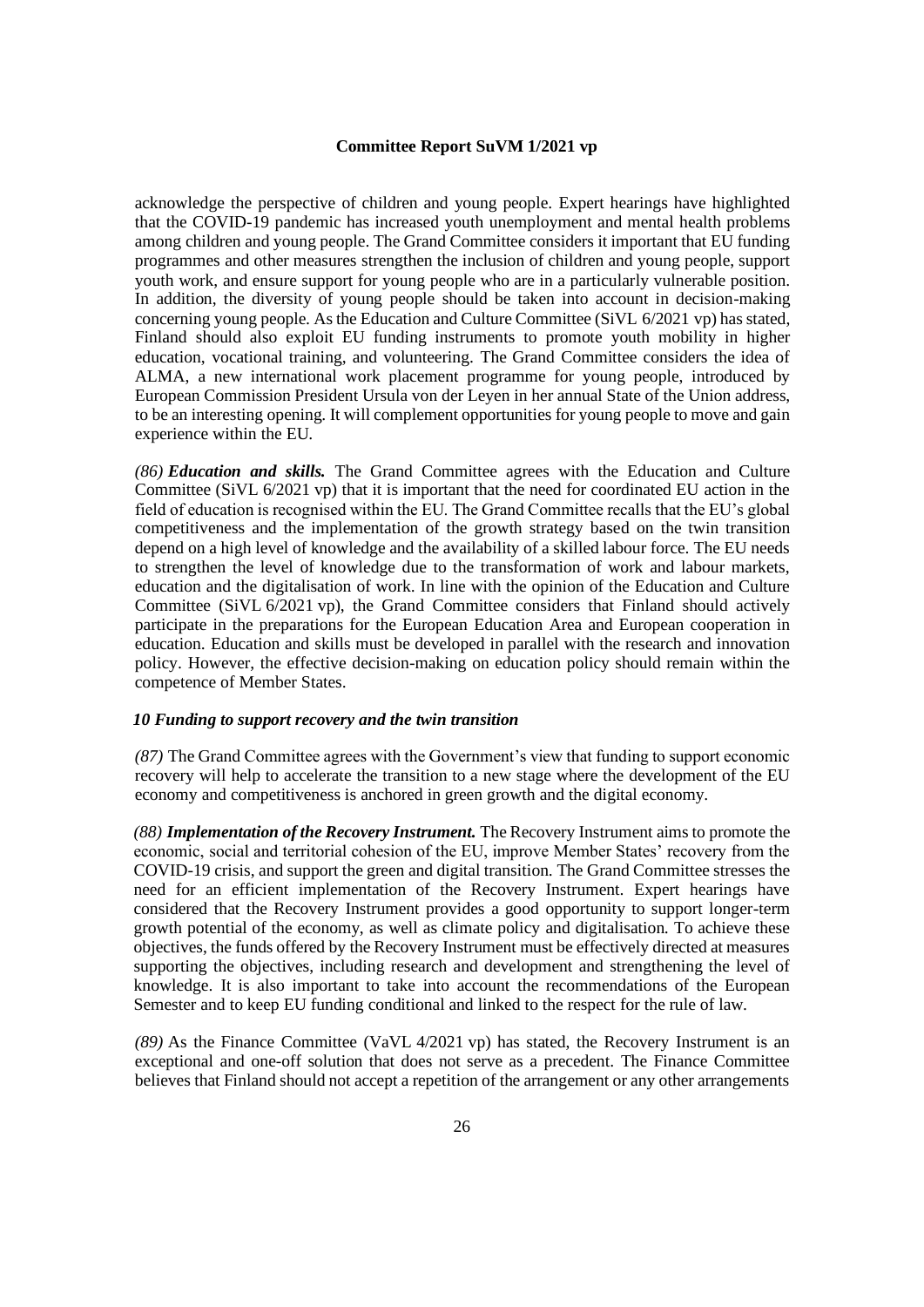that weaken Member States' incentives to rehabilitate their public finances and increase risks to financial and macroeconomic stability in the EU.

*(90) Sustainable financing.* The Grand Committee considers it important to promote sustainable financing as part of a just transition. Overall, the necessary investments to achieve carbon neutrality are large in scale for public finances, and therefore an efficient, technology-neutral, and transparent allocation of the funding would enable achieving the best possible outcome in terms of the set objectives.

*(91) Own resources.* The Grand Committee believes that Finland should actively participate in the debate on the EU's new own resources and assess future proposals concerning them, such as the digital tax and the Carbon Border Adjustment Mechanism (CBAM), from the perspective of the national and overall European interest, also taking into account aspects of budgetary sovereignty and the requirements of equal treatment of Member States. One possible source of financing mentioned was a financial transaction tax (SuVL 8/2020 vp). The reform should examine whether the EU's own resources could rely more on revenue sources that could be mobilised more effectively to support EU policies and collected more efficiently at EU level. The new own resources could be used to advance climate and environmental objectives and the competitiveness of the EU, for example. In addition, they could be used to decrease the contribution for the repayment of the Recovery Instrument (VaVL 4/2021 vp) and correspondingly decrease the Member States' GNI-based contributions and strengthen the financial position of the public sector through EU action (SuVL 8/2020 vp).

*(92) Regional and structural policy.* The Grand Committee agrees with the Government's view that it is important for Finland that the focus in regional and structural policy is on reforms supporting competitiveness, social inclusion, and the green and digital transition. The aim must be to create jobs, increase the competitiveness of businesses, promote sustainable growth and development, and improve the quality of life of citizens. The Administration Committee (HaVL 21/2021 vp) has stated that the regional and structural policy should encourage Member States to make structural reforms and support sectors undergoing structural change. There is a special need for air to the least developed regions in the EU. One important specific issue for Finland is support to the sparsely populated regions of eastern and northern Finland.

*(93) Fair taxation.* The Grand Committee agrees with the Finance Committee (VaVL 4/2021 vp) on the objectives of fair, effective and sustainable taxation set out in the EU policy report. Finland must actively participate in the development of taxation with the aim of limiting the erosion of the corporate tax base resulting from aggressive tax planning and tax competition between countries. Efforts to combat corruption, tax evasion and the shadow economy must also be determinedly continued. Finland should promote solutions that secure and strengthen the tax base of Finland and the EU region as a whole in a globally sustainable manner and promote fair competition between companies by tackling harmful tax evasion. The Grand Committee believes that Finland must be prepared to discuss the minimum level of international corporate tax in the EU, as proposed in various international contexts (VaVL 4/2021 vp), and assess the matter from the perspective of national interest and budgetary sovereignty.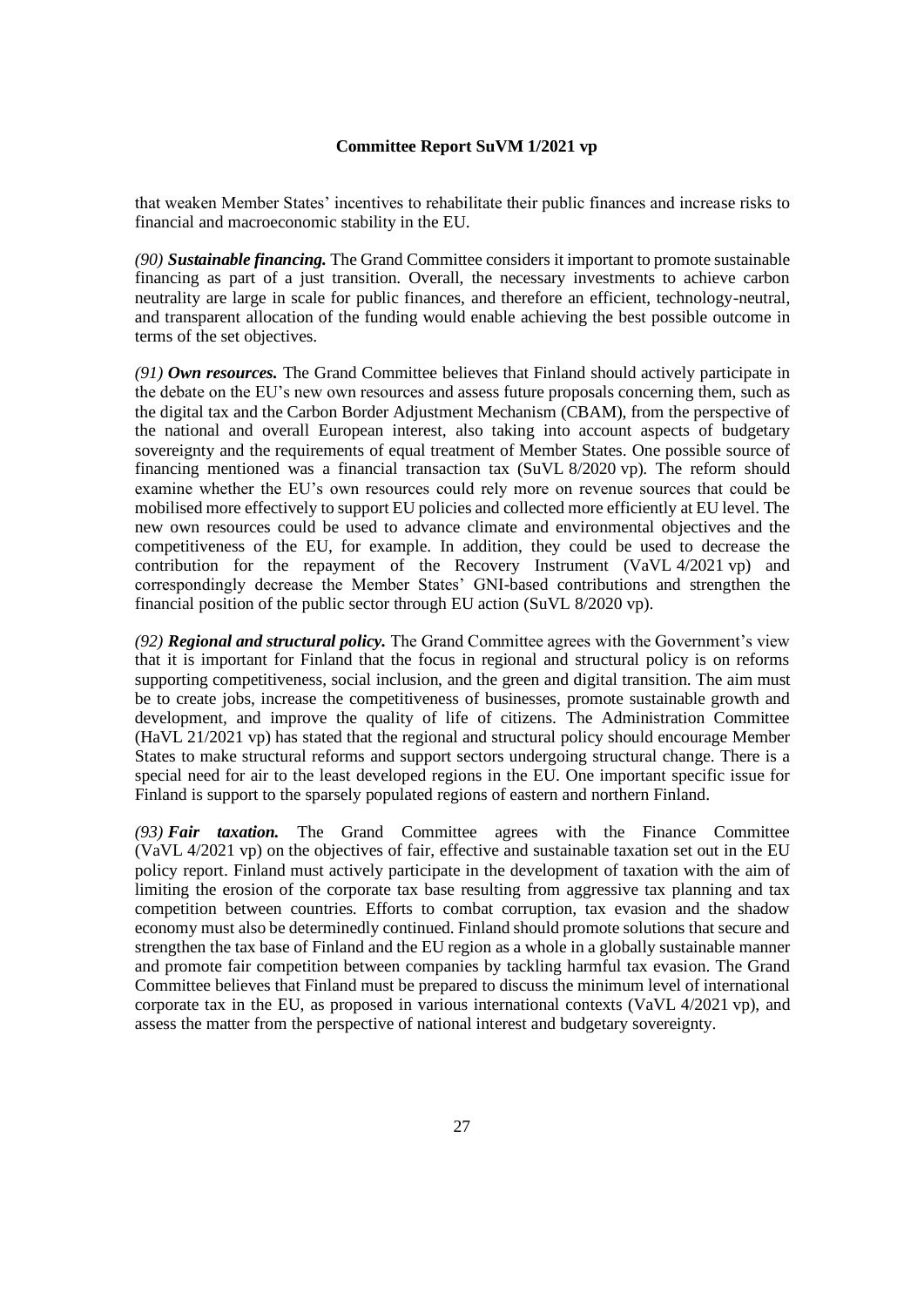#### *11 Economic and Monetary Union (EMU)*

*(94)* The Grand Committee agrees with the Finance Committee's assessment (VaVL 4/2021 vp) that in the changing global environment, a functioning Economic and Monetary Union (EMU) is crucially important with regard to the EU's common values, crisis resilience and political cohesion, as well as to the EU's and Finland's comprehensive security. The Grand Committee notes that the debate on the EMU reform needs has already started, although no actual proposals have yet been made. The Grand Committee considers it essential that national positions on the need for change in the EMU be determined beforehand together with Parliament in accordance with sections 96 and 97 of the Constitution.

*(95) The regulatory framework of fiscal policy.* It is clear that in the EMU, the Member States are themselves responsible for the economic policy. The Grand Committee agrees with the Finance Committee's view (VaVL 4/2021 vp) that the development of the EMU is in Finland's interest because our economy is dependent on foreign trade and other international economic interaction. The structures of the EMU must be such that various external disturbances do not seriously hamper general economic development or endanger public finances. A prosperous euro area economy also supports economic growth, employment and financial stability in Finland. The Grand Committee agrees with the assessment expressed in the expert hearing that the capacity of the EMU and the euro area needs to be strengthened even outside times of crisis. Development work must look beyond acute crisis management and also anticipate the future.

*(96)* Expert hearings have stressed that the key to the success of the EMU is to develop betterfunctioning fiscal policy rules. The Grand Committee shares the view of the Finance Committee (VaVL 4/2021 vp) that Finland should play an active role in the reforming, simplifying and strengthening of the credibility of the regulatory framework of fiscal policy, which has become overly complex. More emphasis should be given to the Member States' debt sustainability and any imbalances in current accounts. It is also important that the regulatory framework should continue to enable a fiscal policy that is proportionate to the cyclical conditions. In exceptional circumstances, the rules should allow flexibility, but in a predefined manner and in accordance with uniform criteria. The regulatory framework should be simple and commensurate and encourage the creation of buffers during economic upswings but also allow sufficient fiscal space in downturns.

*(97)* Expert hearings have also stressed that, in addition to new fiscal rules, the EU would need a credible sovereign debt restructuring mechanism to ensure that each Member State is responsible for its own debt and that market discipline works, provided it is implemented so that it does not increase the risk of a liquidity crisis or endanger public finances. Sovereign debt restructuring would create better conditions for the steering effect of market discipline, which in turn would encourage responsible fiscal management among Member States. At the same time, the European Semester, which is central in coordinating the Member States' economic policy, needs to be reformed to take better account of the interactions between economic, social, employment and environmental actions and policies, as well as to promote ecological reconstruction. Expert hearings have considered that this could help to promote and support a welfare economy approach in the EU and contribute to developing more sustainable economic structures.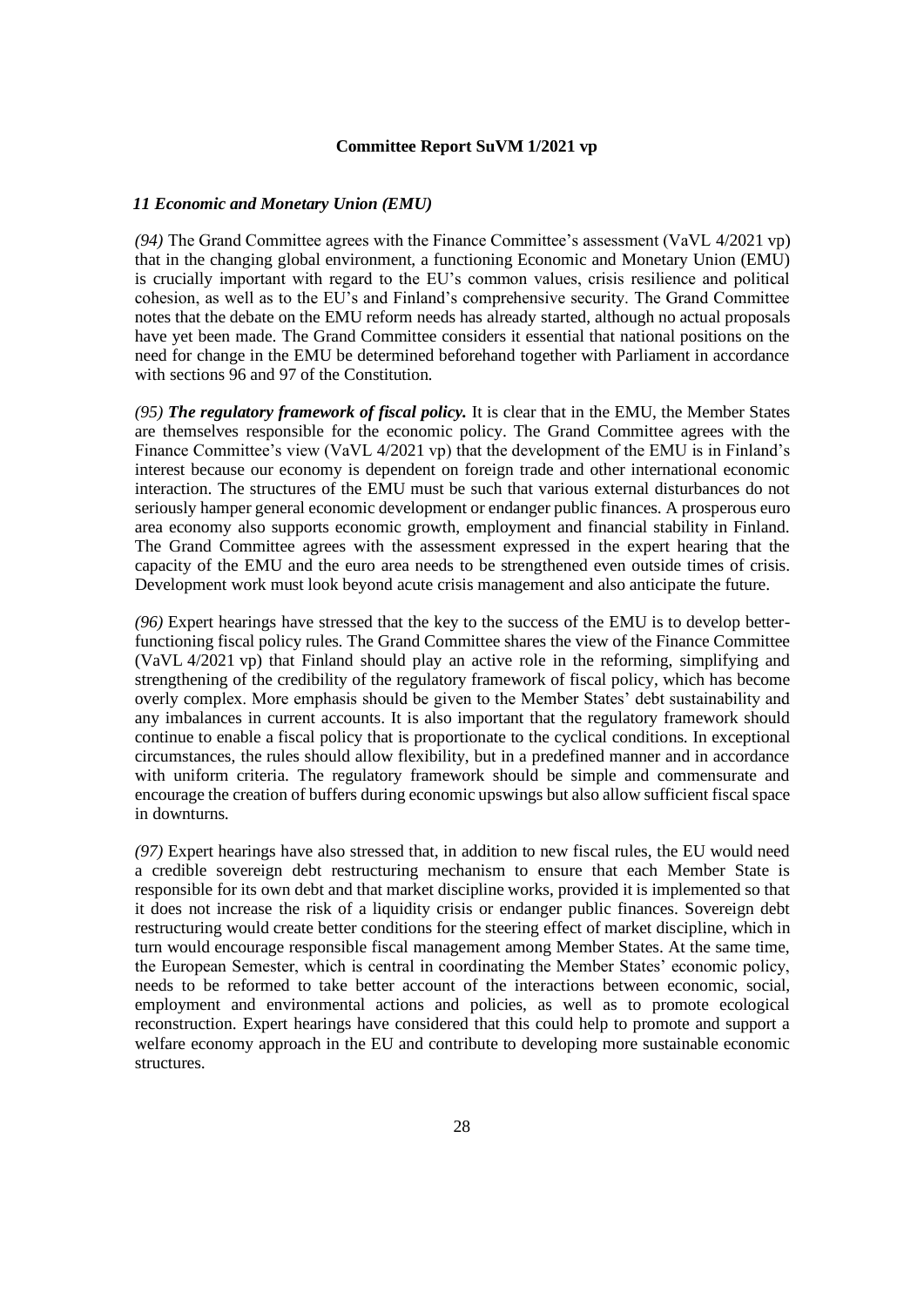*(98) Activities of the European Central Bank.* Expert hearings have highlighted the central role of the European Central Bank (ECB) as the lender of last resort for the EMU. The Grand Committee regrets that this aspect has not been discussed in the EU policy report. The Grand Committee believes that Finland must also be prepared for a debate on the link between monetary policy and fiscal policy. The Finance Committee (VaVL 4/2021 vp) has also highlighted the insufficient coordination of fiscal and monetary policy and the ECB's growing monetary policy responsibilities, which makes the euro countries' financing increasingly dependent on ECB support measures. The Grand Committee considers it important that more attention be paid to the interdependence of the euro countries and the ECB when formulating Finland's EU policy.

*(99) Banking union and bail-in.* The Grand Committee shares the Government's view that the completion of the banking union is important to further financial integration and to improve the stability of the banking system. Progress in the banking union will reduce the risk that the problems of a single bank will spill over into a wider financial system crisis affecting several countries. As the Finance Committee (VaVL 4/2021 vp) has stated, the EU policy report justifiably emphasises the need of a comprehensive and effective implementation of bail-in to minimise the costs for taxpayers in the event of a banking crisis. Bail-in is the primary source of funding for crisis management, and a common banking crisis fund should be used as the last option.

*(100)* The Grand Committee believes that, if properly implemented, a common deposit guarantee scheme could increase financial stability if it is based on a fair, insurance-type mechanism where the contributions to the scheme reflect the risks involved. A prerequisite for the participation in the common deposit guarantee scheme would be a reduction of non-performing claims, primarily through market-based solutions. The Finance Committee (VaVL 4/2021 vp) considers that before deepening the bail-in mechanism, it is important to reduce risks and to remedy the current problems of banks in different countries. In line with the EU policy report's approach, it must be possible to deal with the problems of over-indebted Member States and banks without significant negative knock-on effects on the EU's financial and capital market. It must be possible to further weaken the sovereign-bank nexus, as well as banks' exposure to the risks of their home countries. In addition, substantial investments by central banks into government bonds should not prevent the implementation of controlled debt restructurings, which is why the collective action clauses in government bonds should be strengthened further. Furthermore, the measures should not increase the risk of a new financial crisis in the euro area or weaken the ECB's ability to ensure the stability of the euro area.

*(101) Capital markets union.* The Grand Committee agrees with the assessment expressed in the expert hearing that the development of a capital markets union is important for the development of the EMU. Like the Government, the Grand Committee believes that a capital markets union is necessary for creating a competitive and efficient financial market in the EU where market risks have been priced correctly and bail-in is implemented.

*(102) European Stability Mechanism.* The Grand Committee agrees with the Government that there is no need to reform the regulation concerning the European Stability Mechanism (ESM) at the moment. However, like the Finance Committee, the Grand Committee considers it important that the development of the ESM and its position in the EMU be regularly assessed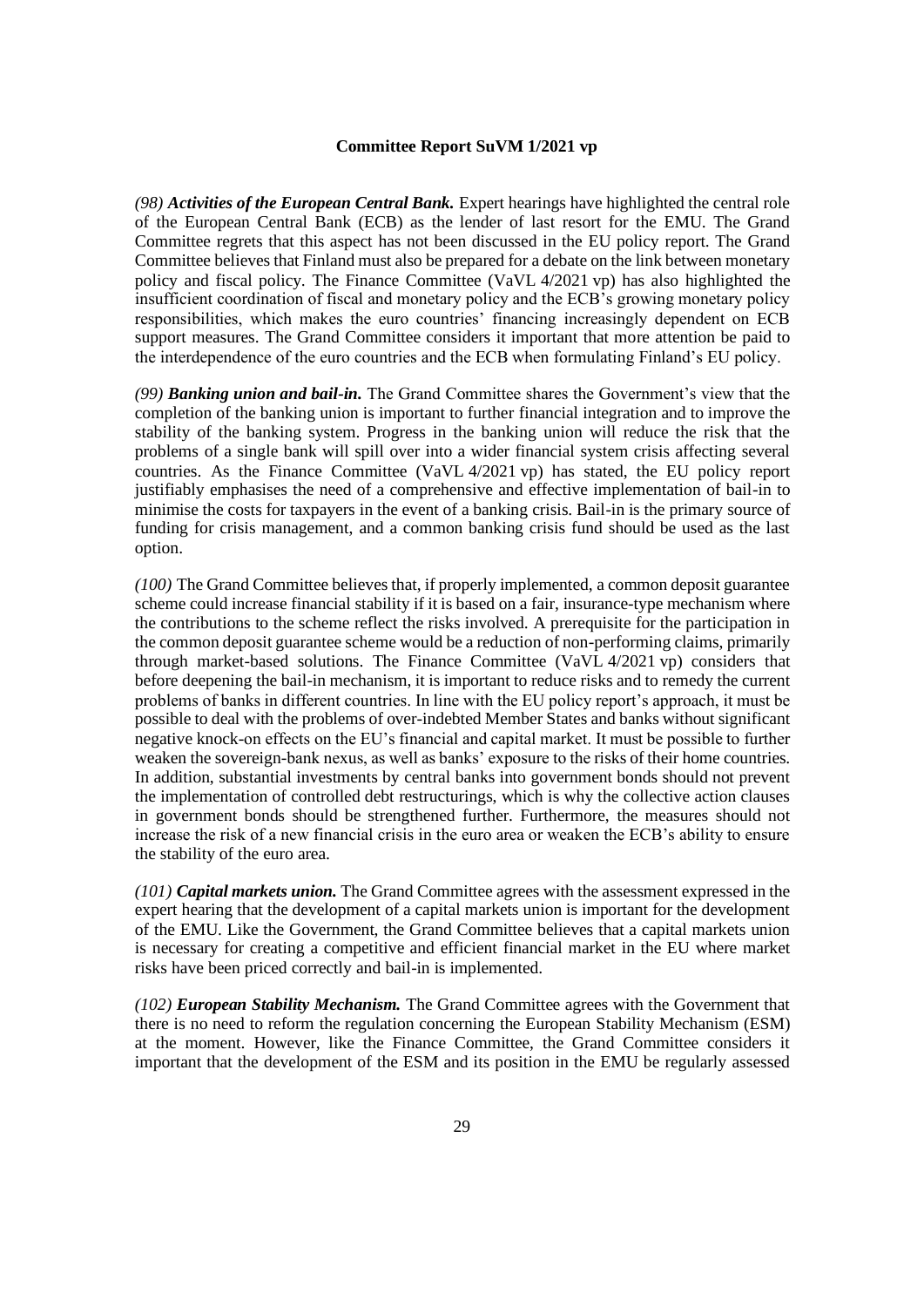(VaVL 4/2021 vp), especially taking into account the considerations above on sovereign debt restructuring and the development of banking union.

### *12 The EU's global role*

*(103)* The Grand Committee agrees with the Government's assessment that global challenges emphasise the relevance of international cooperation and the need to strengthen the EU's external capacity to react quickly to changes in the operating environment and to manage risks arising from great power competition, interdependencies between states, and threats such as climate change and pandemics.

*(104) Multilateral cooperation.* The Foreign Affairs Committee (UaVL 4/2021 vp) considers that strengthening international multilateral systems is strategically important for the EU's influence and requires active foreign policy action by both the EU and the Member States. Respecting and strengthening a fair and rules-based multilateral cooperation system is one of the most effective ways to tackle global challenges in a world of growing interdependencies. The UN-based multilateral and rules-based system should be strengthened, supported, and reformed. As an EU Member State, it is important for Finland that the EU is committed to maintaining and strengthening this system. This is especially important now that the system is being challenged more openly and the rapidly changing relations between the major powers are making it more difficult to cooperate.

*(105) A value-based approach.* Like the Government, the Grand Committee supports a more value-based external action so that the EU is also able to further its objectives in a changed operating environment (UaVL 4/2021 vp). The EU's international action should focus on the UN Sustainable Development Goals (2030 Agenda), measures to combat climate change and the loss of biodiversity, and issues relating to the management of natural resources and corporate social responsibility. Furthermore, it should promote universal values, such as human and fundamental rights, democracy and the rule of law, and peace and freedom. In line with the EU policy report, labour law issues and the promotion of social justice, equality, gender equality, and the rights of women and girls are also important issues where the EU should intensify cooperation with likeminded countries.

*(106) Sanctions policy.* The Foreign Affairs Committee (UaVL 4/2021 vp) considers that the EU sanctions policy should be effective, proportional, and coherent. When sanctions are imposed, the conditions under which they can be lifted should also be considered beforehand. The effectiveness of sanctions can be improved by a functioning dialogue between partners and by ensuring consistency of sanctions. Protection from harmful impacts of sanctions by third countries also requires EU-level action to improve the EU's resilience.

*(107) Development policy.* As the Foreign Affairs Committee (UaVL 4/2021 vp) has stated, the EU is the most important development cooperation actor in the world. By actively participating in decision-making concerning EU development policy, Finland has the opportunity to influence international development policy and further its own objectives, such as promoting human rights, democracy and good governance and increasingly targeting development cooperation to the least developed and fragile countries.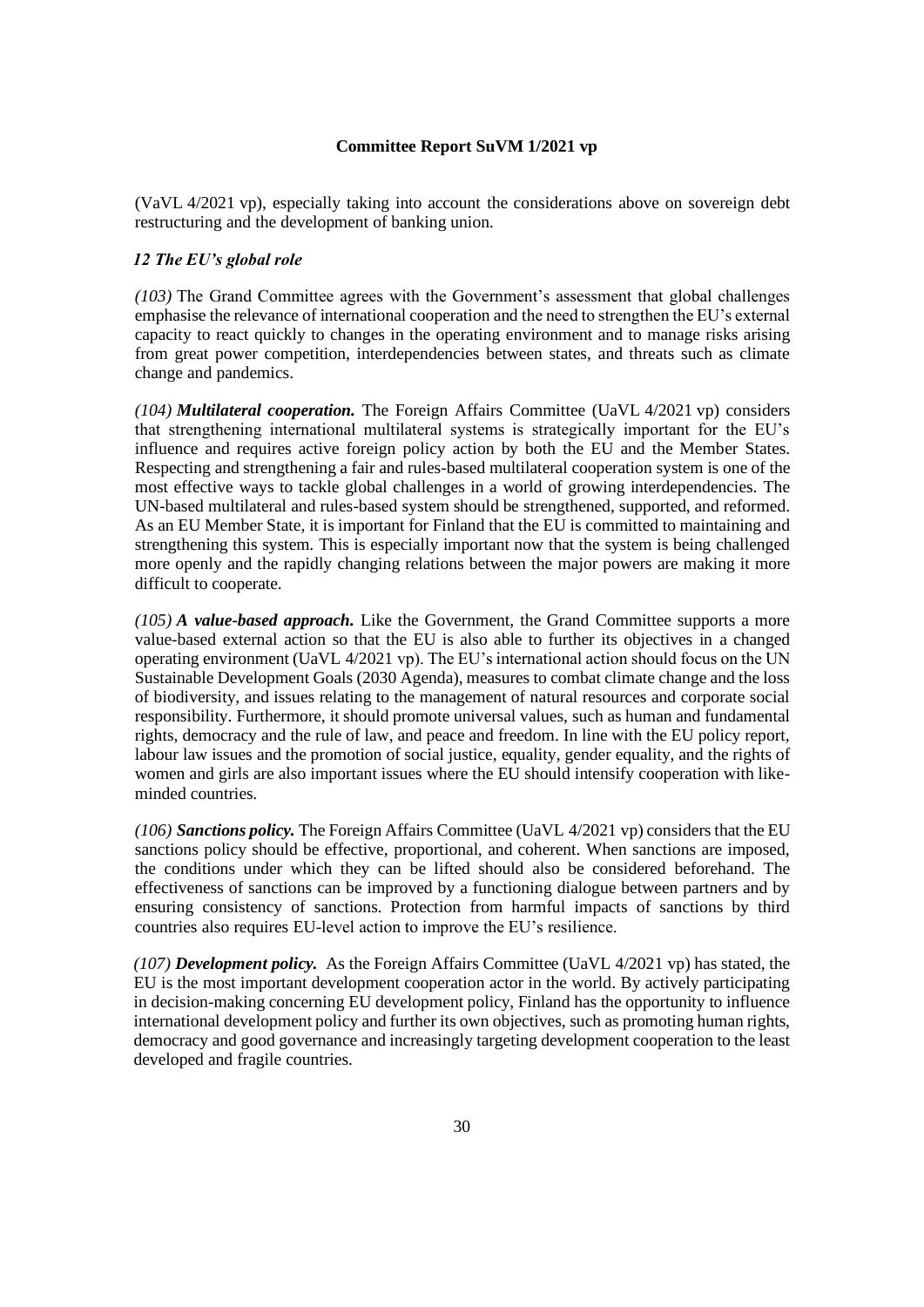*(108) Africa policy.* Expert hearings have stressed that the EU must aim for closer relations with the neighbouring and African countries. The EU's relations with African countries should be increasingly based on political dialogue, reciprocity, and trade. The Grand Committee agrees with these assessments.

*(109) Arctic policy.* The EU policy report stresses the importance of strengthening the EU's Arctic policy. The Grand Committee considers this to be justified. The Arctic region has long been at the centre of geopolitics. At the same time, the fragile nature of the region is at risk as competition for natural resources intensifies. As the Foreign Affairs Committee (UaVL 4/2021 vp) has stated, the EU should foster stability and sustainable development in the Arctic region. Central elements of the EU's Arctic policy include mitigating climate change, safeguarding the rights of indigenous peoples and the wellbeing of northern communities, as well as adequate EU funding. The capacity of the Arctic Council, the main forum for cooperation in the region, must not be jeopardised.

*(110) Managed expansion.* The Grand Committee agrees with the Government's assessment that the EU's enlargement and neighbourhood policies foster peace, wellbeing, and prosperity and stability in Europe. The membership perspective is one of the strongest instruments available to the EU to influence policy developments in neighbouring countries. The Western Balkans is a strategically significant region for the EU, and it is important to further strengthen the European perspective in the area.

*(111) Relations with the United States.* As stated in the EU policy report, the Grand Committee believes that promoting the partnership between the EU and the United States is important, especially with regard to the rules-based system, economic relations and security in Europe.

*(112) Coherence in the EU's policy on Russia.* In line with the report, the Grand Committee believes that the coherence in the EU's policy on Russia is important to Finland. Action is guided by principles established in the Foreign Affairs Council. At the same time, the EU must engage in dialogue and cooperation with Russia, for example, in climate and environmental issues.

*(113) Responding to Chinese influence.* The Grand Committee agrees with the Government's assessment that China's determined efforts to strengthen its global position require a coherent policy from the EU, as well as a stronger protection of European values and interests.

*(114) Relations with the United Kingdom.* As stated in the report, the Grand Committee believes that particular attention should be paid to an appropriate implementation and application of the agreements already negotiated on the UK's withdrawal from the EU. The Protocol on Ireland and Northern Ireland is an integral part of the Withdrawal Agreement and should not be reopened. In matters falling within the Member States' competence, Finland will seek to build a good and well-functioning bilateral relationship with the United Kingdom. The Foreign Affairs Committee also draws attention to the fact that the UK's withdrawal from the EU has increased the coordination of foreign and security policy between the largest EU Member States and the UK outside the EU structures. According to the Foreign Affairs Committee, Finland should actively seek to promote the integration of various non-EU cooperation structures into the EU because action outside the EU structures weakens the influence of Finland and other smaller Member States (UaVL 4/2021 vp).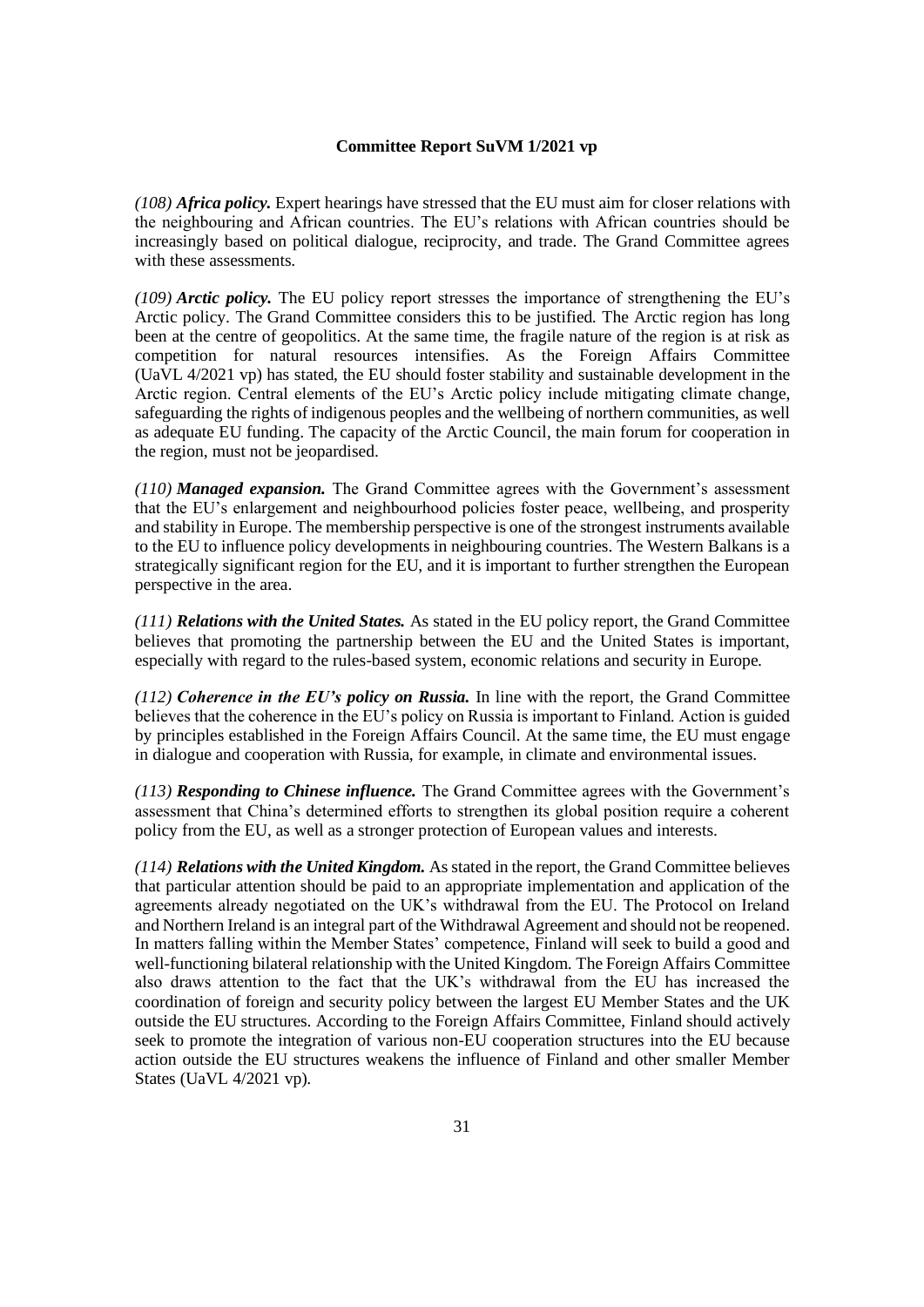*(115) The EU and Turkey.* The EU's policy on Turkey must be sustained and consistent in all areas of the relationship. Diplomacy must be used to find lasting solutions to problems. There should be a united and strong response to actions that increase confrontation and instability.

*(116) The situation in Afghanistan.* The Grand Committee is concerned about the situation in Afghanistan, given its potential humanitarian, migration and security implications. The EU must find a common approach to respond to the situation. It should engage in extensive political and economic cooperation with other actors in order to prevent a humanitarian disaster in the region. Afghanistan must not become a source of uncontrolled migration or a platform for international terrorism. The EU must continue to strive to be a major player in issued concerning Afghanistan, including human rights, especially the rights of women and girls and minorities. The Grand Committee stresses that EU cooperation and coordination between Member States and the ability to act quickly are key issues in situations such as Afghanistan. The EU and its Member States should be able to act more effectively and in a more united manner in similar situations in the future.

### *13 Approach towards migration*

*(117)* As stated in the EU policy report, the Grand Committee believes that migration as a multidimensional global phenomenon requires solutions that combine internal and external EU action. They must be solutions to which all Member States commit and which can respond both to the internal needs of the EU and to the root causes of migration.

*(118) Managing migration.* The Grand Committee believes that immigration and asylum policy must be based on a comprehensive and up-to-date picture. The Grand Committee reiterates its view that migration must be viewed as a cross-cutting policy issue. This includes the reform of the common asylum system, return policy, cooperation with third countries, and the development of legal channels. The functioning of the Schengen area and credible external border control and border security also require a more effective and coordinated migration and asylum policy in the EU (SuVL 9/2020 vp). Expert hearings have also brought forward the need to find solutions at EU level and to have discussions at global level on situations where migration is used as a tool of hybrid influence and pressure against another state.

*(119)* The Grand Committee considers it important that the Member States reach an agreement on the reform of the common asylum system (SuVL 9/2020 vp). The Grand Committee believes that developments in Afghanistan will increase the pressure to find solutions. The EU needs better functioning asylum and return procedures which can, respecting the obligations of international law, ensure that protection is provided quickly for those who need it and that those who do not are promptly referred to the return procedure. Well-functioning and high-quality procedures starting from the initial screening stage ensure that applicants can trust that their case will be handled properly and that a decision will be taken within a reasonable time. All action must respect the obligations of international law and fundamental and human rights treaties and safeguard the rights of persons in need of international protection, as well as the rights of children and other vulnerable persons.

*(120)* The system must continue to be based on the right to apply for asylum in the EU. It is in Finland's interest as an external border state the EU creates a solidarity mechanism that is binding on all Member States. It is also important for Finland that the functioning of the common asylum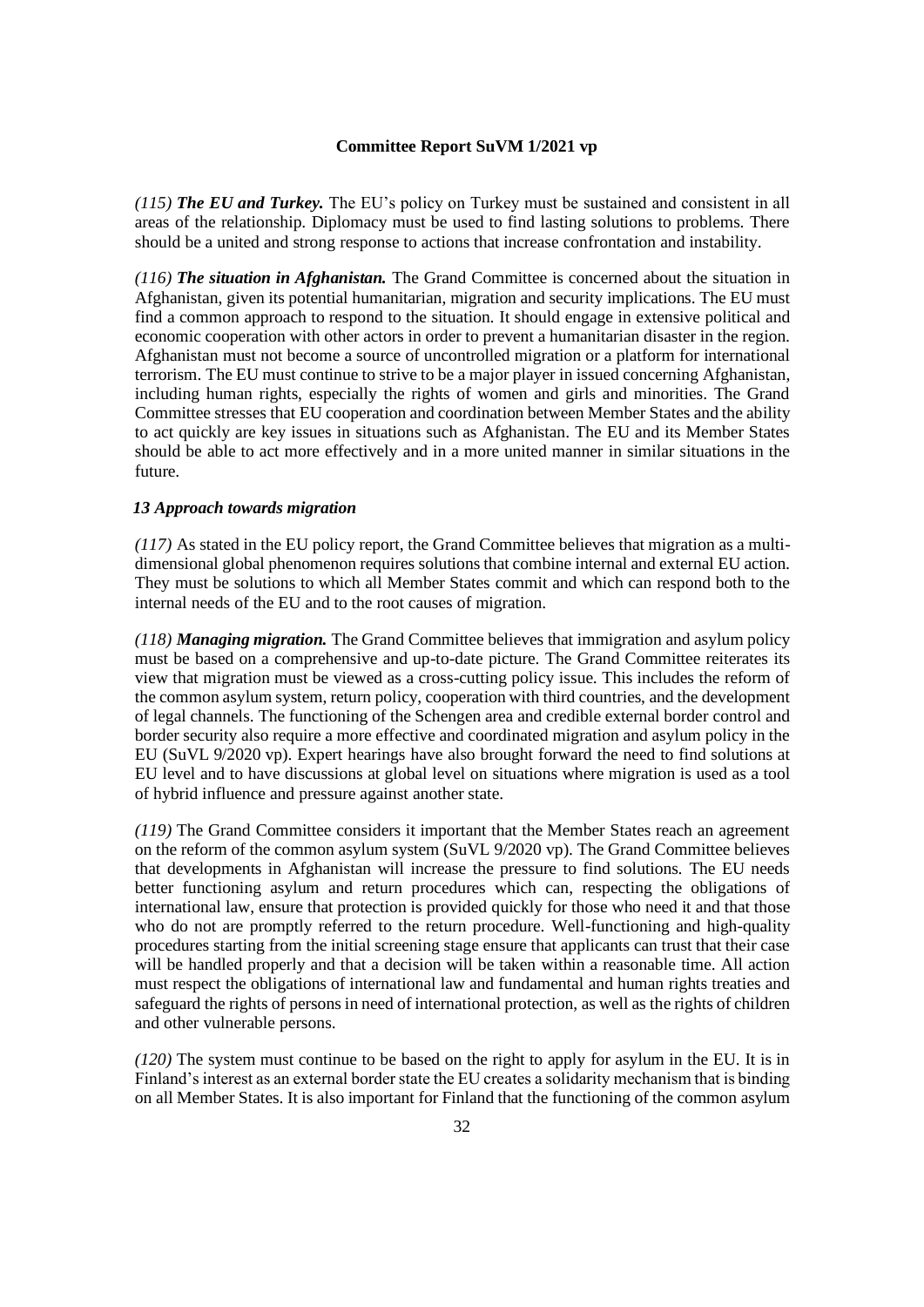system is ensured both in normal circumstances and in times of migration pressure and crises. At the same time, it should be ensured that the procedures guarantee the realisation of fundamental and human rights, including the applicants' legal protection, as well as the individual processing of cases and compliance with the principle of non-refoulement. The provisions of Article 60 of the Istanbul Convention on gender-sensitive asylum procedures must also be taken into account.

*(121)* In the face of migration pressure, it is crucial that the EU and its Member States continue to address the root causes of migration in countries of origin. Similarly, action must be taken to increase the number and accessibility of regulated and safe routes into the EU, such as career and study pathways. Promoting labour migration has an important role in reducing the shortage of labour and skills in the Union. Promoting the right of EU citizens to free movement between Member States as workers is also important in terms of this objective.

*(122)* With reference to the opinion of the Administration Committee (HaVL 21/2021 vp), the Grand Committee considers that an essential part of the overall solution is to create an effective and sustainable return system that actually works and fulfils the obligations of the international law. It is important both to implement existing readmission arrangements and to conclude new ones. Similarly, voluntary return arrangements should be strengthened. Equal and sustainable partnerships with countries of origin and transit are essential. The protection of refugees and cooperation to prevent trafficking and smuggling are also important.

*(123)* The Grand Committee reiterates its view that it is also important to have a debate at EU level on integration issues in the Member States. Although integration falls under the national competence of the Member States, EU cooperation and EU funding can achieve significant benefits in the integration of migrants (SuVL 9/2020 vp).

*(124) Development of the Schengen area.* The Grand Committee supports the Government's aim to strengthen the Schengen area in a way that covers activities within the Schengen area, at external borders and in third countries, the use of technology, and in cooperation with neighbouring countries in order to effectively compensate for the lack of controls at internal borders. The Schengen acquis must be developed so that it can be used to combat global health threats and to ensure that goods and essential services can also move freely on the internal market in times of crisis.

### *14 Strengthening comprehensive security*

*(125)* The Grand Committee agrees with the Government's assessment that the changing security environment requires a proactive and comprehensive approach to strengthen the security of the EU and its Member States. The concept of comprehensive security, combining aspects of external and internal security, is a major asset for the EU.

*(126) Common security and defence policy (CSDP).* The Foreign Affairs Committee (UaVL 4/2021 vp) and the Defence Committee (PuVL 3/2021 vp) support the EU policy report's proposals concerning the strengthening and developing the EU's common security and defence policy (CSDP). The EU must be able to bear responsibility for the security of its own area and for that of the neighbouring regions, for example, through EU crisis management. The Foreign Affairs Committee and the Defence Committee consider it important that Finland actively participates in the debate on issues relating to the application of the solidarity clause (Article 222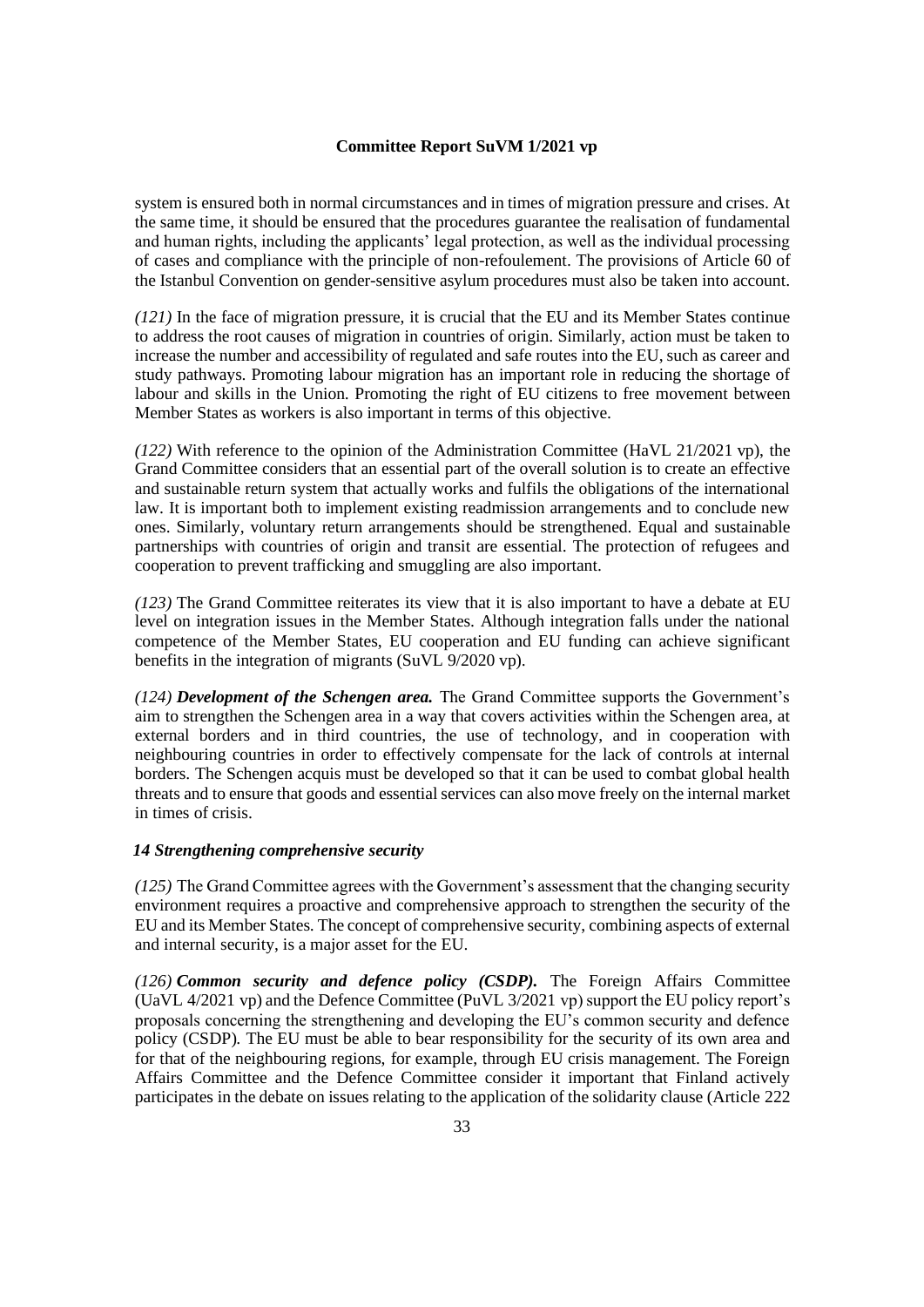TFEU) and the mutual assistance clause (Article 42(7) TEU), and stresses the importance of applying a broad understanding of the concept of security in these matters.

*(127)* According to the Defence Committee (PuVL 3/2021 vp), the development of EU defence cooperation must be approached without prejudice. Cooperation projects bring Member States closer together militarily and increase solidarity between countries, which is of high security policy importance for Finland. However, national defence planning must always be based on Finland's own needs. Cooperation must also be conducted in a way that guarantees the Finnish defence industry the opportunity to participate as an equal partner in EU defence cooperation.

*(128)* The Defence Committee (PuVL 3/2021 vp) also considers that although the majority of Member States base their territorial defence on their NATO membership, the EU also needs a certain level of military capability independent of NATO. Following the UK's withdrawal from the EU, the debate on strategic autonomy could gain considerable momentum and require more active participation from Finland than presently. The development of the EU as a military actor will also be boosted by the fact that the US is increasingly looking to Asia instead of Europe and sees China, rather than Russia, as its main challenger. In any case, this means that the EU must assume greater responsibility for the security of the continent itself, especially as regards hybrid threats that do not trigger NATO's Article 5 on collective defence. Similarly, Finland must promote the development of the military dimension of the EU's security of supply. The Defence Committee stresses the importance for Finland of the strategic compass defining the EU's common threat assessment and of effective cooperation between the EU and NATO. Cooperation is particularly beneficial in the fight against hybrid influence, in the development of cyber defence, and in issues related to digitalisation and new technologies, such as AI, as well as in the promotion of military mobility (PuVL 3/2021 vp).

*(129) Modern security threats.* The Grand Committee supports the objective of the EU policy report to promote the establishment of hybrid threats countering as part of the EU's preparedness to internal and external security threats. As stated by the Foreign Affairs Committee (UaVL 4/2021 vp) and the Defence Committee (PuVL 3/2021 vp), the European Centre of Excellence for Countering Hybrid Threats, located in Helsinki, is a central instrument for developing cooperation between Member States and strengthening their capabilities. The ability to identify and prevent disinformation, inappropriate election interference, and other forms of information interference is an essential part of countering hybrid threats. Threats to cyber security also need to be addressed in a comprehensive manner, and effective tools should be developed for the task (LiVL 14/2021 vp, UaVL 4/2021 vp). The objective should be a free, open and secure cyber environment, where the principles of democracy, human rights, and international law are respected.

*(130) Internal security and judicial cooperation.* The Grand Committee believes that the capacity of authorities in the field of internal security and judicial cooperation should be improved. Member States need effective forms of cooperation at EU level in order to be able to respond to changing security threats, to combat terrorism, and to prevent violent radicalisation and cross-border crime, such as trafficking in human beings and sexual abuse of children. In judicial cooperation, particular attention should be paid to crime prevention, the role of the victim, and the need to ensure that criminals are held criminally liable, including in the online environment and as technology advances. Cooperation between EU Member States must be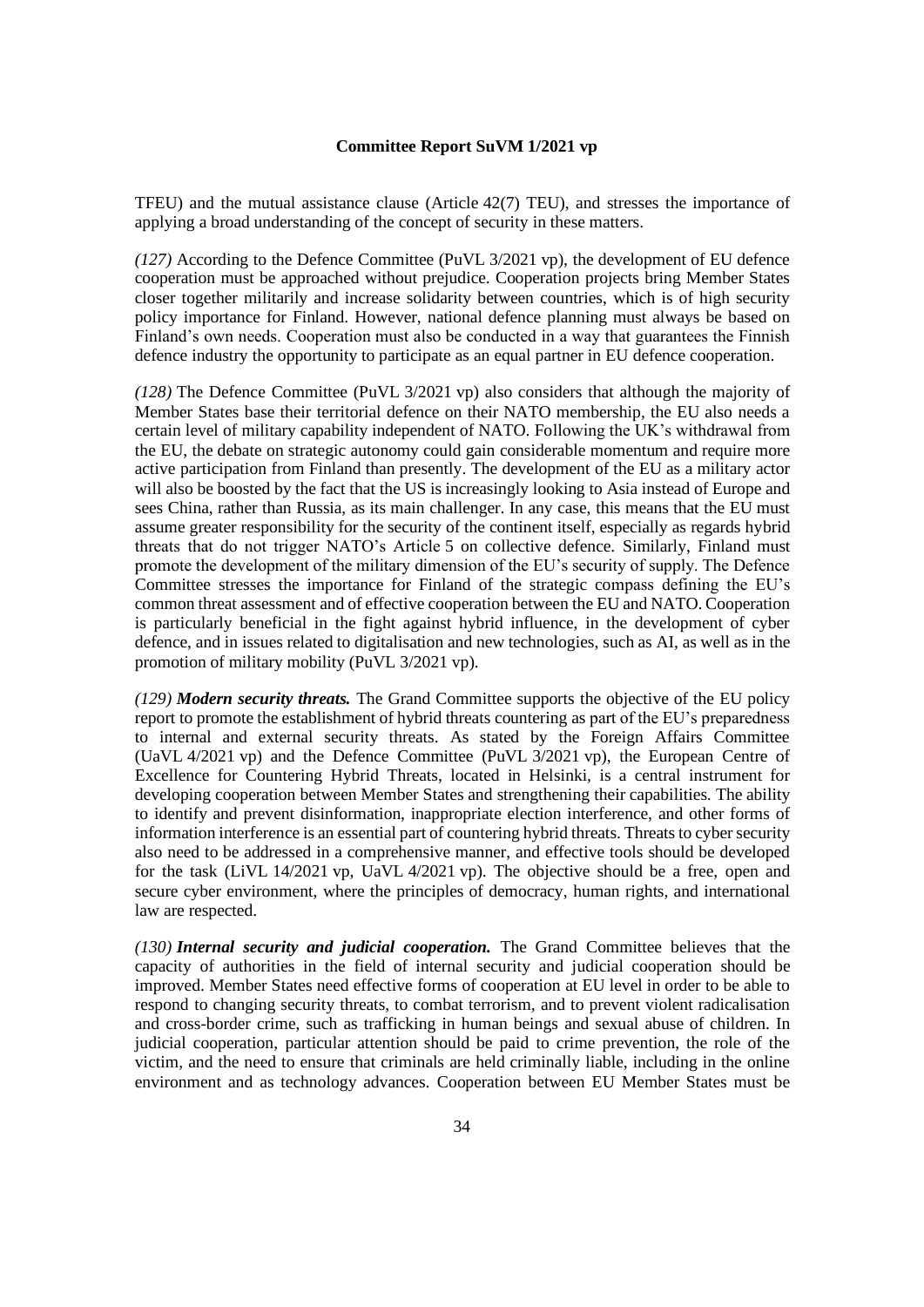based on the mutual recognition of judgments and decisions in both criminal and civil matters. Approximating national laws should be secondary to mutual recognition. This respects the differences between the legal systems and traditions of the Member States, which can be considerable especially in the field of criminal and civil law (LaVL 6/2021 vp).

### *VI FINLAND AS AN EU INFLUENCER*

*(131)* In line with the EU policy report, the Grand Committee believes that the best results in EU policy can be achieved through solution-oriented action that supports the EU's capabilities and active influencing, taking into account the changes in EU-level actions discussed in Chapter IV above.

### *1 Basic principles*

*(132)* The Grand Committee notes that Finland's EU influencing is essentially based on a comprehensive, carefully coordinated national EU policy, and strategic guidelines on important issues drawn up in advance. In particular, the European Commission's wide-ranging, crosssectoral projects require comprehensive and proactive cross-administrative preparation and thorough impact assessments. Situations in which Finland's influence is weakened because of delays in national position-taking must be avoided. Parliament also has a duty to schedule its activities so that its positions are available to the drafters in due time and at an opportune time in terms of influencing. Finland's negotiating objectives must also be advanced within the EU during the parliamentary debate, as long as the negotiating partners are informed that the national debate is still in progress.

*(133)* The Grand Committee believes that Finland, as a small Member State, can only achieve more weight in the EU than it has in terms of votes by being active, predictable and cooperative in presenting its national positions and its views on the overall European interest. It is important that Finland's positions are promoted at every stage of the preparation and on all levels from officials to ministers. Effective EU influencing always requires a good knowledge of the issues and good negotiating skills. In addition to substantive issues, the actors promoting Finland's positions must have a good command of the practices of the EU institutions and be able to utilise informal channels of influence.

### *2 Enhancing EU influencing*

*(134)* The Grand Committee stresses that EU influencing must start at an early stage and be forward-looking. In the expert hearing, it was stressed that Finland should enhance its proactive influence tactics. Practices of other Member States and other actors have shown that early influencing and national initiatives are the best way to steer the actions of the European Commission and other EU institutions in line with national interests. Only such initiative and strategic foresight can ensure that Finnish initiatives are taken forward into the EU agenda and that Finnish views and national special interests are taken into account in basic proposals from an early stage. Influencing is always more difficult at the later stages of the preparation of EU action. The Grand Committee believes that promoting Finland's interests and strategic steering in EU matters requires the development of appropriate practices and access to sufficient resources in the Government. The Committee therefore proposes that Parliament adopt a position according to which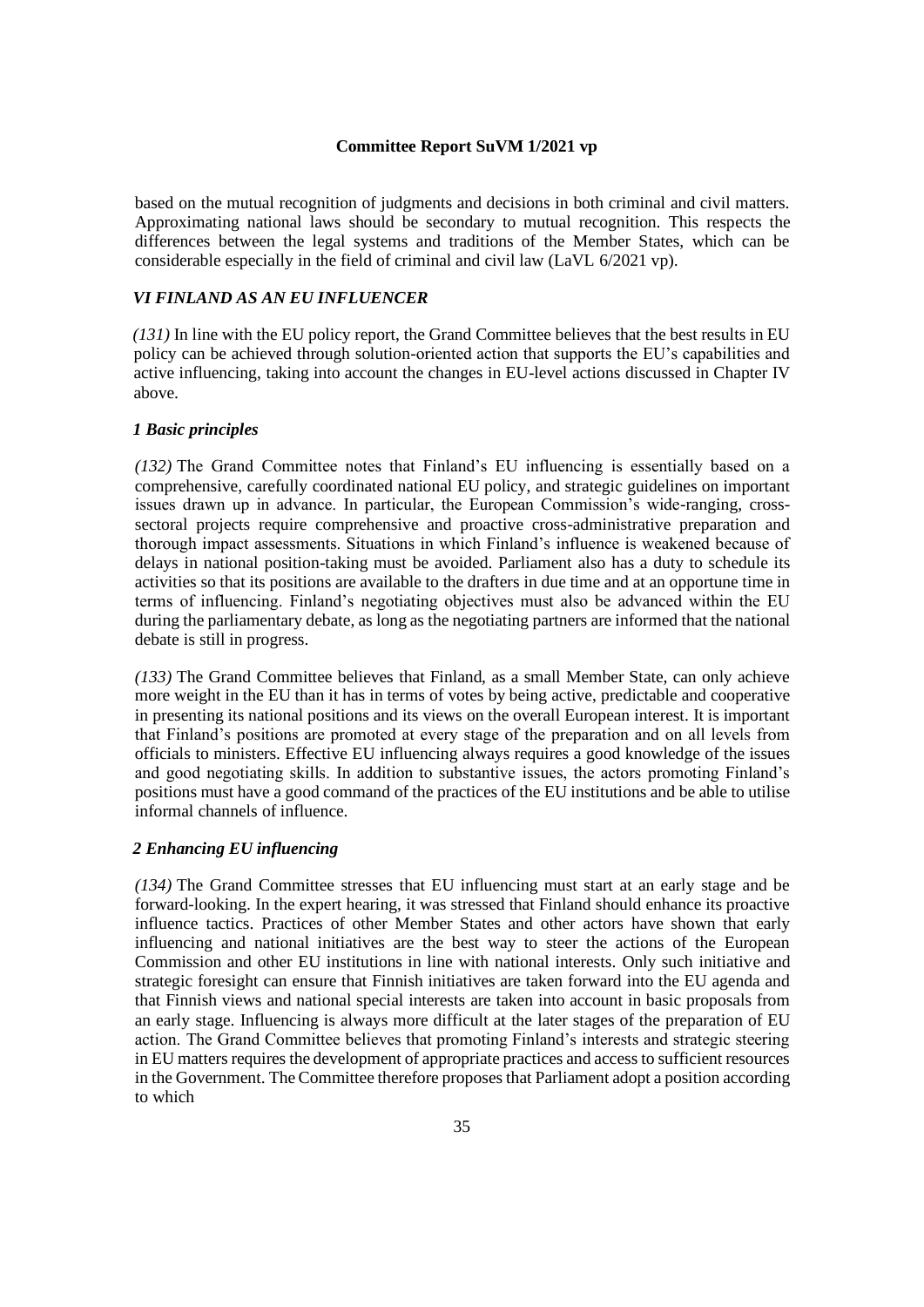# **Parliament requires that the Government has the capacity to influence in advance the content of future legislative initiatives, especially those by the European Commission, and that sufficient resources are allocated to this work**.

*(135)* The Grand Committee stresses the importance of active communication with all key EU institutions, Member States and other actors. Partners should be sought in an open-minded and context-specific manner. In addition to the European Commission, Finland should exert influence on the European Parliament, its key players and European political groups, and positions should also be promoted in bilateral relations between Member States. Finland should also participate n in cases pending at the European Court of Justice. Success in the courts depends on the weight of legal arguments, and the number of votes a Member State has is not as important as in the Council. Participation in cases pending at the EU courts should be seen as supporting Finland's policy guidelines and should therefore be strategically coordinated with other influencing activities.

*(136)* The Grand Committee shares the Government's assessment that EU recruitments are also central to Finland's overall EU policy. The relative share of Finnish officials in EU institutions is in danger of decreasing as current Finnish officials retire. It is in Finland's interest to have experts in the EU staff who understand the special characteristics of Finland. The Grand Committee considers it important that the Government develops ways to attract more Finnish officials to EU institutions. In this context, as the Government of Åland considers, it is also important to promote the recruitment of Finns who are familiar with the autonomy of the Åland Islands.

#### *3 Representation of interests in specific national issues*

*(137)* The Grand Committee notes that Finland must maintain a high level of ambition as regards the representation of its national interests in the EU and be able to present our negotiating partners with well-founded information on Finland's specificities because our needs differ from those of other EU Member States in certain issues.

*(138) Residence-based social security.* The Grand Committee agrees with the assessment of the Social Affairs and Health Committee (StVL 11/2021 vp) that the most central question for the Finnish social security and services system in EU policy is how to maintain the Finnish taxfunded residence-based social security system and ensure its sustainability when changes to it have to be made as individual solutions linked to developments in internal market legislation. In EU negotiations, it must be made clear that the Finnish social security system plays an important role in maintaining social cohesion and equality in society. Similarly, it must be ensured that social and health policies and systems, such as pensions, remain within national competence also in the future.

*(139) Finnish forests.* Like the Agriculture and Forestry Committee (MmVL 9/2021 vp) and the Environment Committee (YmVL 9/2021 vp), the Grand Committee believes that forests have an essential significance for Finland in respect of economy and employment, biodiversity and recreational use. The Grand Committee agrees with the Government's assessment that the forest industry is important to Finland, and its significance may increase along with new products and raw materials that replace their fossil fuel counterparts. It is important for Finland to promote the opportunities for sustainable forestry in EU decision-making and the fact that Finland is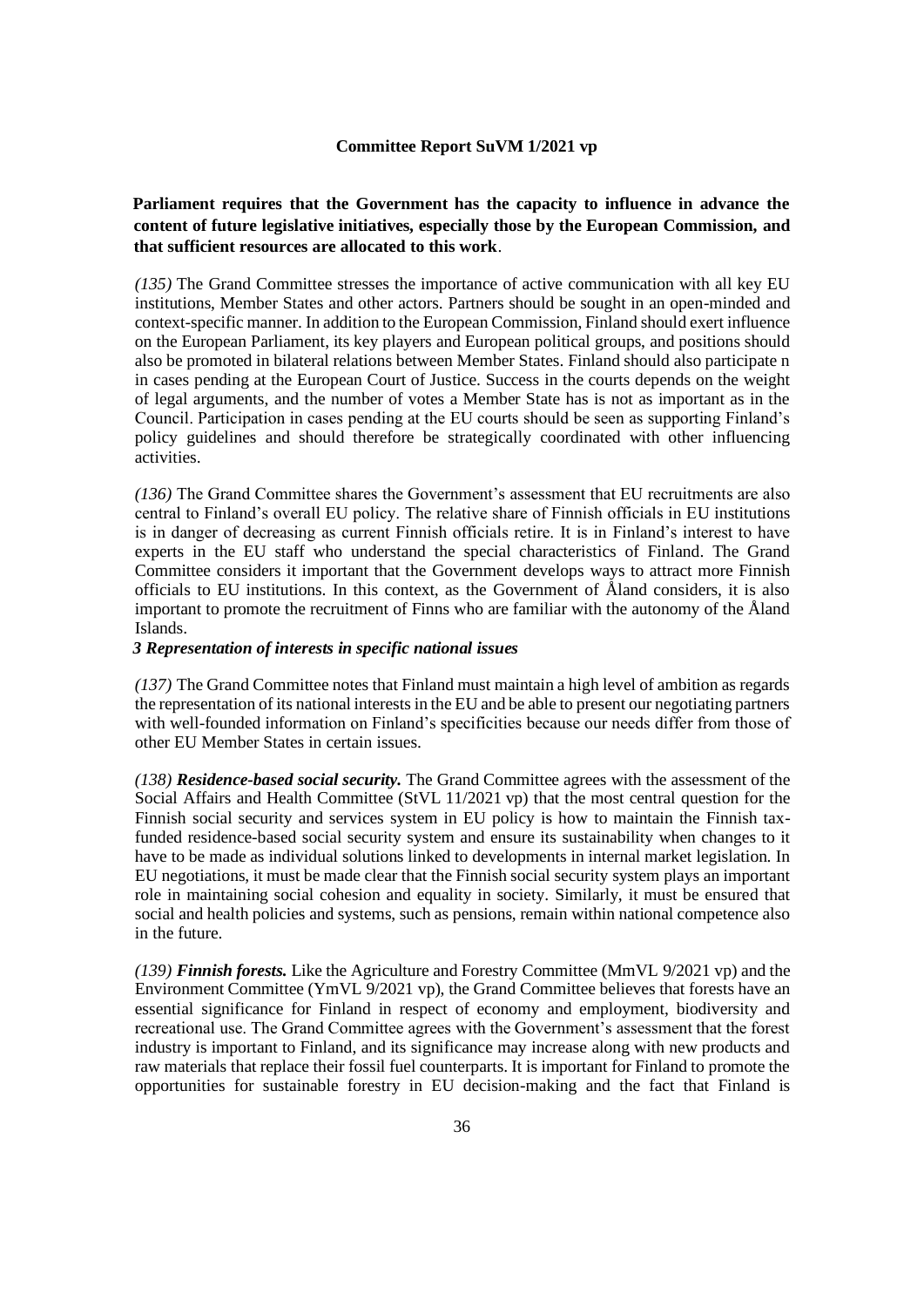characterised by its reliance on private forest owners for the supply of wood. In the preparation of actions, it is necessary to ensure the fair treatment of this group and to ensure that national sustainable forestry and bioeconomy investments can continue. Sustainable forestry emphasises the need for long-term action to ensure the economic viability and biodiversity of forests.

*(140) Sparsely populated areas and long distances.* In the expert hearing, it was highlighted that the EU institutions and other Member States are well aware that sparsely populated areas, long distances and northern location are important national special interest for Finland, especially in the context of the EU's regional and structural policy and agricultural policy. In regional and structural policy, it is important for Finland to ensure special support for sparsely populated areas in eastern and northern Finland. Support under the common agricultural policy and safeguarding current levels of yield are of key importance in ensuring that the competitive conditions of our agriculture and food production can be safeguarded and that production can be secured throughout Finland.

*(141) The Northern Dimension and the Baltic Sea.* The Grand Committee shares the view of the Foreign Affairs Committee (UaVL 4/2021 vp) that it is important for Finland to ensure the continuity of the EU's Northern Dimension policy. Partnerships based on this policy provide tools for promoting Finland's and the EU's objectives both in the Arctic regions and in the Baltic Sea region, as well as in the border regions between the EU and Russia, including in the areas of climate and environmental cooperation and nuclear safety.

*(142)* Like the Agriculture and Forestry Committee (MmVL 9/2021 vp) and the Environment Committee (YmVL 9/2021 vp), the Grand Committee supports the Government's aim to make saving the Baltic Sea one of the EU's key projects. The work to protect the Baltic Sea has already produced significant results, and it is important to continue this work. Measures to improve water protection in agriculture also play a central role in protecting the Baltic Sea. Fishery in the Baltic Sea area must also be promoted in the EU in an ecologically and economically sustainable manner through the common fisheries policy.

# *VII PARTICIPATION OF PARLIAMENT IN THE PREPARATION OF EU MATTERS*

*(143)* Provisions on Parliament's participation in the formulation of national EU policy are laid down in sections 93, 96 and 97 of the Constitution. These provisions assign to the Government the national power to prepare and implement EU matters and provide for the right of Parliament to participate in and contribute to the formulation of Finland's positions in the EU. As stated by the Government, the aim is to ensure a good cooperation with Parliament and Parliament's access to adequate and timely information.

### *1 The system in brief*

*(144)* The Grand Committee notes that the central purpose of the constitutional provisions is to ensure that the constitutional division of powers between supreme organs of state remains intact also in the national preparation of EU decisions. The Constitution requires the Government to seek the prior approval of Parliament for its policy on EU matters falling within the legislative or budgetary powers of Parliament (section 96 of the Constitution, 'Union' or 'U' communication). The Constitution also gives Parliament an unlimited right to obtain information from the Government on the preparation of EU matters. In this case, an EU matter is brought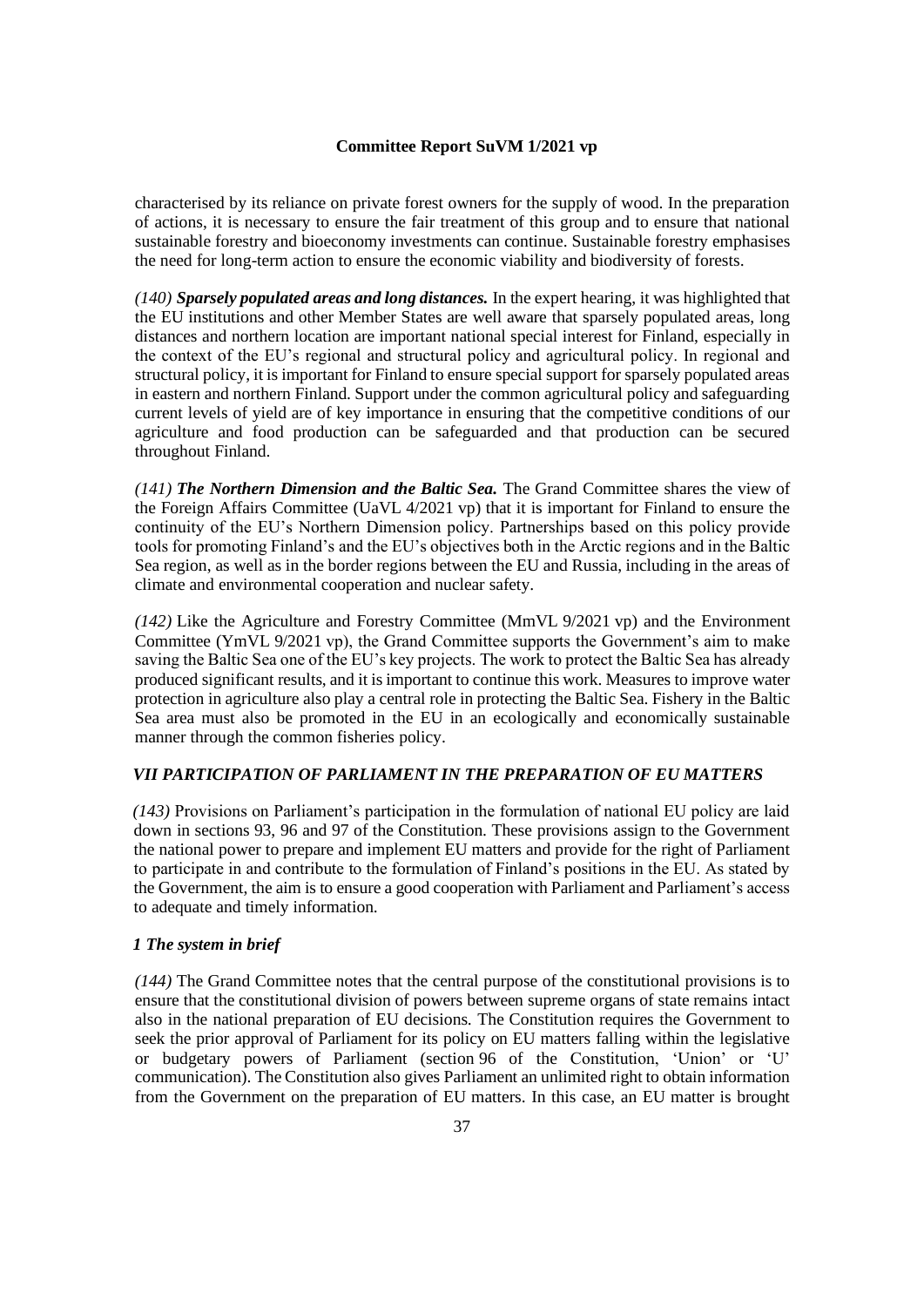before Parliament when the Grand Committee requests information or when the Government deems it necessary to bring an EU matter to the attention of Parliament because of its importance (section 97 of the Constitution, 'Europe' or 'E' communication). The latter are essentially matters concerning the development of EU activities or national EU policy that require making commitments in advance which may later reduce the room for manoeuvre of Parliament.

*(145)* The Grand Committee considers the provisions of the Constitution governing the right of Parliament to participate and access information to be central to the democratic process of formulating Finland's EU position. The system for dealing with EU matters is based on the Government being accountable to Parliament. This system ensures that Finland's views enjoy sufficient political support domestically, making them sustainable in EU-level negotiations, and is an important part of Finland's EU policy.

*(146)* The Grand Committee notes that through the U and E communications in accordance with sections 96 and 97 of the Constitution, Parliament takes a position on all legal and political issues related to EU proposals, including the principle of subsidiarity. For this reason, the Committee has occasionally proposed to the plenary that the plenary should send reminders to EU institutions regarding the violation of the subsidiarity principle. Parliament's constitutional powers can be seen to safeguard Parliament's influence on EU affairs more comprehensively and successfully than the system for monitoring the application of the subsidiarity principle ('the subsidiarity procedure') set out to national parliaments in Protocol No 2 to the Treaty on the European Union. Furthermore, the Committee considers the subsidiarity procedure to be ineffective in terms of influencing the content of proposed EU legislation. The procedure only provides a narrow subsidiarity assessment of the European Commission's initial proposal at a stage when the legislation as a whole is already being amended by the Council of Ministers and the European Parliament. In view of the above, the added value of the procedure from the perspective of Parliament's powers is limited, although it can be considered to complement those powers to a certain extent (SuVL 1/2013 vp, SuVM 1/2014 vp, SuVL 11/2018 vp). The Grand Committee considers that Parliament can most effectively ensure the compliance of proposals with the subsidiarity principle by guiding the Government's action in EU negotiations.

# *2 The role of the Grand Committee*

*(147)* The main task of the Grand Committee is to contribute to the preparation of such EU legislation to which Finland will commit at the end of the negotiations. Unlike the other committees, the Grand Committee is a decision-making body and not just a body that prepares matters for the plenary.<sup>2</sup> In matters within Parliament's competence, Finland's negotiating objectives are established through dialogue between the Government and Parliament so that the position of Parliament based on the proposal by the Grand Committee is a politically binding guideline for the Government and a 'guiding principle' (EK–HE 318/1994 vp) in EU-level negotiations. The Grand Committee expresses Parliament's position either in the form of a resolution entered in the committee minutes (SuVEK) or in the form of a reasoned opinion.

<sup>&</sup>lt;sup>2</sup> In matters relating to the EU's common foreign and security policy (CFSP), the Foreign Affairs Committee expresses the position of Parliament instead of the Grand Committee. All other EU policy areas, including trade policy, development policy, external relations and internal enlargement, fall within the competence of the Grand Committee.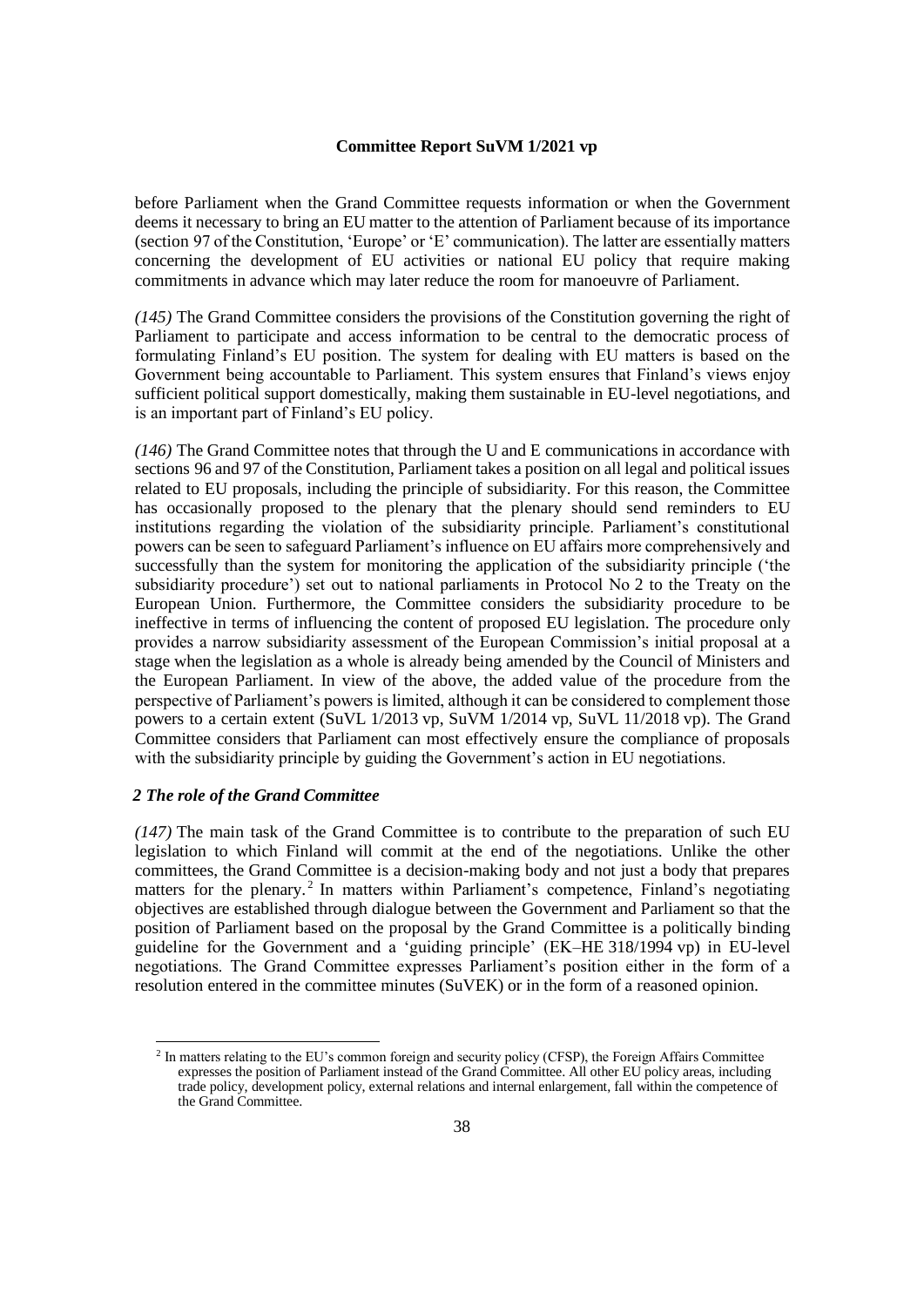*(148)* As a rule, the Grand Committee decides on Parliament's position after consulting the special committees, but in urgent cases it may also act without a preparation by a special committee (section 15 of the Rules of Procedure of the Grand Committee). The Grand Committee coordinates the positions of the special committees and the Government where necessary. This ensures both the unity in the formulation of Parliament's position and a sufficiently broad and democratic preparation of issues. Finland can have only one position, which is promoted in the EU institutions. Situations in which the negotiators are unclear about Finland's position should never arise due to Parliament's actions. The Government, for its part, has the obligation to keep Parliament informed of the progress of the negotiations throughout the negotiation process by means of follow-up U and E communications.

*(149)* The Grand Committee notes that according to section 97, subsection 3 of the Constitution, the Prime Minister must provide Parliament or its committee, as a rule the Grand Committee<sup>3</sup>, with information on European Council meetings and other top-level EU negotiations before and after such meetings. The Grand Committee also consults other ministers on last-minute negotiating positions before meetings of the Council of Ministers. Ministers are obliged to report on the outcome of such negotiations to the Grand Committee also afterwards. It is part of the system that in the event of unexpected negotiating situations where it is not possible to obtain an updated parliamentary position, the minister concerned must strive for an outcome that they consider to best reflect the will of Parliament and Finland's overall interest. The minister must then immediately inform the Grand Committee of the reasons for the chosen procedure.

#### *3 Development needs*

*(150)* The Grand Committee is of the opinion that sections 96 and 97 of the Constitution must be assessed as a set of norms in which the main focus is on ensuring that Parliament has effective opportunities to contribute to the formulation of positions on matters within Parliament's competence (SuVL 10/2011 vp, SuVL 1/2012 vp). A key factor in terms of Parliament's powers and influence is that the national negotiating objectives described to Parliament in the U and E communications are coordinated within the Government. The information provided to Parliament must also be comprehensive and timely so that Parliament has effective opportunities to influence the national negotiating objectives and thus the outcome of the negotiations. Similarly, Council of Ministers documents must be delivered to Parliament in good time before the meeting of the Grand Committee so that the members and alternate members of the Grand Committee have sufficient time to familiarise themselves with the matters in question before a decision is taken. These basic principles should be the central guiding principles for those preparing EU matters. Parliament must never be faced with facts that have already happened.

*(151)* The Grand Committee states that a secrecy order in accordance with section 50, subsection 3 of the Constitution issued by the Grand Committee at the request of the Government and binding on all committees must be regarded as an exception to the principle of public access to Parliament documents (SuVL 4/2020 vp). Therefore, the Government's request for secrecy must always be made as precisely as possible and in a manner that is least restrictive of the publicity of the matter. In addition, the Government must immediately inform Parliament of the expiry of the grounds for the secrecy order so that the document can then be made public. In

<sup>3</sup>When the European Council discusses CFSP matters, the Foreign Affairs Committee hears the Prime Minister on the matter.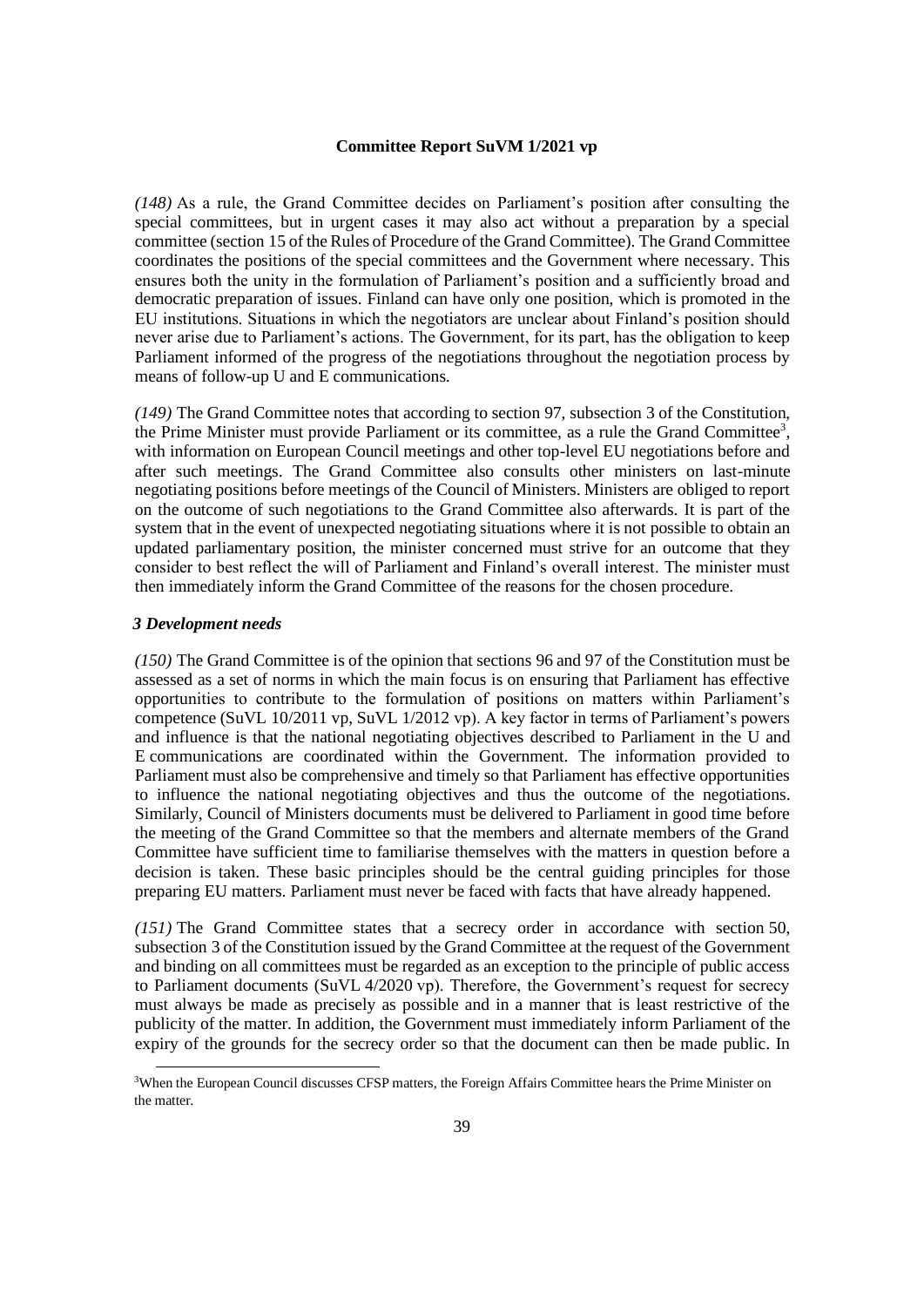particular, the need to safeguard Finland's negotiating objectives and to ensure the confidentiality of other Member States' negotiating positions can be considered acceptable grounds for a request for secrecy.

*(152)* As regards the safeguarding of Parliament's powers as presented above, the Grand Committee considers it justified for the Government to submit an E communication instead of a U communication on a matter under section 96 of the Constitution if the matter in question has become pending in the EU within an exceptionally short timeframe and is also expected to be dealt with swiftly. The nature of the matter as a matter under section 96 of the Constitution must be clearly indicated in the Government's E communication. In the E communication, it must also be explained why a U communication could not be issued. The Grand Committee states that it will deal with such E communications in the same way as a U communication: the E communication will be referred to the relevant special committee for its opinion and, after the special committee's deliberations, the position of Parliament formulated by the Grand Committee must be taken as a guiding principle for the Government in the negotiations. It follows from the basic constitutional principles of the system for dealing with EU affairs that the Government – and also Finland's partner countries – must be able to rely on Finland's negotiators to act as Parliament trusts them to act once Parliament's position has been adopted. If the Government later submits a U communication on the same matter after the EU has effectively concluded its deliberations on the matter, the Grand Committee will no longer consider the content of the U communication but will refer to the position of Parliament previously adopted on the matter and record the matter as handled. The Grand Committee suggests that the Government should consider, within the framework of the provisions governing the functioning of the Government, whether in such situations the U communication could clearly state that it does not propose new negotiating objectives that differ from those set out in the previous E communication. This would clarify the handling of the U communication in Parliament as a matter that no longer requires formulating a Parliament position in the Grand Committee.

# **THE COMMITTEE'S PROPOSAL FOR A DECISION**

The Grand Committee proposes that

*Parliament adopts the opinion on the EU policy report VNS 7/2020 vp.*

#### *The Committee's proposal for a position*

*Parliament has no comments to make on the EU policy report.*

*Parliament requires that the Government has the capacity to influence in advance the content of future legislative initiatives, especially those by the European Commission, and that sufficient resources are allocated to this work.*

Helsinki, 8 October 2021

The following members participated in the decisive committee reading: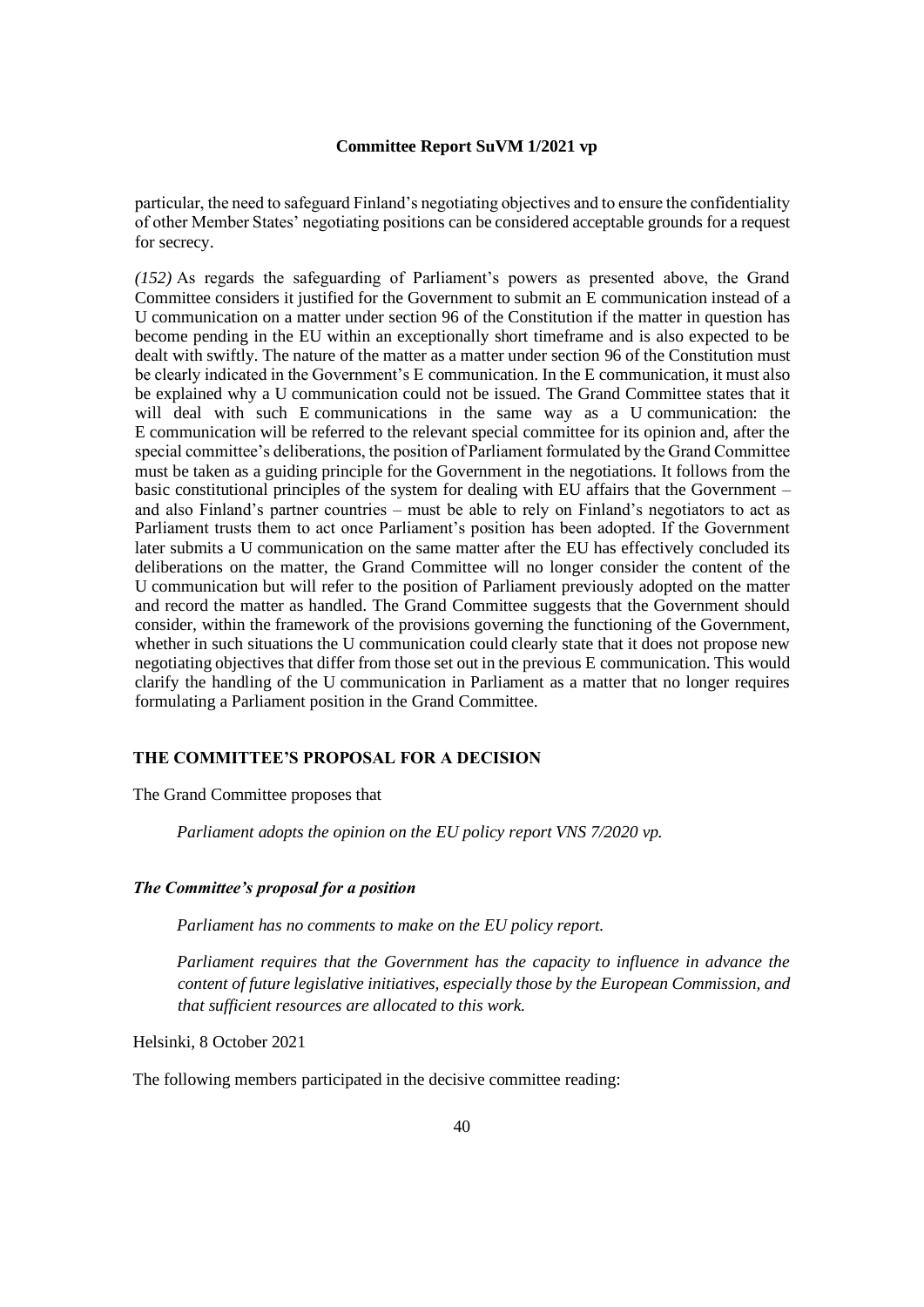Chair Satu Hassi, Green League 1st Vice-Chair Jani Mäkelä, Finns Party 2nd Vice-Chair Merja Kyllönen, Left Alliance Member Eva Biaudet, Swedish People's Party Member Ritva Elomaa, Finns Party Member Sari Essayah, Christian Democrats Member Maria Guzenina, Social Democratic Party Member Jussi Halla-aho, Finns Party Member Hannakaisa Heikkinen, Centre Party Member Olli Immonen, Finns Party; Member Eeva Kalli, Centre Party Member Anne Kalmari, Centre Party Member Pia Kauma, National Coalition Party Member Ville Kaunisto, National Coalition Party Member Kimmo Kiljunen, Social Democratic Party Member Johannes Koskinen, Social Democratic Party Member Suna Kymäläinen, Social Democratic Party Member Jouni Ovaska, Centre Party Member Lulu Ranne, Finns Party Member Jussi Saramo, Left Alliance Member Sinuhe Wallinheimo, National Coalition Party Member Anne-Mari Virolainen, National Coalition Party Alternate Member Mari Holopainen, Green League Alternate Member Matias Marttinen, National Coalition Party Alternate Member Hussein al-Taee, Social Democratic Party

The official acting as the secretary of the Committee was Anna Sorto.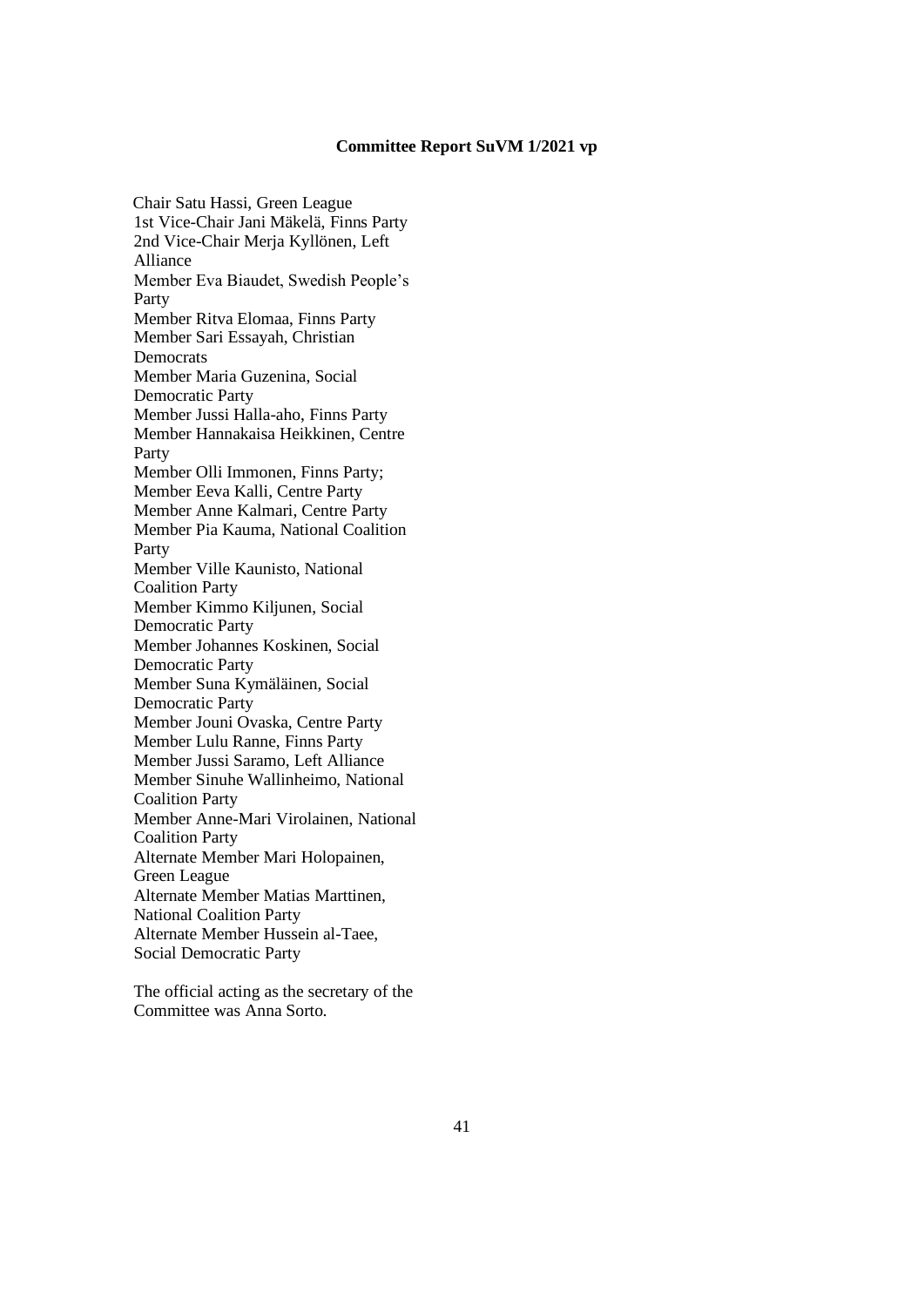### **Protest 1**

### **Rationale**

The Government's EU policy report is in line with the Government Programme and the values set out in it. It states that the common single market is one of the EU's greatest achievements, and its functioning is a precondition for a sustainable growth and competitiveness of the whole EU<sub>.</sub>

While it is also important to develop the EU's internal market in a manner that strengthens sustainable growth and competitiveness, it would be essential for the EU's crisis resilience that each Member State rehabilitates its national economy. Extensive and fundamental reforms are also necessary. The current systems do not provide sufficient incentive for reform, and deficit spending cannot continue indefinitely.

It is easy to share this view, but the Finns Party, unlike the Government, believes that the EU should remain a trade union of independent nation states. Other integration measures and transfers of power and income must be rejected as a matter of principle.

### **The recovery package and the EU's own resources**

The EU recovery package involves fundamental legal questions and there is no clear and acceptable legal basis for it in the EU Treaties. Under Article 310 of the Treaty on the Functioning of the European Union (TFEU), the revenue and expenditure shown in the Union budget must be in balance and the Union cannot finance its activities through borrowing. In addition, Article 125 TFEU contains a 'no bail-out' clause, which prohibits the Union and its Member States from assuming the financial liabilities of another Member State.

The rule of law requires that the Treaties must be respected even in crisis situations. It would not be acceptable for political goals and ideologies to override the EU Treaties. The package undermines the rule-based system of the EU and fundamentally changes the nature of the Union and the relationship between its institutions and Member States. The distortion and the goaldriven interpretation of the Treaties undermines confidence in the treaty-based system and causes moral hazard.

Simply stating that the recovery package is a one-off and exceptional is not enough. The EU policy report should have provided a more comprehensive impact assessment of the consequences of the Recovery Fund and the EU integration process. It has already been openly stated in the Union that the recovery package will create a new way of working and a permanent mechanism that will be used again in the next crisis. The recovery package constitutes a new and fundamental limitation of sovereignty over Parliament's budgetary sovereignty compared to the past and also to the internal implementation of the EU Treaties. In addition, the risks and liabilities of the recovery package may be unsustainable for the Finnish public finances and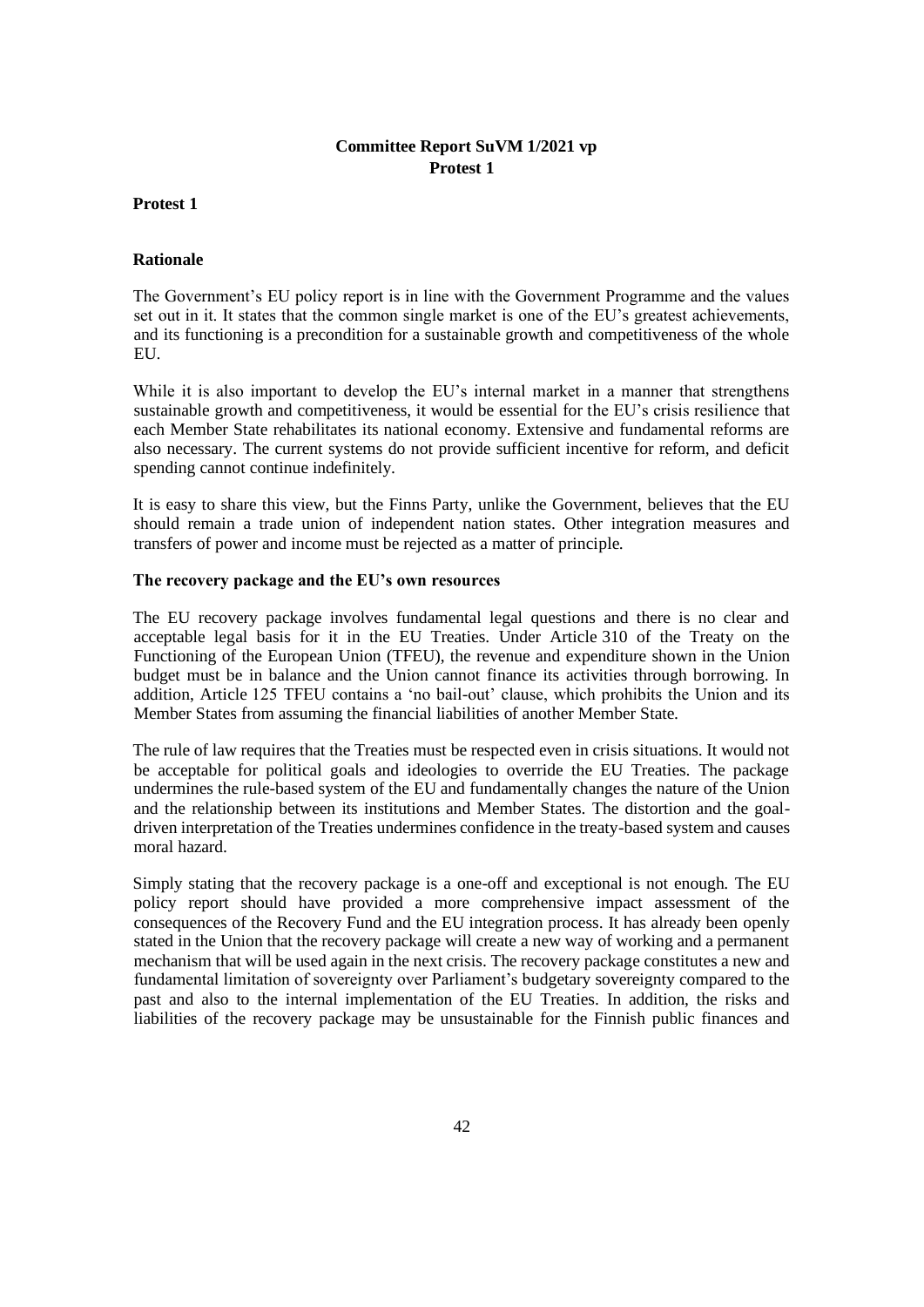Finnish taxpayers. At worst, the liabilities may increase in a way that jeopardises the Finnish State's ability to meet its constitutional obligations.

The EU is moving towards a union of transfers and extended solidarity. This is not a development that Finland should accept or promote. In a union of transfers, Finland would have the position of a net payer. The real motives behind the package are not related to the COVID-19 crisis. The situation is shamelessly exploited to deepen the EU's fiscal integration. Furthermore, the Government has adopted a worryingly open and constructive position towards the development of the system of the EU's own resources, i.e., the revenue side of the EU budget. The Government believes that the development of the EU's own resources system will decrease the Member States' contribution for the repayment of the EUR 750 billion Recovery Instrument.

In the view of the Finns Party, the creation of the EU's own resources system would inevitably increase the tax burden on Finns, and therefore concerns a question of giving the EU a direct power of taxation. The introduction of new sources of revenue for the EU would require a broad societal debate in Finland. A tax is a tax, even if it is called something else. We cannot accept assigning the right of taxation to the Union because it is a key element of Finland's national budgetary sovereignty.

### **Taxation and qualified majority voting**

The EU policy report includes the following statement on the adoption of qualified majority voting in taxation matters: '[T]he adoption of qualified majority voting can be considered in limited sets of issues to combat the shadow economy, harmful tax competition, tax evasion and tax fraud, for example, as regards information exchange between the Member States and other administrative cooperation.' This statement is worrying and deviates from Finland's previous position.

Qualified majority voting should not be adopted in any area of the EU's tax policy. Over the last decade, the EU has successfully implemented several directives to combat the shadow economy and tax evasion without requiring the adoption of qualified majority voting. This must continue to be the case.

However, as previously stated in the accompanying document to the follow-up E communication EJ 7/2019 vp, 'a move to qualified majority voting and/or ordinary legislative procedure in the field of taxation could in practice, depending on the concrete content of the possible decision, limit the exercise of national budgetary powers. A de facto reduction of national room for manoeuvre in matters concerning taxation could also be detrimental from the point of view of fiscal neutrality and the predictability of economic policy.'

The Finns Party is opposed to increasing the use of qualified majority voting even in a situation that seems neutral or positive at the time, because once given away, the influence cannot be regained even if the circumstances were to change and the influence and leverage that comes from unanimity were used in the national interest.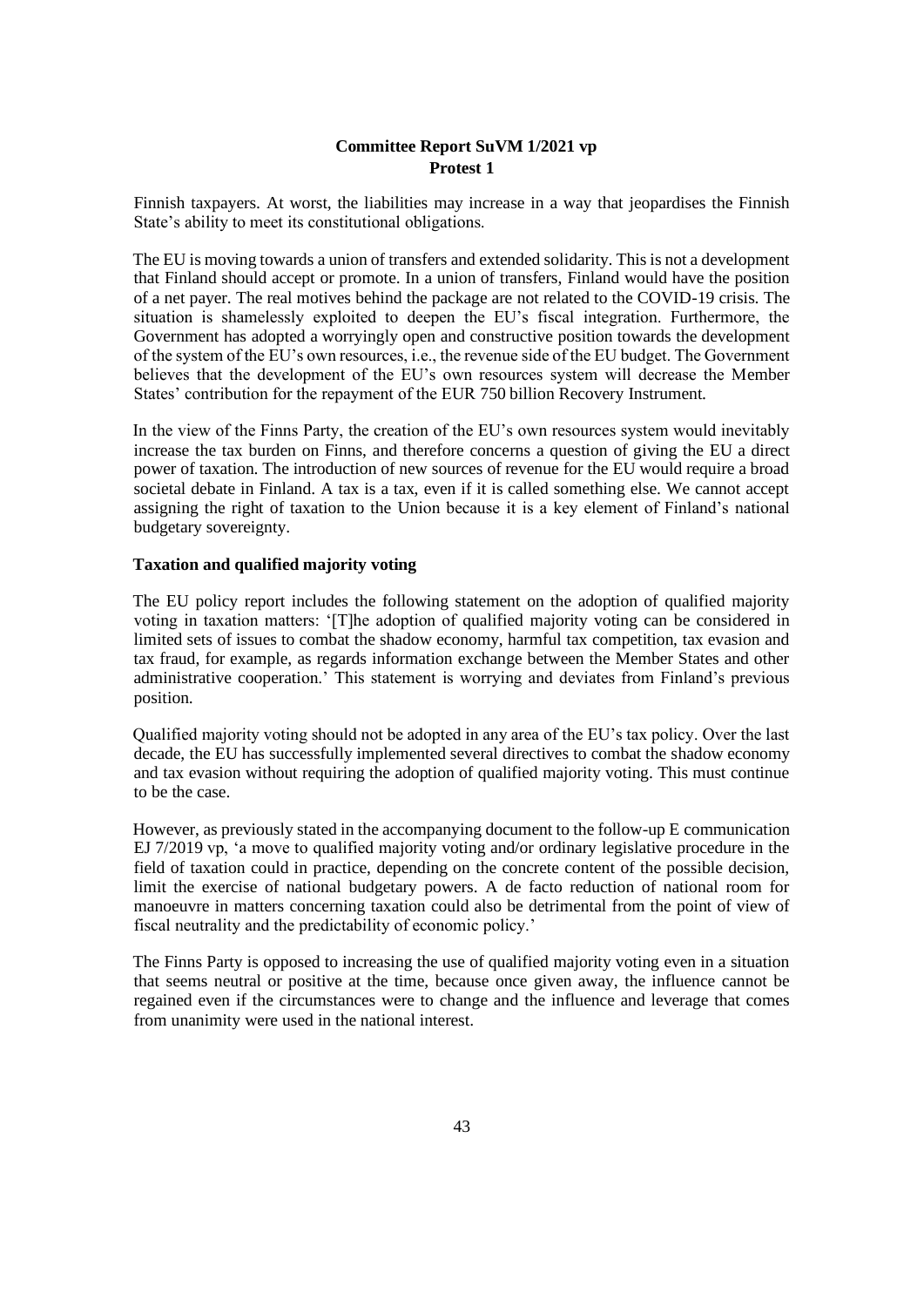### **EU immigration policy**

Uncontrolled immigration must be stopped. The multiplication of population in African countries, ongoing conflicts in the Middle East, and climate change will increase the migration pressure, but the solution is not to move large masses of people to Europe. Solutions should be found by stabilising the conditions in countries of origin and by establishing temporary refugee camps in neighbouring regions.

There are currently several projects ongoing in the EU to amend regulations and directives that concern issues such as the definition of refugees, asylum procedures, social benefits and the attribution of responsibility.

So far, the Member States, the European Parliament and the European Commission have not yet succeeded in reaching an agreement on an asylum policy that would meet the challenges of our time.

In the meantime, many Member States have taken a tougher line on immigration policy, and so should Finland. In particular, the burden-sharing solidarity mechanism and increased internal relocations, which are binding on Member States, will further increase Europe's attractiveness to migrants and attract more newcomers to Europe. Therefore, reforms should primarily aim at improving the efficiency of border control and returns and reducing uncontrolled migratory flows.

At present, the movement of migrants to Finland is a risk to the national economy and national security. For this reason, the reform of the EU's immigration and asylum policy cannot be based solely on the protection of the human rights of migrants but instead the primary task of each nation state must be to secure its own borders and protect its citizens.

It has also proven very difficult to return people who have entered Europe illegally because countries of origin refuse to take them back. The EU should make better use of trade and visa policies to conclude return agreements. In addition, it should urgently call for the linking of development aid funds to return policies. Development aid to a country that refuses to take back its own citizens should be withdrawn.

### **EU defence cooperation**

Finland should engage in international cooperation in the area of defence policy when it serves our national interest. In defence matters, the priority is to maintain our own territorial defence system.

Nordic cooperation and bilateral cooperation with the United States are particularly important to our country. Finland should not support an EU army or a joint EU force, and Finland should not hand over decision-making power over the use of its forces to outsiders.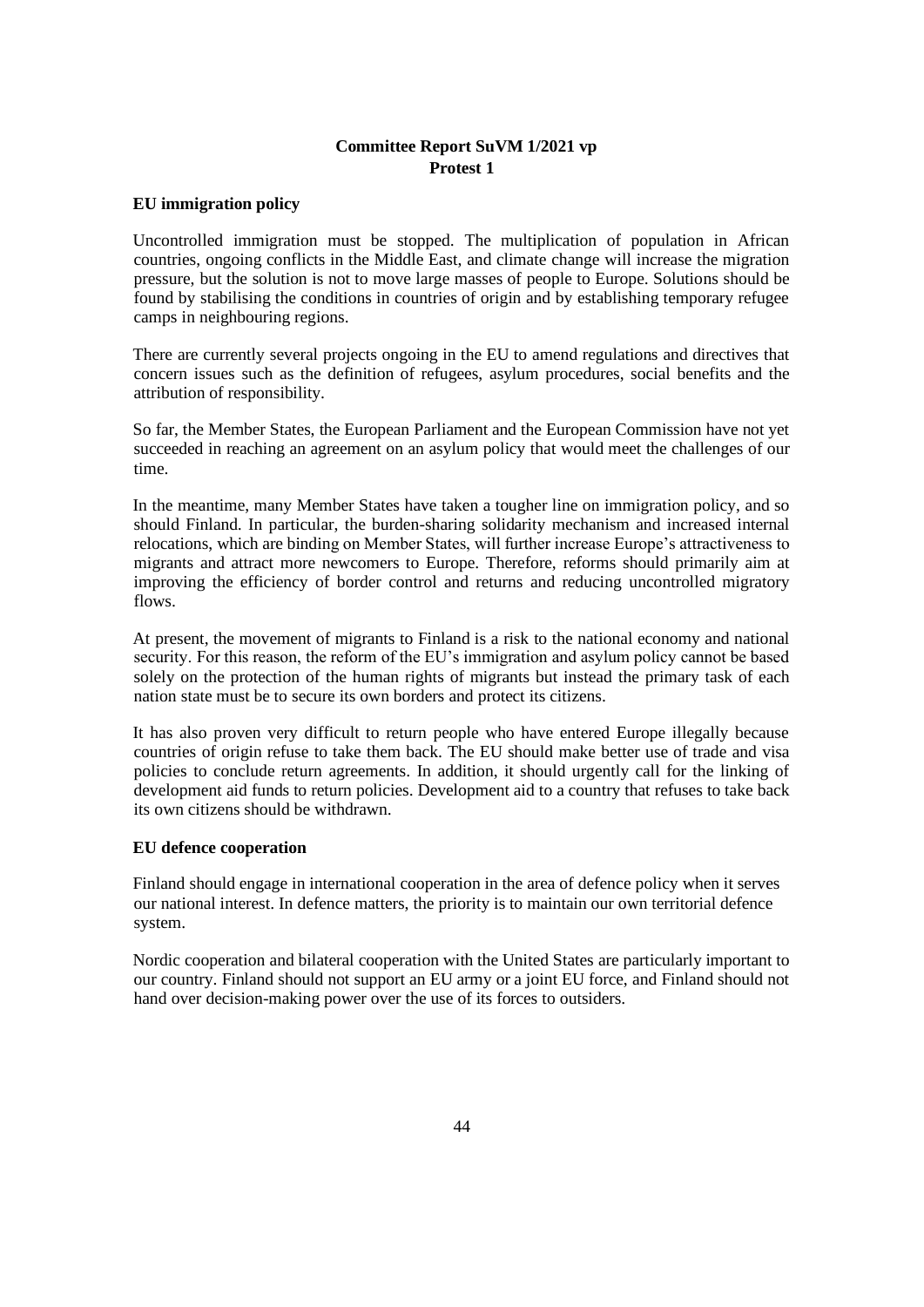EU defence cooperation must also take into account the fact that NATO is by far the most important defence cooperation organisation for the vast majority of EU countries. It is therefore unrealistic to think of creating overlapping military structures within the EU.

NATO is facing a range of challenges that are also destabilising the defence of the EU territory. The UK's withdrawal from the EU is also closely linked to this. The UK is a major military power, and it is in Finland's interest to maintain its representation in bodies where security and defence policy is decided.

### **Agriculture, forestry and maritime transport**

In the EU policy report, the guidelines for the EU's key policy sector, the common agricultural policy, comprise just a few sentences. The importance of the rural development policy to Finland is not discussed at all. Overall, the share of EU funding in support of agricultural production and rural development in the EU's financial frameworks has gradually declined over the last decade. Future climate requirements will further increase the threats. In future, more serious and ambitious approaches should also be adopted to strengthening security of supply and domestic food production.

The report should have emphasised more strongly the importance of Finnish forests for the economy and employment. Finland must at all costs maintain that forest policy is a matter within national competence, and Finland should more actively aim to influence the preparation of forestrelated policy measures in the EU.

The EU is now calling for increasing carbon sinks and, for example, has started to intervene in forest management, land use, and raw material and energy production in EU countries. Such plans will put EU countries on an unequal footing because they especially impact the economies and social sustainability of forested countries. As a forest-rich country, Finland is facing a very difficult situation.

In the worst case, bans on logging in EU forests could lead to production moving outside the EU because there is a demand for wood-based products now and in the future. In Finland, the importance of forests as a source of income is greater than in the rest of the EU, where our average size of forest estates is more than twice the EU average. It is therefore essential for Finland that regional conditions are taken into account and that European forestry principles are based on accurate information.

In addition, as part of the Fit for 55 climate package, the European Commission is proposing to extend the emissions trading scheme (ETS) to maritime transport. Maritime transport would be included in the existing EU ETS, and emissions trading would apply to maritime transport both within the EU and, to some extent, between the EU and third countries. Unfortunately, the European Commission's proposal does not take into account Finland's winter conditions. Maritime transport is vital for Finland. Almost 90% of Finland's foreign trade is dependent on maritime transport, all year round and in all conditions.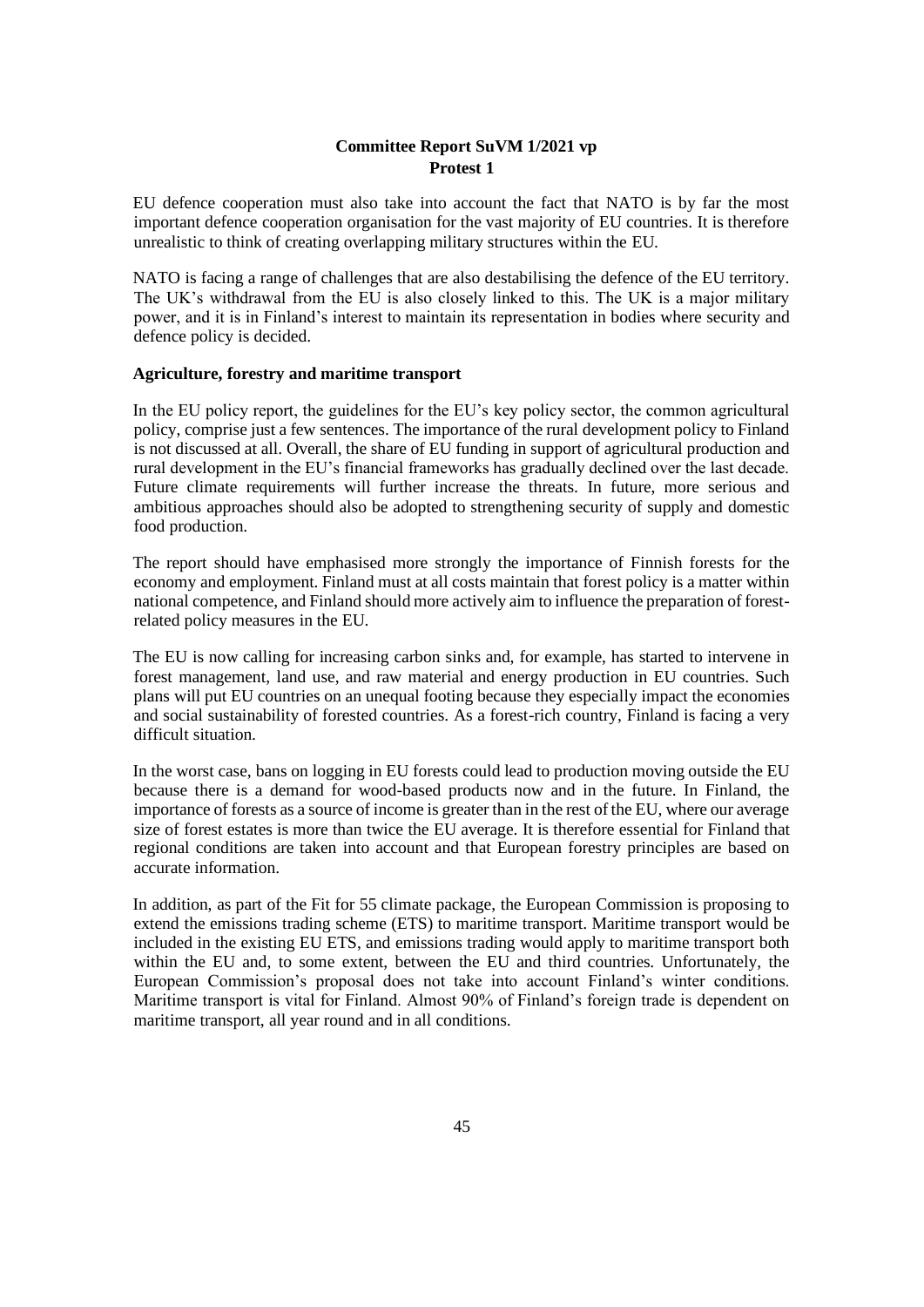There must be a balance between climate action, competitiveness, and crisis resilience. At worst, over-ambitious climate targets will erode domestic food production and weaken national resilience to crises. Climate targets also undermine competitiveness and destroy the operating conditions of Finnish companies. Finland has handled its environmental affairs well. It can be said that in a global context, Finnish industry in itself is an environmental accomplishment. The EU must have an understanding of our special circumstances: Finland is a sparsely populated and cold country with long distances, which requires transport and energy.

### **The integration process and nation states**

The EU has become a community that does not respect its own rules and that circumvents its own treaties every time a new crisis hits. When faced with serious problems in the integration process, the only solution is to increase integration. However, this will not solve the issues. The EU should return to being a trading union that maintains and develops the single market.

The principle of increasing the integration in the Union should be abandoned and major steps backwards should be taken. Structures that are similar to those of federal states must be dismantled and we must move towards a Europe of independent nation states. Furthermore, the EU must comply with its own rules, and each Member State must take responsibility for its obligations. Europe needs strong nation states to succeed.

EU-level regulation should primarily focus on the prevention of terrorism and organised crime and on improving the control of external borders. These are areas that require joint action by Member States and where collective action is crucial.

### **Preparation of the report and Finland's future in the EU**

The preparation of the EU policy report has been narrowly focused. The Government has shown no interest in listening to the views of the civil society. This has probably been a conscious choice to avoid a wider societal debate on the major lines of Finland's EU policy.

A critical debate on the future of the EU should be launched in Finland without delay, especially on what kind of EU and euro area would best serve Finland and Finns.

In addition, Finland should become a more active influencer and invest more in proactive influencing. It should also pursue its national interests with determination and focus primarily on what is important to us, now and in the future.

This requires effective proactive influencing at all levels in the Union: between governments, towards the European Commission, and in the European Parliament. Finland should follow the example of many other countries in the way they use effective proactive influence tactics to advance their interests and objectives.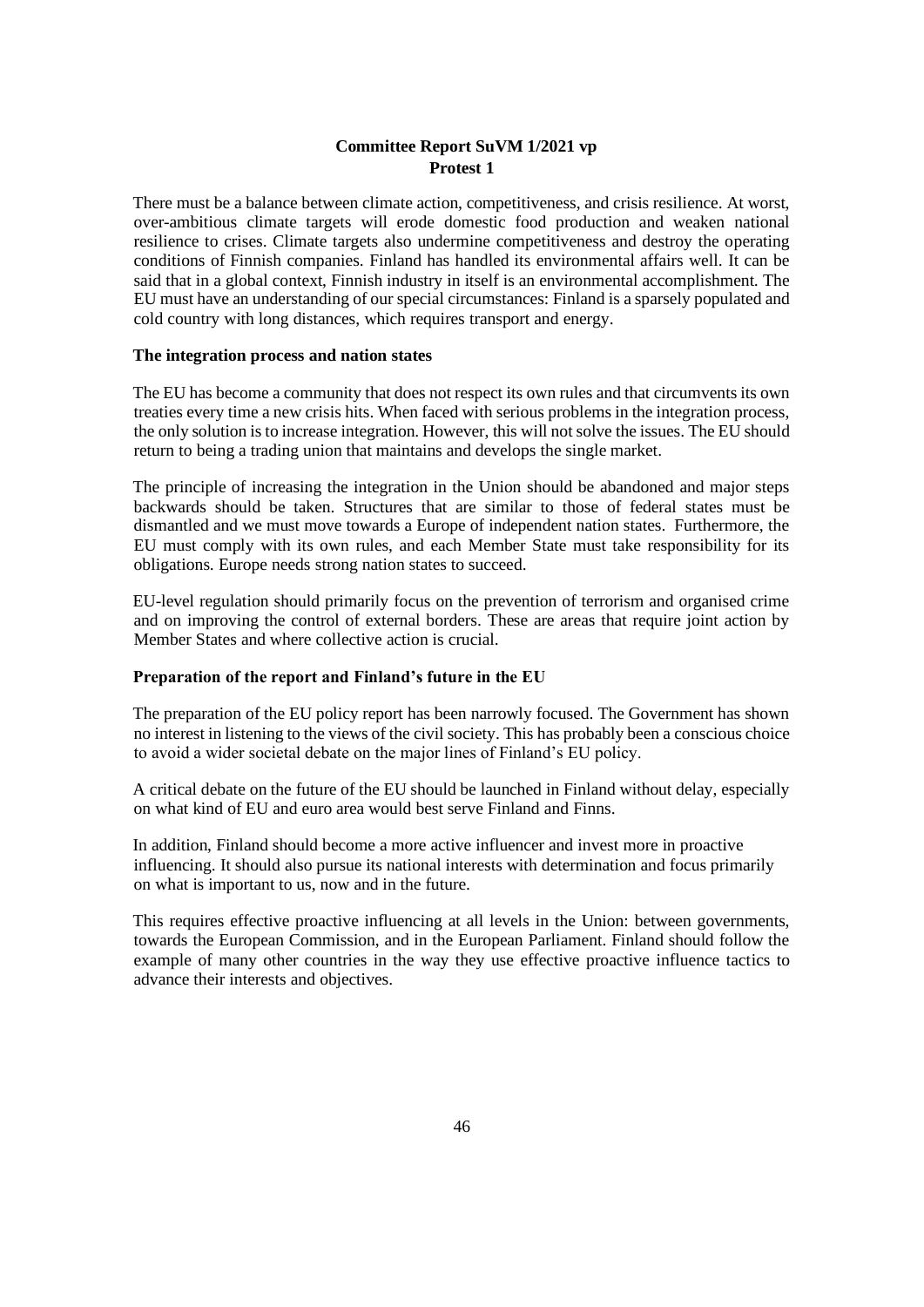# *Proposal*

In the light of the above, we propose

that Parliament take note of the above points and, on the basis of the protest, require the Government to issue a new proposal that puts national interest and rules-basedness at the centre of Finland's EU policy.

Helsinki, 8 October 2021

Jani Mäkelä, Finns Party Ritva Elomaa, Finns Party Olli Immonen, Finns Party Jussi Halla-aho, Finns Party Lulu Ranne, Finns Party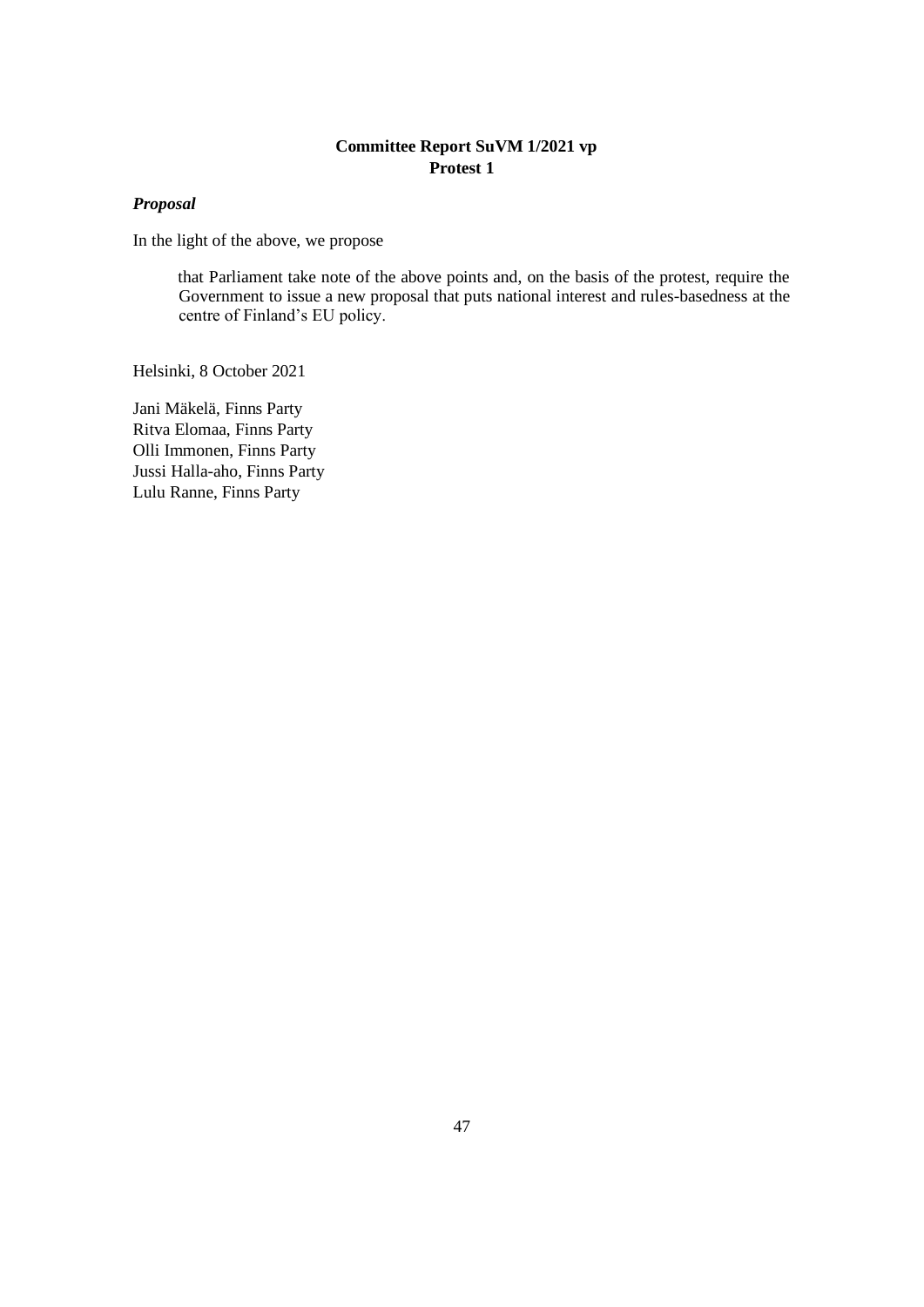### **Protest 2**

### **Rationale**

# **The National Coalition Party Parliamentary Group is concerned about the state of the Government's EU policy**

The Programme of Prime Minister Sanna Marin's Government sets out ambitious EU policy goals. The halfway point of the parliamentary term has been passed, but the Government has not been able to meet its targets. Finland's previous strengths, such as strong proactive influence tactics and national ex-ante coordination, are not working as they used to.

For the National Coalition Party, EU membership is not just another international commitment but the most important economic and security policy decision Finland has ever made. Finland must be pro-European and proactive, and at the same time pursue its national interests. Finland should restore its position as a country pursuing a responsible economic policy, from which the Marin Government has wanted to distance itself.

A weak Union ultimately undermines Finland's foreign and security policy position. Finland's EU policy should therefore focus on improving the EU's global role and the quality of integration. This means putting more emphasis on the economy, global responsibility, flexible integration and security in Finland's EU policy.

Finland must have a voice in the EU that carries weight. Staying at the heart of the EU requires a clear vision of the direction of Finland's EU policy and will to pursue national goals. The Government must strive for more ambitious EU policy through action. Since the Government's EU policy report does not provide clear guidelines for Finland's policy, the National Coalition Party protests the report.

### **Comments of the National Coalition Party's parliamentary group on the report themes**

The National Coalition Party is more ambitious than the Government in its approach to EU development and believes that the time to discuss the future of the EU and Finland's EU policy is now. The EU and Europe are recovering from the COVID-19 pandemic, and even before that they have been subject to intense internal changes and external pressures. At the same time, the EU is taking on a stronger role in the fight against climate change and reinforcing its role in the area of foreign and security policy.

The National Coalition Party believes that in this situation Finland must have its own clear vision and line on the development of the EU. Following the structure of the Government's EU policy report, the National Coalition Party's priorities are as follows: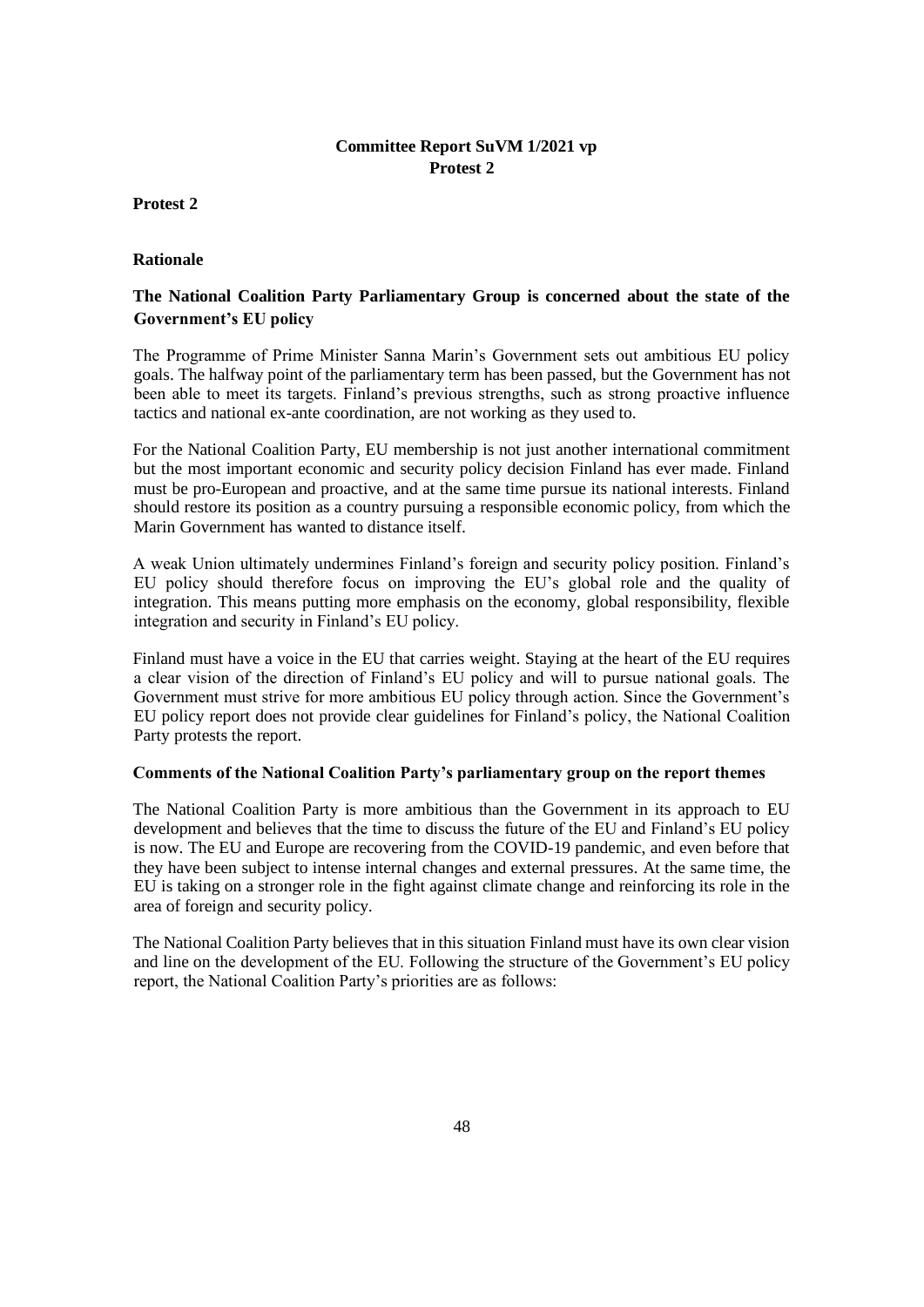#### **Common values as the foundation for all action**

The European Union must be developed as a community of values. The economy creates prosperity and wellbeing, and our common values – human rights, the rule of law, and democracy – bind us together. The EU is home to the freest, most democratic and safest countries in the world. The rule of law cannot be allowed to erode and the EU must not fund Member States that trample on fundamental rights and democracy. The basis for the allocation and use of EU funding should be monitored more effectively.

#### **The most competitive and socially integrated climate-neutral union in the world**

The National Coalition Party supports a stronger role for the EU as a global climate leader. Finland should promote a Europe that is economically sustainable and takes environmental issues into account.

*Fit for 55 package:* Finland should promote fair pricing mechanisms for emissions because only a market mechanism can guide innovation and investment towards the most efficient solutions in terms of both emissions reduction and production.

A large part of emission reductions should be channelled to the emissions trading sector, and the application of the emissions trading scheme to different sectors should be extended. The price set for emissions in the emissions trading sector is the same throughout the EU, i.e., reductions are encouraged with the same intensity in all Member States. In the case of emissions not covered by ETS (i.e., in the burden-sharing sector), the country-specific targets in terms of are set on a political level, which is less advantageous for Finland.

Extending the EU ETS to buildings, maritime transport, and road transport is in Finland's interest, but in this context the emissions of these sectors should be transferred from the burden-sharing between Member States to the emissions trading sector. In maritime transport, the ETS calculation method should compensate for the higher fuel demand due to the conditions of icebreaking vessels. If emissions trading is extended to new sectors, Finland should reduce national emissions taxes in these sectors accordingly. To make this possible, the auctioning revenues from the new emissions trading sectors should not be allocated to a significant extent to the revenue base of the Social Climate Fund, as proposed by the European Commission.

Finland is making progress in reducing emissions, but as the Fit for 55 package progresses, we need to ensure that all countries are committed to achieving their own emission reduction targets. The most effective means may vary, so national room for manoeuvre is also required in the burden-sharing sector to achieve the targets. It is worrying for Finland that, for example, the Energy Efficiency Directive and the Renewable Energy Directive are being reopened even though predictability of the operating environment is more useful for achieving the objective than fast-paced regulation of details.

Micromanaging the means at EU level can work against the objective and make it more difficult to implement more sensible solutions, for example, in the area of heating. We also need to ensure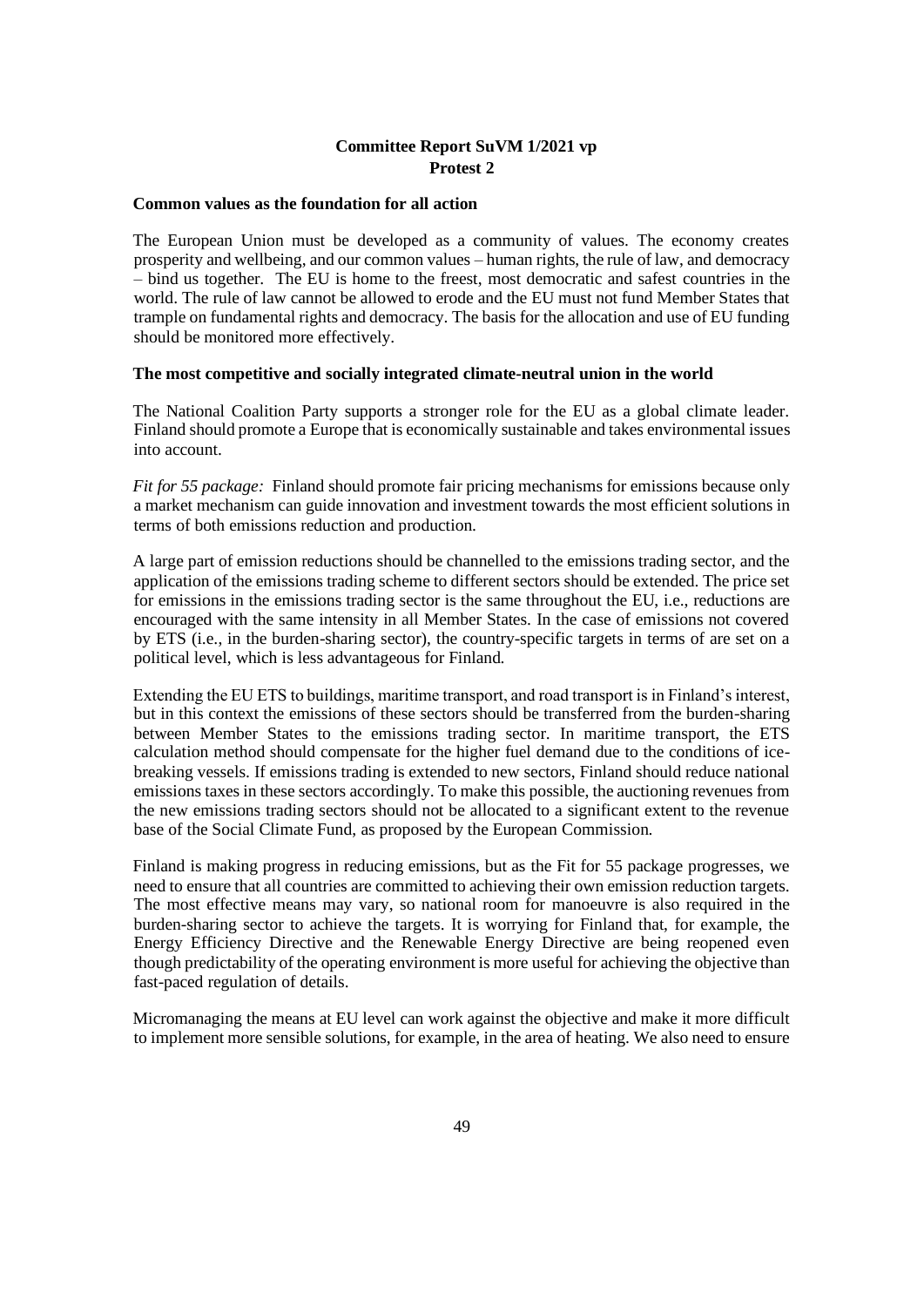that the sustainable use of our forests that takes into account the entire value chain is not restricted by the proposals in the package. The European Commission must not be given additional powers in forestry matters, for example, through delegated acts.

However, reducing emissions that are detrimental to the climate must not lead to a situation where it is more profitable for companies to move their production outside the EU. Emissions pricing should apply not only to production facilities in the EU but also to imports from outside the EU. Then EU production would be on a more equal footing, and we could also encourage companies outside the EU that sell products in EU Member States to minimise their emissions. If well designed, the Carbon Border Adjustment Mechanism focused on imports will increase competition between companies to mitigate climate change and encourage companies to make long-term investments in clean technologies in the EU. The EU's global competitiveness can be improved by making it more profitable to combat climate change.

The emissions and carbon leakage of the entire production value chain must be taken into account in a comprehensive way. It has been technically easier to focus on production within the EU, but it does not make sense if the polluting production in our own consumer price basket moves elsewhere. In the future, the focus of EU emissions efforts must be shifted to consumer price control. In Europe, sustainably produced services and products must be cheaper for consumers than goods that are transported from far away, are produced in a polluting way and are intended for short-term use.

*Forest strategy:* Forest policy decision-making must remain within the sphere of national competence, and there should be no EU-level interference in our forest management practices. Active forest management can increase the carbon stocks in the tree stock and at the same time replace fossil raw materials. Forest property is also covered by the protection of private property, and Finland must hold firm to this.

The National Coalition Party supports the approach of the EU's Green Deal to sustainability and the importance of promoting a circular economy and bioeconomy solutions at EU level. Climate change, the loss of biodiversity, and the poor state of water bodies, for example, are interlinked problems that can be solved by accelerating the transition to a circular economy.

*The EU Taxonomy:* Finland cannot accept criteria in the delegated acts that jeopardise the sustainable use and management of our forests. Finland cannot accept the proposed model, which would define Finnish forest management as unsustainable and would increase bureaucracy and undermine the bioeconomy funding opportunities. In addition, Finland should exert its influence to ensure that nuclear power is classified as clean energy in the Taxonomy. The proposed model would be harmful to our investments in the forest industry and in nuclear power.

# **Innovation-promoting growth policy and a more integrated internal market**

The National Coalition Party calls for a determined policy to turn the EU's growth prospects into a positive direction. Europe must be made the most competitive economy in the world in order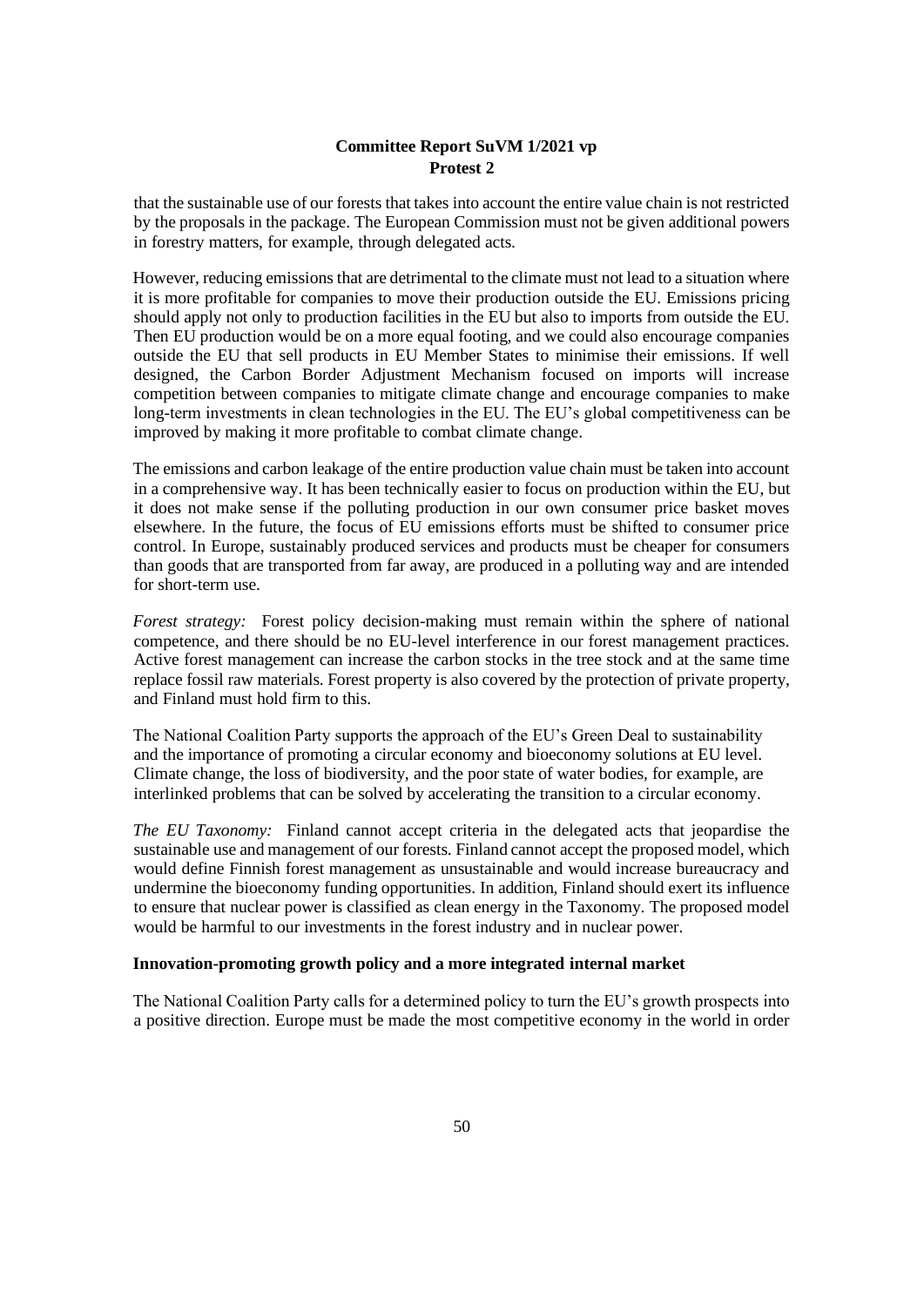to create conditions which favour the creation of new jobs. The biggest challenge to EU growth is an ageing population. As our population declines and ages, the EU must find more effective ways to remain competitive, prosperous, and stable in a world with more geopolitical and geoeconomic conflicts.

The internal market is a key source of productivity growth and prosperity in the EU. It has not kept pace with technological progress. The internal market has lacked standards for the platform economy and related payment systems and data use. These must be a priority in an innovationpromoting growth policy. The weak development of the platform economy has meant that network effects, which are critical for growth, have remained limited. Market entry and growth of innovative companies have been slow compared to China and the US. RDI investments are still heavily focused on the development of traditional commodities such as cars rather than on the creation of new ones. The focus needs to shift to the new.

Digitalisation creates new forms of work. Finland should promote the development of the digital single market and the operating conditions of companies providing digital services. The EU's research and innovation funding programme should be supported to meet the Union's competitiveness and societal challenges. Furthermore, the EU should create a favourable environment for the development and application of artificial intelligence. Finland's national work to promote the use of AI can serve as a model for developing EU-level practices.

The completion of the TEN-T core network by the end of 2030 and the completion of the comprehensive network by the end of 2050 is one of the key benefits of the internal market for Finland. Finland needs to take advantage of the transport infrastructure projects offered by the EU more swiftly than presently.

### **Open and responsible trade policy**

Finland should promote the maintenance and strengthening of a multilateral, rules-based trading system. The EU must use its trade policy power to promote our fundamental values, security and climate, environmental and human rights objectives globally. Trade agreements should contribute to the implementation of corporate social responsibility.

The paralysis of the WTO dispute settlement mechanism is challenging the stability of international trade. The priority is to make the WTO address the current challenges in international trade, such as new trade technologies, digitalisation, sustainability and climate goals, health issues, labour mobility, and human rights. Addressing distortions caused by state aid and unfair trading practices is essential. In addition, the WTO dispute settlement mechanism needs to be restored to full capacity.

The United States is the EU's main trading partner. By stepping up its trade policy cooperation with the US, the EU will be in a stronger position to enforce its interests and values in the face of intensified competition between major powers. The EU-US Science and Technology Council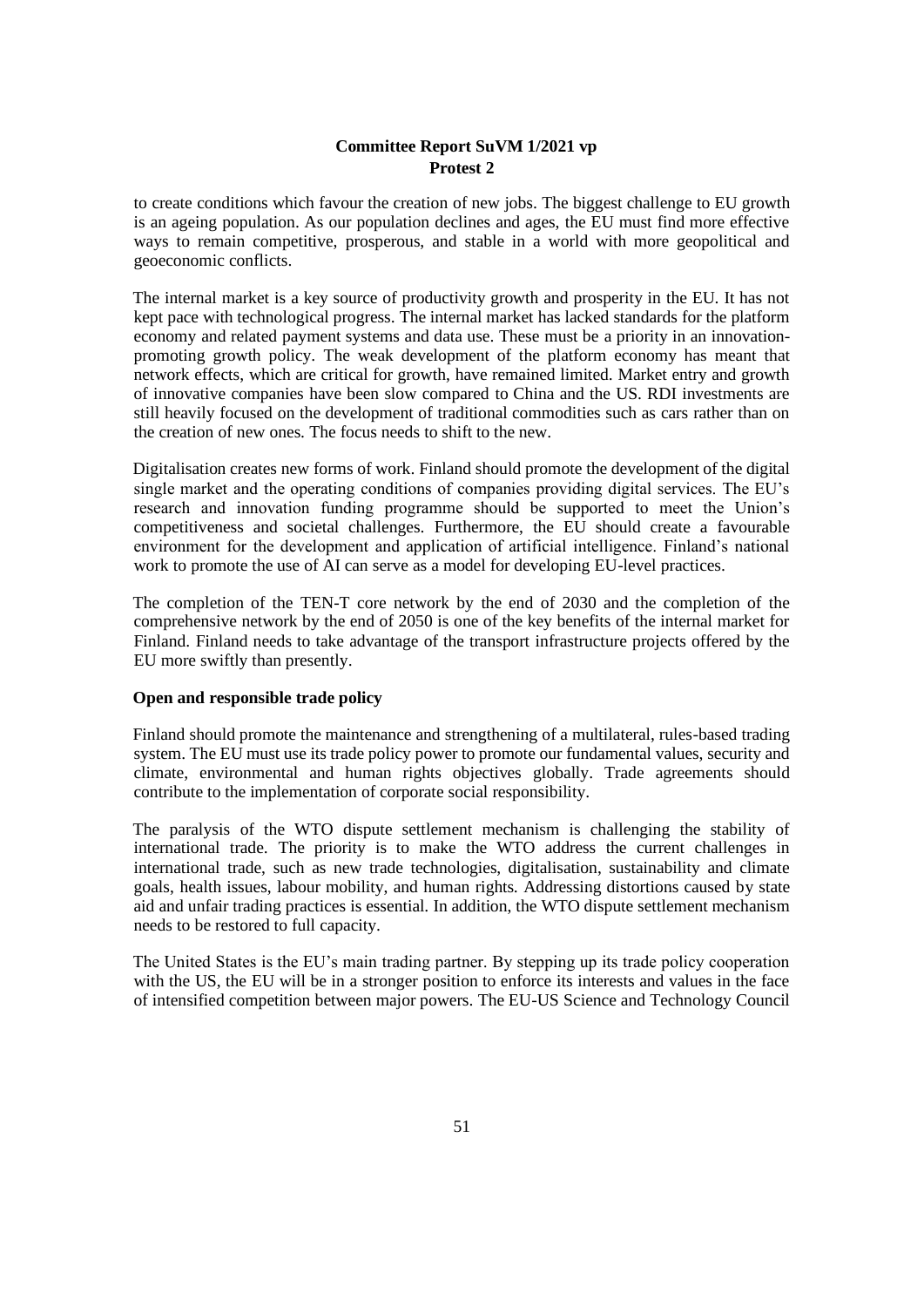to be launched in summer 2021 will be a welcome opening to deepen the transatlantic trade partnership.

For the EU, China is at the same time a partner, a competitor, and a systemic challenger. In terms of trade policy, the EU is China's biggest partner, while China is the EU's second biggest partner. To achieve a balanced and reciprocal relationship with China, the EU must enforce its commercial interests and uphold its human rights principles. China must be expected to honour its commitments and improve the openness and transparency of its markets. Cooperation with China on global issues such as combatting climate change is important for the EU. As part of its policy on China, the EU needs to develop its Pacific dimension in order to be an influential player in a region of growing importance in the global economy.

EU-Africa cooperation and trade must be increased. The foundation for African countries' industries and sustainable economic development must be strengthened. A free trade area between the EU and Africa can be achieved by developing partnerships between the two continents.

### **Development of the Economy and Monetary Union**

The National Coalition Party wants to develop the EU's Economy and Monetary Union more ambitiously. Over-indebtedness, a lack of market discipline, and the sovereign-bank nexus are the main problems of the Economic and Monetary Union.

Our goal is a monetary union in which the principle of market discipline ('no bail-out') can be restored. Each Member State must be responsible for its own debt without central bank support and massive debt securities purchase programmes. Finland must commit itself to the establishment of a common European debt restructuring mechanism and to removing the obstacles to the implementation of the 'no bail-out' principle and market discipline.

A sustainable level of national debt is a prerequisite for restoring market discipline. The debt restructuring mechanism should be built on the basis of the European Stability Mechanism (ESM). Its operation must be linked to compliance with the rules on sovereign debt. The debt restructuring mechanism, in turn, is a prerequisite for the implementation of market discipline. The development of the ESM and its place in the EMU architecture must be regularly assessed.

The development of the Stability and Growth Pact and the delivery of structural reforms in the Member States are very important. Each Member State must continue to bear primary responsibility for their economic policy. The conditions for this can be improved by strengthening market discipline and by allowing for sovereign debt restructuring. If agreement can be reached on this basic economic policy approach, it will also enable making progress on other solutions. The EU's fiscal policy framework will then have to be reformed in line with the principles of market discipline because achieving the 60% debt limit is no longer realistic for some Member States. The idea of a customised debt limit that takes into account the debt sustainability of each Member State is worth exploring.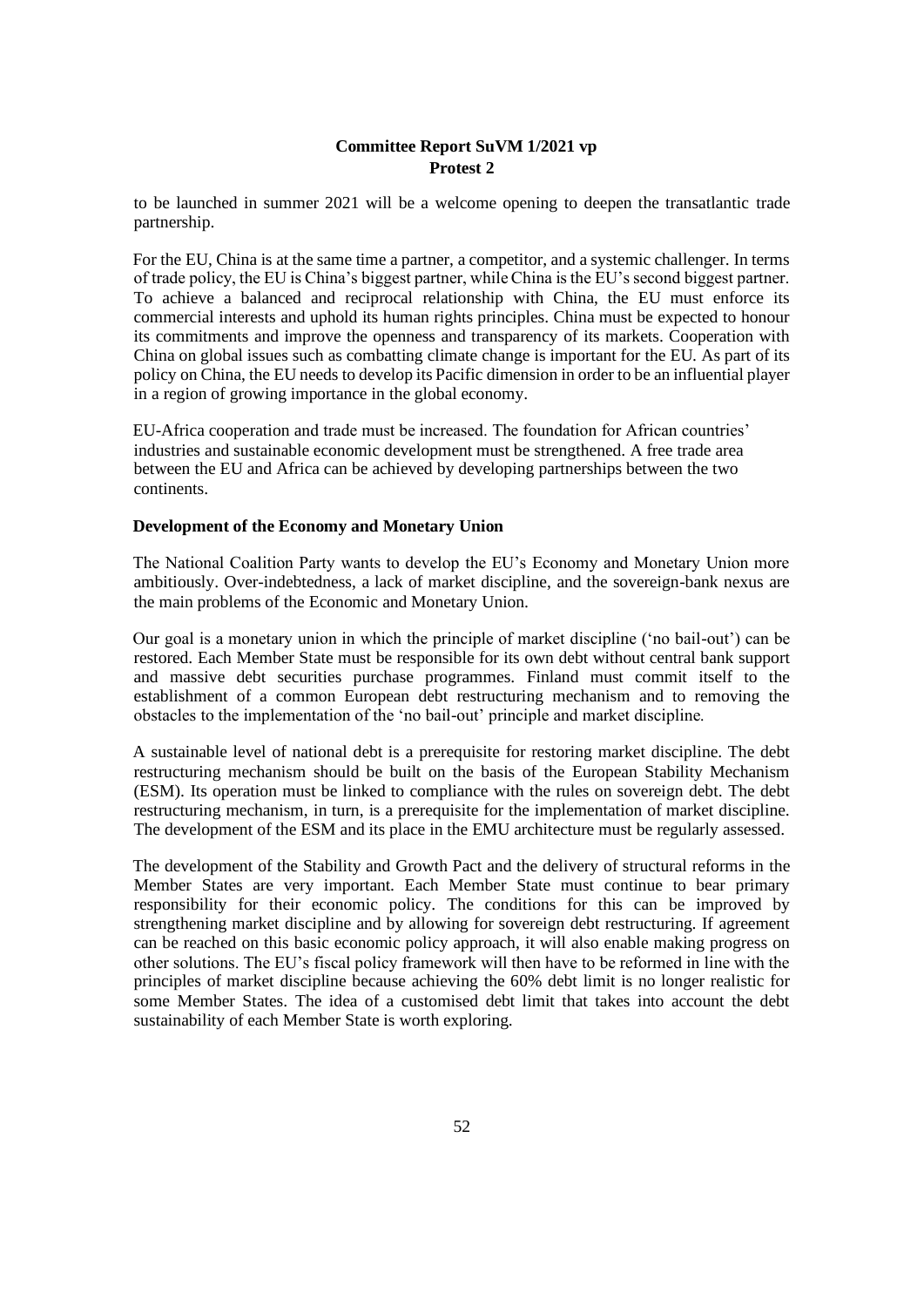All financial support should in future be conditional. Finland should promote a decision-making mechanism for the EU's fiscal policy that does not operate on an ad hoc basis but in which the Member States can decide proactively on the Union's fiscal responsibilities and the distribution of power.

The role of the ECB needs to be clarified in the aftermath of the financial crisis and the COVID-19 pandemic because the share of central bank funding in corporate debt has increased significantly, both in Member States and in the internal market area. The ECB cannot be an extension or substitute for the fiscal policies of Member States or the EU. To effectively promote its price stability objective, the ECB needs to be as independent as possible and must enjoy a strong mandate.

The banking union must be completed and the capital markets union must be built in line with commonly agreed guidelines. Discussions on a common deposit guarantee scheme can start, but not before existing risks have been sufficiently reduced.

Finland should actively participate in the debate on the EU's new own resources and assess future proposals concerning them. The development of the EU's own resources system will decrease the Member States' contribution for the repayment of the Recovery Instrument, for example. At the same time, it must be ensured that the increase in the EU's own resources is carried out in a way that is fair for Finland. Decisions on the EU's own resources must remain within the framework of unanimous decision-making.

Of the new sources of EU revenue proposed by the European Commission, from Finland's viewpoint, the plastics tax and the extension of the emissions trading scheme are favourable ways to increase the EU's own resources. The proposed Carbon Border Adjustment Mechanism also has potential. Carbon border taxes are a key element of the emissions trading scheme. However, they should not be the primary source of own resources because it would increase the risk of protectionism and trade wars. EU-wide digital and financial transaction taxes, on the other hand, are not beneficial for Finland.

### **The EU as a strong global actor and security community**

For the National Coalition Party, the EU is Finland's most important foreign and security policy framework, and EU membership increases Finland's security and influence in the world. Finland must support the objective of developing the EU into a stronger foreign and security policy actor. The goal must be an EU that is able to respond to the growing instability in its neighbourhood, the growing influence of China, and the challenges posed by Russia.

The COVID-19 pandemic has highlighted the EU's shortcomings in terms of security of supply and self-sufficiency. It is also in Finland's interest to develop common EU preparedness and security of supply. This requires a comprehensive approach that takes into account the division of tasks between the Union and the Member States.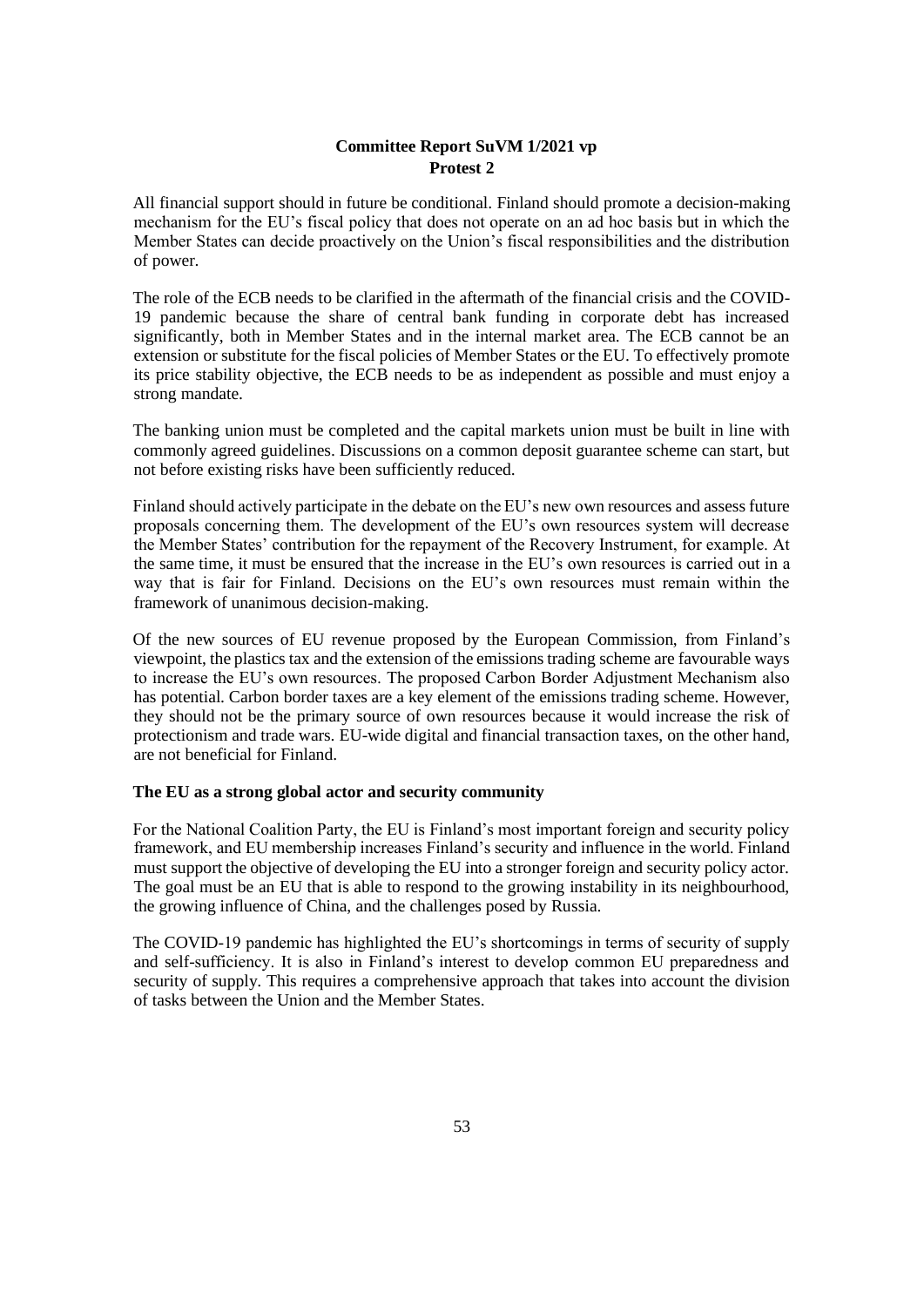Finland must work towards reforming the EU sanctions regime. The EU's anti-coercion instrument, launched in spring 2021, allows the European Commission to impose countersanctions on trading partner countries that violate international trade rules and/or prevent multilateral, regional or bilateral trade agreement violations from being dealt with in appropriate dispute settlement bodies.

The National Coalition Party believes that the EU must have a clearer approach to making its foreign policy more effective. Qualified majority voting must be introduced in the EU's foreign and security policy. In the debate leading up to the transition to qualified majority voting, it must be ensured that all Member States have an equal chance to influence decisions. In addition to qualified majority voting, the possibility of using constructive abstention must be maintained.

The EU needs to develop its existing security policy toolbox more determinedly. Finland is ready to provide and receive assistance in accordance with the EU's mutual assistance clause (Article 42(7) TEU) and solidarity clause (Article 222 TFEU). However, this means that the EU's safeguard clauses need to be given concrete content.

EU defence cooperation must be developed so that it strengthens the military capabilities of EU Member States, which in turn would reinforce existing security structures. In the long term, we must be prepared to consider combining the defence roles of the EU and NATO. In the context of developing the EU's military capabilities, Finland must support cooperation with third parties, such as the United States and possibly in the future also the United Kingdom. Defence industry collaboration should be conducted in a way that guarantees the Finnish defence industry the opportunity to participate as an equal partner in EU defence industry collaboration.

Developing EU defence cooperation can have far-reaching value. The EU must be prepared for being a more strategically independent actor in the future in its wider neighbourhood. To this end, EU defence cooperation can bring important added value. The EU must also be able to carry out demanding crisis management operations independently, if necessary. The EU must therefore consider, among other things, the reform of the EU battle groups and a more effective use of Article 44 of the Treaty of Lisbon, for example. Article 44 would allow the EU to form coalitions of the willing for various crisis situations within the framework of the common security and defence policy.

The COVID-19 pandemic and the hybrid influencing targeting EU countries have highlighted the need to strengthen the crisis resilience of the Union and its Member States. Hybrid threats have become a permanent feature of the Finnish and European security environment. Finland has been active in the EU's efforts to increase understanding of hybrid threats, as demonstrated by the European Centre of Excellence for Countering Hybrid Threats established in Helsinki in 2017. In order for the EU to be able to better respond to hybrid threats, Member States need to coordinate common approaches and conduct joint exercises for different threat scenarios.

Finland's and the EU's development policies have broadly similar objectives. Finland should participate more actively in decision-making concerning the EU's development policy. This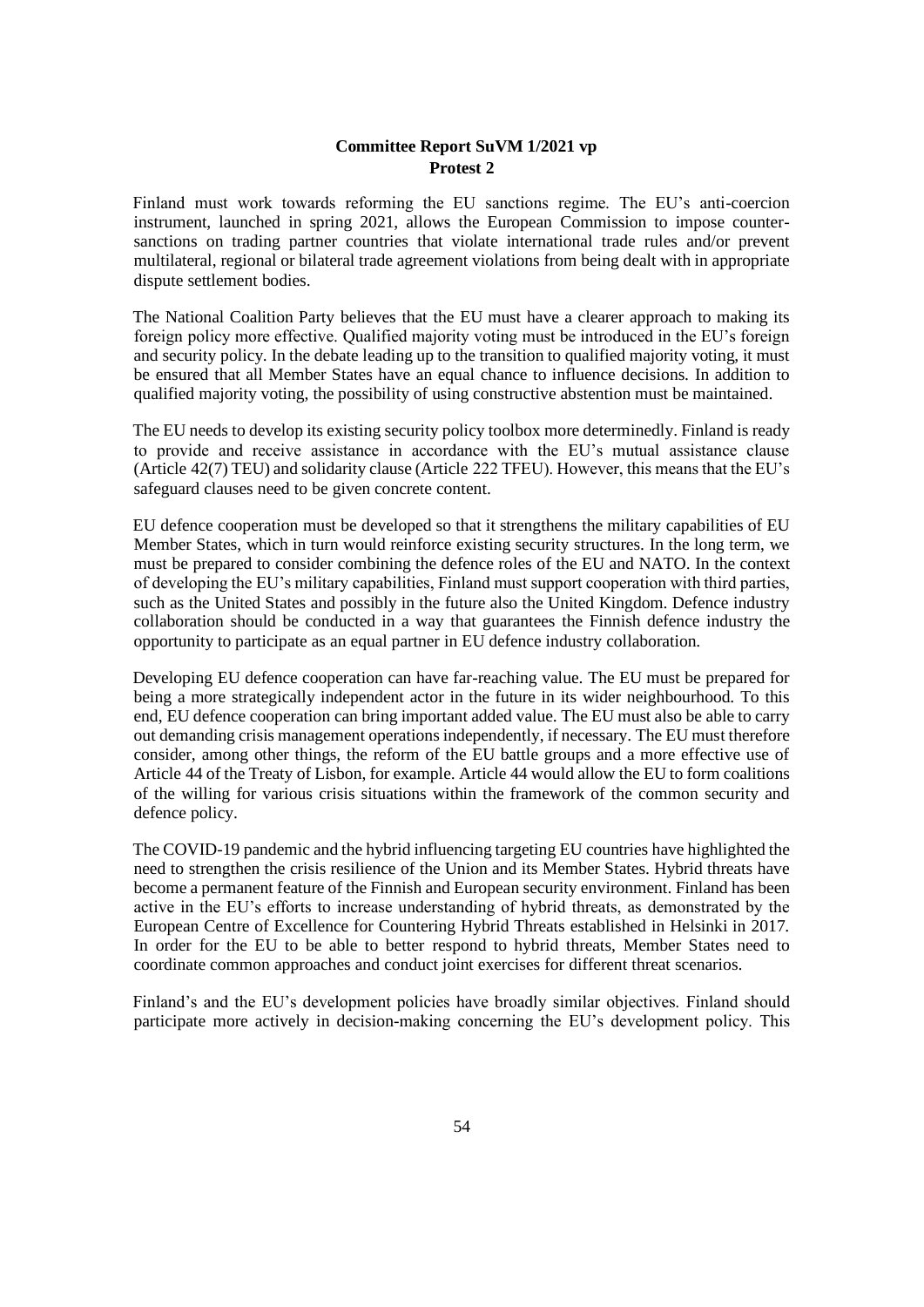would enable influencing the future of the international development policy and the implementation of development cooperation around the world.

Immigration issues will continue to challenge the EU in the near future. Poor living conditions, including climate change, are driving people away from their home regions. Europe is under increasing migration pressure. There is a clear need to address this phenomenon, both by strengthening our capacity to manage the situation and by stepping up our efforts to tackle the root causes. We also need to minimise the ability of the EU's border neighbours to use migration as a tool to exert influence on the Union.

The National Coalition Party believes that the EU needs better functioning asylum and return procedures which can, respecting the obligations of international law, ensure that protection is provided quickly for those who need it and that those who do not are promptly referred to the return procedure. The system must continue to be based on the right to apply for asylum. However, the system must be developed so that the use of the mechanism that is based on crossing borders and seeking asylum within the country of destination is minimised and instead assistance is targeted to the most vulnerable people as close as possible to their countries of origin. This would bring the asylum system closer to a quota refugee system that is well suited to its purpose. It is in Finland's interest as an external border state that clear responsibilities are established for all Member States.

# **Enhancing Finland's EU influencing**

The Parliamentary Group of the National Coalition Party shares the concerns raised in the expert hearing by the Grand Committee about the current state of Finland's proactive EU influencing, which previously functioned very well. Finland must restore the previous high level of proactivity by allocating resources of the ministries to support our EU action. In addition, resources need to be strengthened, as necessary.

The National Coalition Party encourages the Government to increase transparency in its handling of EU affairs. It is essential to ensure good cooperation between the Government and Parliament and adequate and timely access to information in accordance with the Constitution. Long-winded EU reports are not the answer to the needs of public debate or the planning of Finland's EU policy. Annual policy planning linked to the EU's timetable (especially the European Commission's) and Parliament's deliberations based on it is a more dynamic and concrete way of working.

The National Coalition Party wants Finland to send a unified message to the European Commission and the Member States, especially on critical issues. Working together with our partners is an essential way of enhancing our influence in EU decision-making. Relations must also be built with those Member States with whom Finland has traditionally had fewer contacts.

#### *Proposal*

In the light of the above, we propose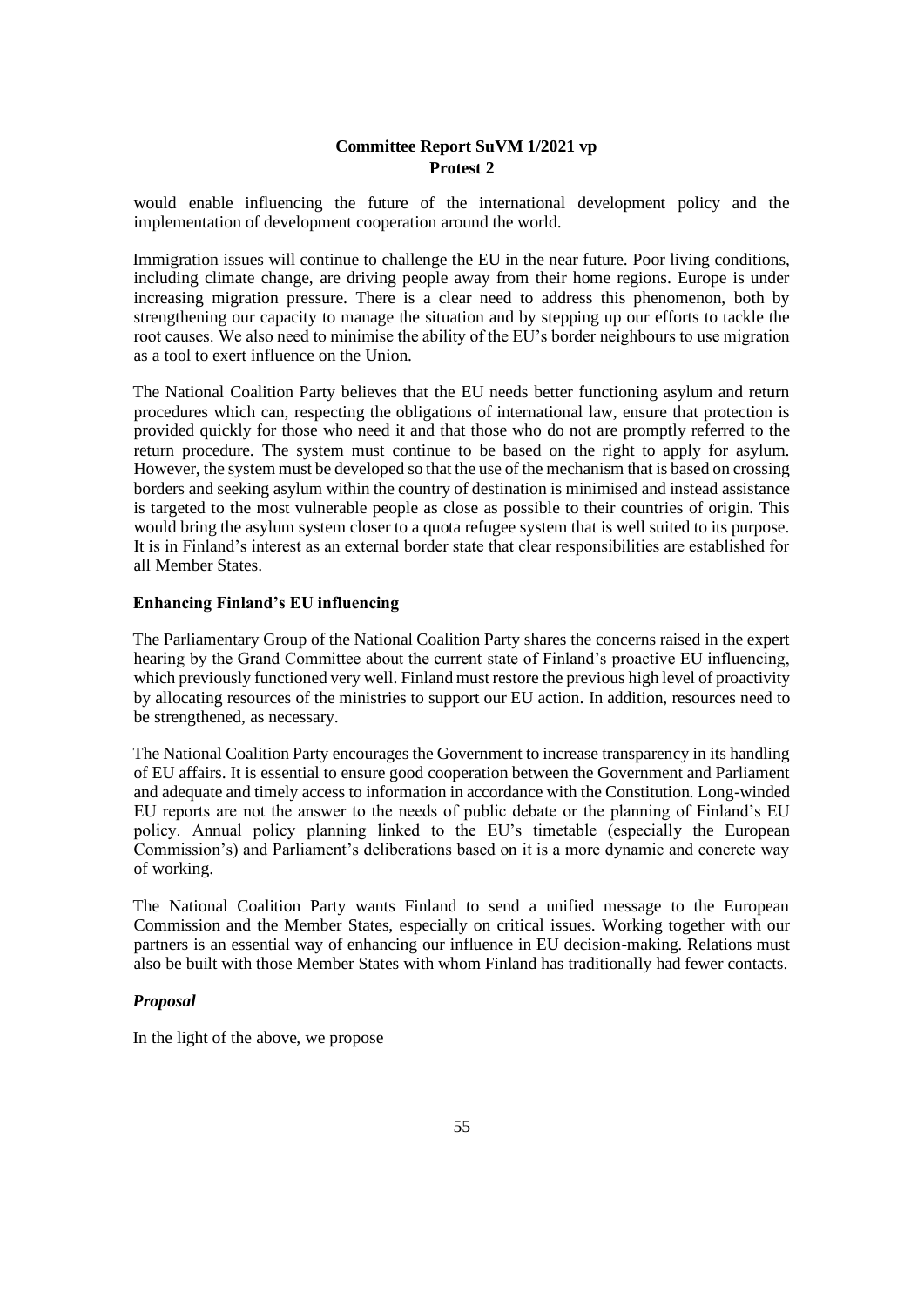that Parliament requires the Government to improve its EU influencing, especially on issues related to the EU's climate policy, the development of the internal market, trade policy, the future of the Economic and Monetary Union, and the common foreign and security policy;

that Parliament requires the Government to restore Finland's position as a country pursuing a responsible economic policy in matters concerning the EU's Economic and Monetary Union;

that Parliament requires the Government to pursue more determinedly the objective of developing the EU into a stronger foreign and security policy actor;

that Parliament requires the Government to restore a high level of proactivity in its EU policy by allocating resources of the ministries to support Finland's EU action on the setting of clear limits to the increased use of financial solidarity mechanisms;

that Parliament calls on the Government to increase transparency in its handling of EU affairs, to ensure good cooperation between the Government and Parliament, and to guarantee adequate and timely access to information on EU matters in accordance with the Constitution; and

that Parliament requires the Government to clarify the objectives and prioritisation of Finland's EU policy and to improve the effectiveness of Finland's EU policy through annual EU influencing strategies, thereby contributing to strengthening Finnish citizens' confidence in the Union.

Helsinki, 8 October 2021

Anne-Mari Virolainen, National Coalition Party Pia Kauma, National Coalition Party Ville Kaunisto, National Coalition Party Matias Marttinen, National Coalition Party Sinuhe Wallinheimo, National Coalition Party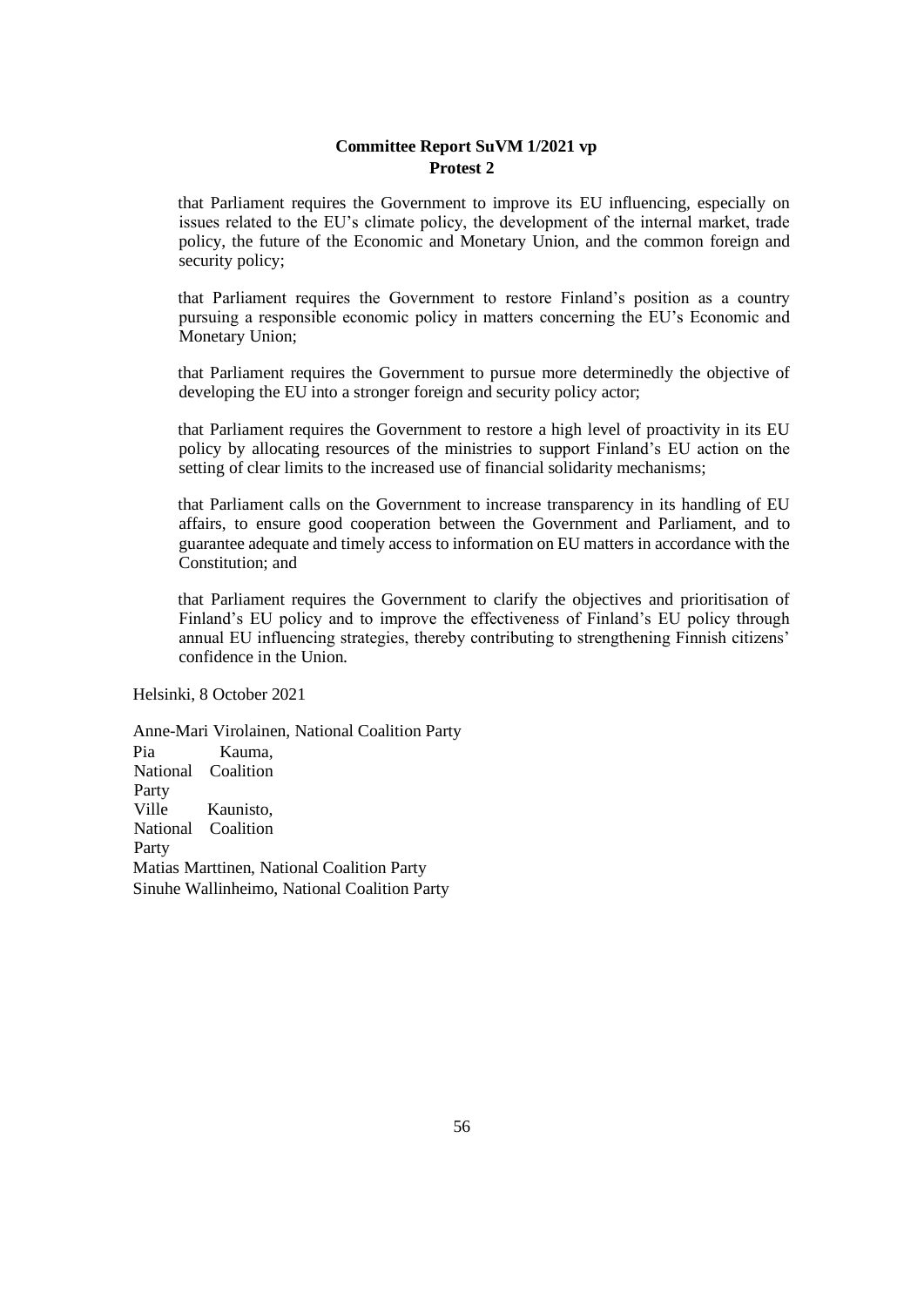### **Protest 3**

### **Rationale**

The Christian Democratic Committee Group presents the following comments on the Government's EU policy report:

### **Economy**

Finland's EU policy should place more emphasis on the responsibility of each Member State for its own economy. The EU Recovery Instrument adopted by the Government of Prime Minister Sanna Marin distances Member States from sound economic management and market discipline and moves them further away from a policy that respects the EU Treaties. Ensuring sustainable economic policy must not be outsourced to the EU, but Member States should take national measures to ensure this and that there is room for manoeuvre in years of crisis.

### *EU Recovery Instrument*

The COVID-19 crisis has led to major and fundamental changes in the way the EU operates. The EU's Recovery Instrument ties Finnish taxpayers for decades to joint debt and higher membership contributions and opens the door to EU-level taxation. The Constitutional Law Committee's policy of requiring a two-thirds qualified majority decision proved that the adoption of the Recovery Instrument de facto concerns a transfer of powers to the EU. Being tied to joint debt is against fundamental principles, and the burden of growing contributions threatens the sustainability of our economy.

Opening up the debt facility is likely to lead to a desire to increase the EU's 'one-off' debt and to increase pressure on the EU to find new sources of own resources to repay the joint debt. In addition to the plastics tax that is now being implemented, the European Commission is planning a digital tax and various taxes on Finnish companies and capital, among other things. The EU policy report states that 'Finland has an open and constructive position towards the development of the system of EU's own resources, i.e., the revenue side of the financial framework.' Creating EU taxes and giving the Union the right of taxation threatens to reduce Parliament's budgetary sovereignty. The decision creates a new supranational tax layer on top of the national tax system without any impact assessment. The Christian Democrats believe that tax policy is fundamentally a matter of national sovereignty, and the Party does not support increasing the use of qualified majority voting but rather calls for maintaining the requirement of unanimity in matters concerning the EU's tax policy.

In addition, the Recovery Instrument is economically disadvantageous for Finland because it is estimated to have no significant direct impact on our exports. It comes too late in the cycle, overheats small economies, distorts competition in favour of other EU countries, and weakens Finland's relative competitive position.

The Christian Democrats proposed rejecting the proposal and instead keeping the financial framework and the Recovery Instrument separate and opening the latter by a separate treaty only to willing contributors and recipients. Like the Finance Committee (VaVL 4/2021 vp), we believe that Finland should not accept a repetition of the arrangement or any other arrangements that weaken Member States' incentives to rehabilitate their public finances and increase risks to financial and macroeconomic stability in the EU.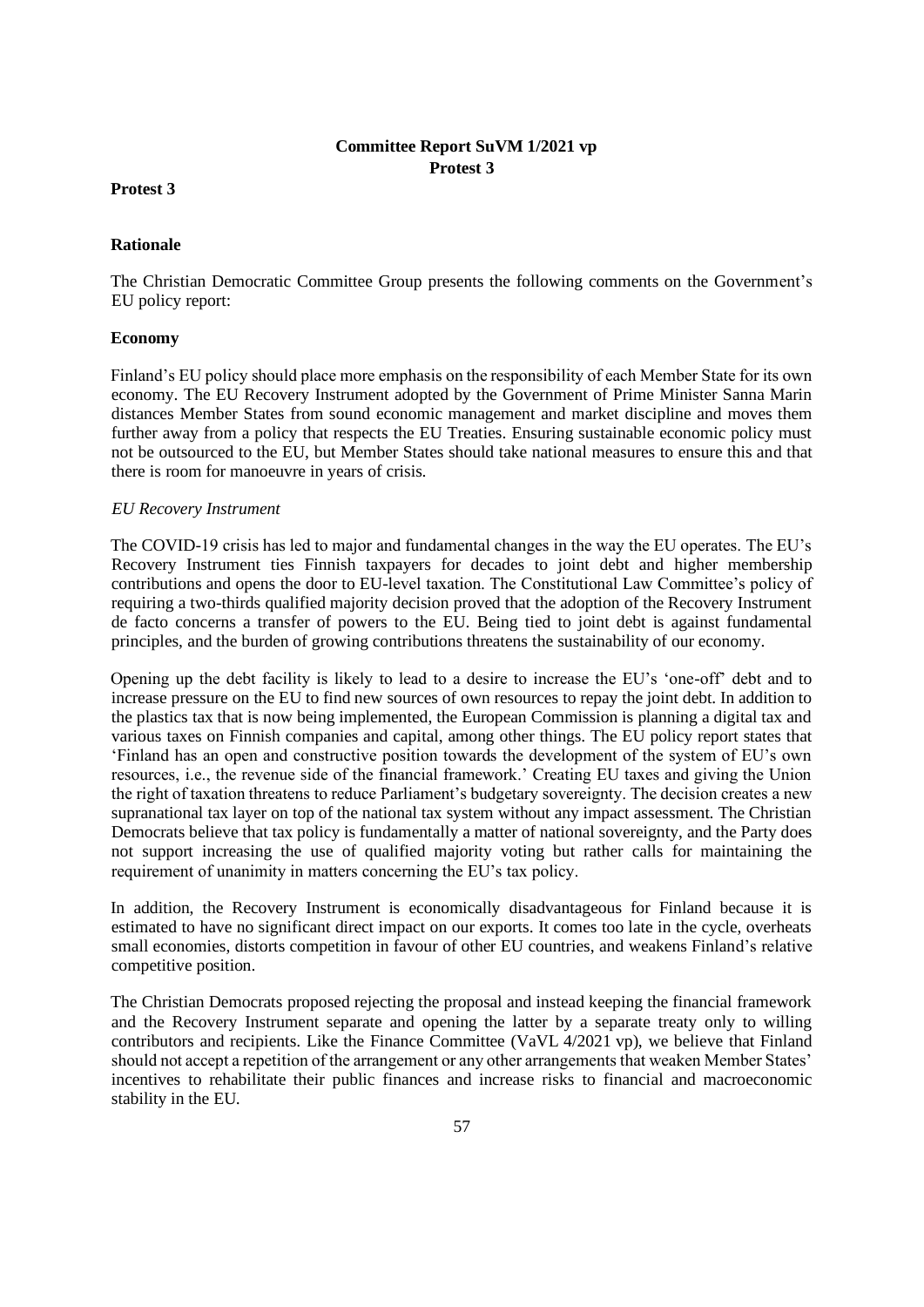#### *Economic and Monetary Union*

The EU's budgetary rules were abandoned during the COVID-19 crisis, and now the Union has launched a debate on how to reform the rules. The Christian Democrats believe that the EU must be developed within the current Treaty framework. A well-functioning Economic and Monetary Union requires that common rules are respected, economic development is based on the efforts of each region and market discipline works. We find it peculiar that the EU policy report lacks fundamental support to the EU's Stability and Growth Pact. It is essential to restore the importance of market discipline in the development of the EMU. The stability mechanism (ESM) must be maintained as an arrangement between the Member States, and its central decision-making must continue to be based on unanimity among the Member States.

In addition to the Recovery Instrument, the Marin Government has promoted other solidarity projects and given the green light for the early adoption of the Single Resolution Mechanism. The Christian Democrats see a risk that we, the regular bank customers, will end up paying the costs associated with the failing banks of southern Europe. The banking sectors in the banking union Member States still face varying risks. Many Member States also have inefficiencies and overcapacity in the banking sector, which will lead to more banks being wound up in the coming years. In addition, the COVID-19 crisis has created an exceptionally high degree of uncertainty which has not been adequately addressed. There are significant risks in the global economy that could quickly spill over and affect the stability of the banking sector, which means that the timing of promoting the early adoption of the SRM could not be worse.

A precondition for risk sharing must be adequate risk mitigation. Wind-ups and mergers of unviable banks must be dealt with first. Similarly, before banks can be covered by a common deposit guarantee scheme, they must be brought to the same level in terms of their health. The completion of the banking union must not be forced at any cost.

It should be noted that, although the Government states in its report that the risk mitigation has not progressed significantly on the basis of the estimates presented in the report, the Government, on the basis of overall political deliberation, nevertheless approved the early adoption of the backstop mechanism and the amendment of the agreement on stability contributions and advocated the related signature and ratification procedures, as well as the necessary amendments to the ESM ancillary laws and guidelines.

According to the presented estimate, the net effect of amending the agreement will be negative in the Finnish banking sector if the financial position of Finnish banks relative to other euro area banks is estimated to be significantly better. The additional stability contributions collected for the benefit of banking sectors in other countries could amount to billions of euros.

At previous stages of the deliberation, the Constitutional Law Committee has not considered the fact that the agreement contains a transitional arrangement to be irrelevant to the agreement as a whole or to its constitutional assessment of it. In its opinion, the Constitutional Law Committee repeatedly highlighted that Finland's budgetary sovereignty must be protected as effectively as possible and it must be ensured that the specific features of the arrangements, which appear complex, do not increase Finland's liabilities under these arrangements.

The additional clarification requested from the Ministry of Finance at earlier stages of the proceedings states that if discussions on the transfer of EFSF support were to start, 'the different implementation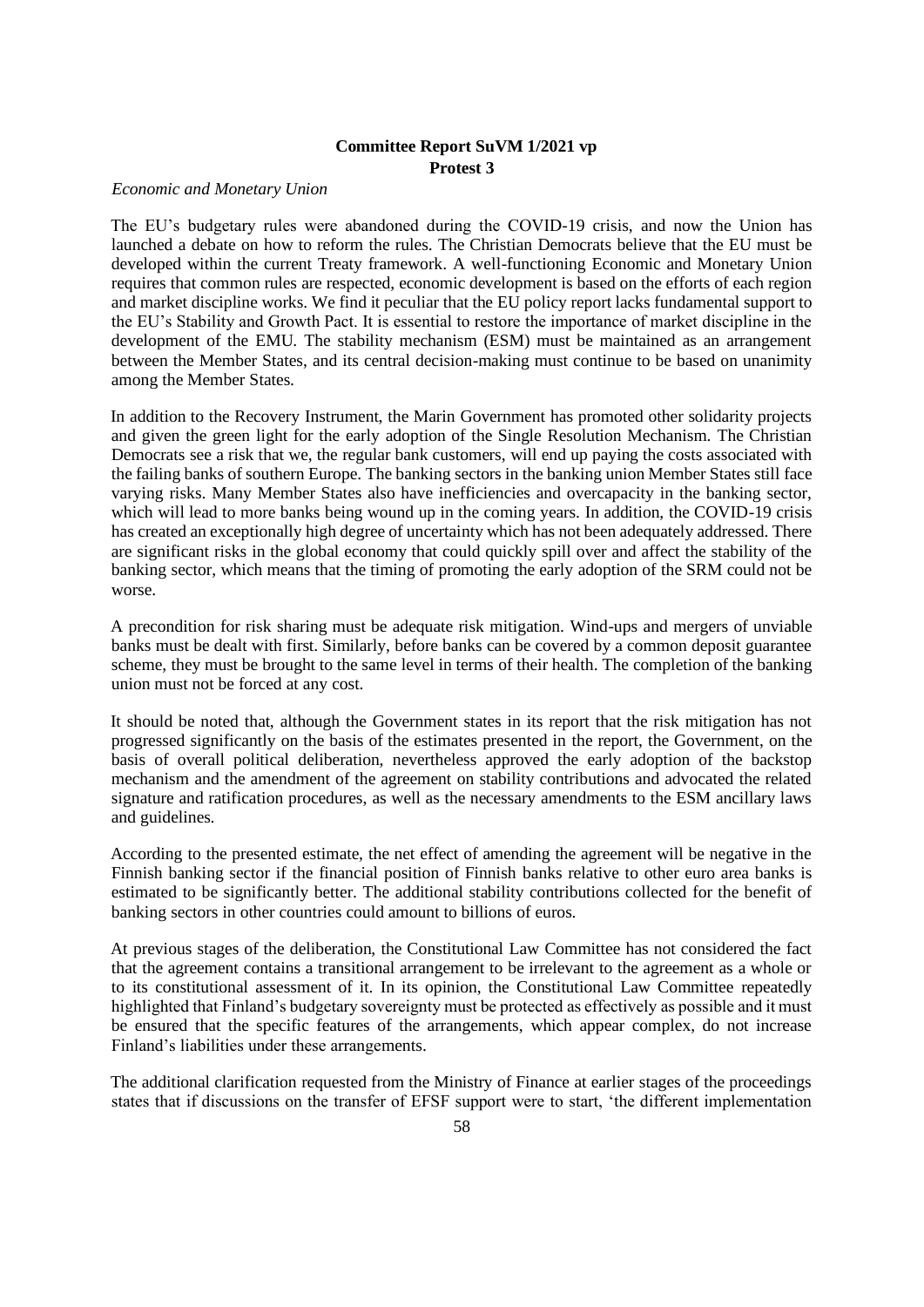options and their impact on Finland's guarantee arrangements concerning the Greek loans would be assessed in the same context. If the transfer were to take place, the validity of the guarantee arrangement would require renegotiation of the agreements with the Greek banks.' Although the changes to Finland's liabilities are limited by the contractual provisions limiting the liabilities and reducing the amount of recapitalisation through the repayments of EFSF loans, it is regrettable that the effects on Finland's guarantee arrangements were not clarified in advance.

Furthermore, during the COVID-19 crisis, exceptional economic policy instruments have been created, such as the SURE mechanism to mitigate unemployment risks, which should have been rejected as a matter falling within national competence.

The Christian Democrats highlight that, internationally, Finland's public sector guarantee liabilities are on a high level. Finland's ratio of general government and central government guarantees to total output was the highest in the EU (Eurostat 2018). However, this does not take into account the growing EU liabilities, which are already in the tens of billions of euros. The Constitutional Law Committee (PeVL 14/2021 vp) only partially shared the view expressed in the explanatory memorandum of the government proposal HE 260/2020 vp that the decision would not increase the liabilities in a way that could jeopardise the Finnish State's ability to meet its constitutional obligations.

The EU policy report stresses the importance of the European Semester for economic policy coordination. The Christian Democrats draw attention to the fact that the Semester has not been able to coordinate and steer the economic policies of the Member States as hoped. Member States can pick the recommendations they like best, and reforms that are high on the list of priorities are not implemented. Apart from the fact that the European Commission should pay attention to the number of recommendations and prioritise them, there is no asymmetry in guidance between Member States. Mechanisms and intervention to prevent EU funds from being misused have also been weak.

### **EU climate regulation and taxonomy**

The EU's climate targets will increase regulation, which in some areas can be contradictory and overlapping. The Christian Democrats consider it important to clarify whose responsibility it is to formulate an overview of the overall environmental and climate regulation. The mere fact that regulations are being drawn up in different arms of the European Commission obscures the overall picture. The Ministry of Economic Affairs and Employment has stated that the EU climate package is in danger of becoming a patchwork.

Last spring, the European Commission published the first delegated act to the Taxonomy Regulation. The proposal has attracted strong criticism from environmental organisations, the business community, the energy industry, and agricultural and forestry producers. It can be seen as a failure if sustainability is considered only from a climate perspective. The separation of nuclear power from the overall picture and the uncertainties related to hydropower threaten to water down the set climate objectives. In addition, the proposed taxonomy threatens to increase bureaucracy for forest owners by requiring reporting on climate measures for all forest estates over 13 hectares in size.

The Christian Democrats highlight that the sustainability of the energy system must also take into account the security of the system. For example, at the beginning of the year, the entire electricity grid in continental Europe was in danger of collapsing due to a malfunction. Europe's energy supply cannot be built on wind and solar power alone. Bioenergy, which is important to Finland, has also been neglected.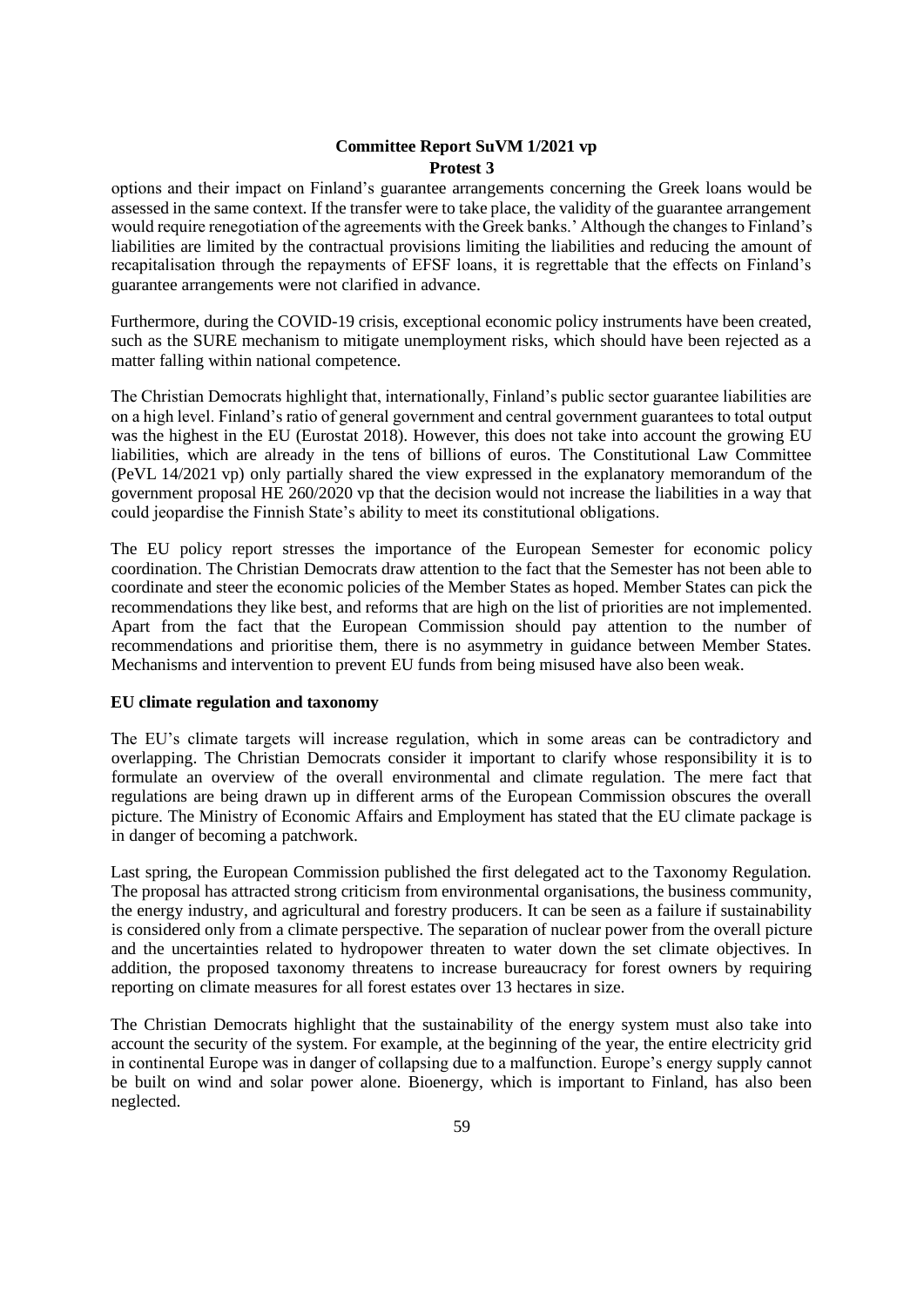### **Migration**

The European Commission's proposal for a new EU immigration and asylum policy has some issues. Like the Administration Committee, we believe that the country of first entry must continue to be responsible for the processing of asylum applications. We are critical of the proposed changes to the responsibility criteria, according to which the asylum seeker's 'ties' to a Member State could lead to that state becoming responsible for the processing of the application. In its opinion, the Administration Committee (HaVL 25/2020) considers the proposed changes to the responsibility criteria as problematic. According to the Administration Committee, there are also many unanswered questions as regards the practical functioning of the arrangement.

The Christian Democrats are opposed to the proposal for forced solidarity. The proposal would allow Member States to choose in a crisis situation whether to show support by accepting relocated asylum seekers or by assuming responsibility for the returning of a certain number of persons. If the returning fails, the Member State would have to receive the persons concerned to its territory. In its abovementioned opinion, the Administration Committee voices doubts about the realism of the proposal: countries that have so far been reluctant to participate in burden-sharing, for example, are unlikely to be willing to do so now.

Without a credible return policy, there can be no coherent immigration and asylum policy. Failure to ensure an effective return policy will undermine the reform proposed by the European Commission. As things stand at EU level, only one third of all returns are successful. In its opinion, the Administration Committee also states that it is essential to ensure that returns are carried out without difficulty and to establish cooperation with third countries on returns. It is also unclear how the responsibilities of the EU countries playing different roles in the solidarity mechanism would be defined. According to the Administration Committee, trade policy, development cooperation, and other sectors of society must be integrated in order to achieve an effective return policy and cooperation. In return for various forms of financial support from the EU and the Member States, it must be possible to impose an obligation to countries of return that they must accept their own nationals without conditions.

We must be able to improve people's wellbeing and living conditions through development aid and climate policy and shift the focus of asylum policy towards a quota refugee system. A debate should be launched at EU level on the strengthening of the quota refugee system in order to avoid uncontrolled migration.

In the Afghan crisis, the EU rapid reaction force could not be mobilised but Member States acted nationally, proving that the system as it stands does not work. In future, it must be possible to deploy the force in crisis situations around the world, for example, to ensure the security of humanitarian aid in the event of natural disasters.

### **Other comments**

The Christian Democrats want to draw attention to the functioning of the EU Court of Justice. Policy decisions must not be brought before the Court, and the description in the EU policy report regarding encouraging participation in cases pending at the EU as activities supporting Finland's policy guidelines seems peculiar.